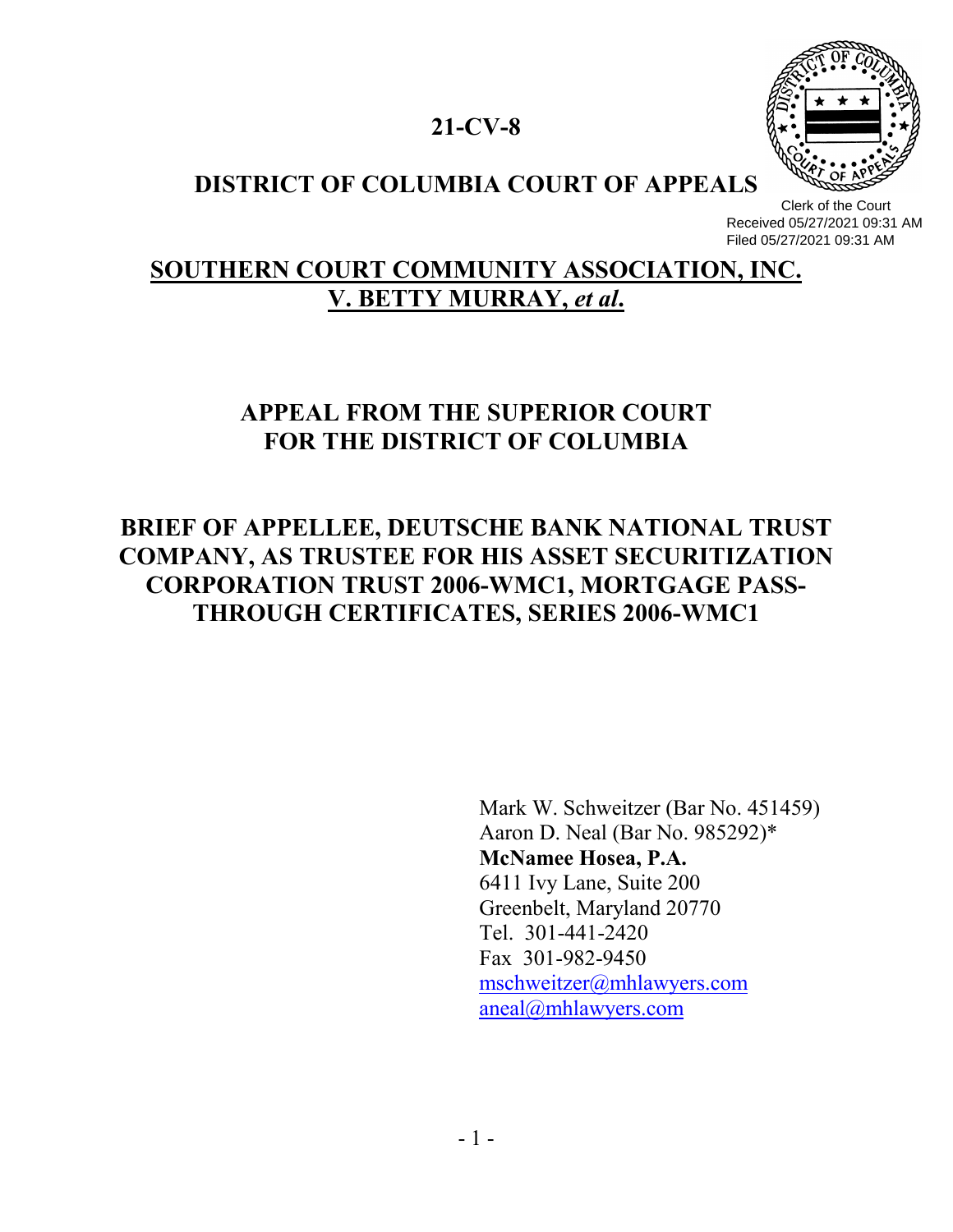### **LIST OF PARTIES**

Plaintiff / Appellant Southern Court Community Association, Inc. 1329 Massachusetts Avenue, S.E. Washington, DC 20003

Plaintiff's Counsel Arthur Lander (Bar No. 421860) 300 N. Washington Street, Suite 104 Alexandria, Virginia 22314 Tel. 703-486-0700 law@businesslegalservicesinc.com

Defendant / Appellee Betty Murray 1325 Savannah Street, S.E., Apt. 5 Washington, DC 20032

Defendant's Counsel None

Non-Party Appellee Deutsche Bank National Trust Company, as Trustee for HIS Asset Securitization Corporation Trust 2006-WMC1, Mortgage Pass-Through Certificates, Series 2006- WMC1

Non-Party Appellee's Counsel Mark W. Schweitzer (Bar No. 451459) Aaron D. Neal (Bar No. 985292) **McNamee Hosea, P.A.** 6411 Ivy Lane, Suite 200 Greenbelt, Maryland 20770 Tel. 301-441-2420 Fax 301-982-9450 mschweitzer@mhlawyers.com aneal@mhlawyers.com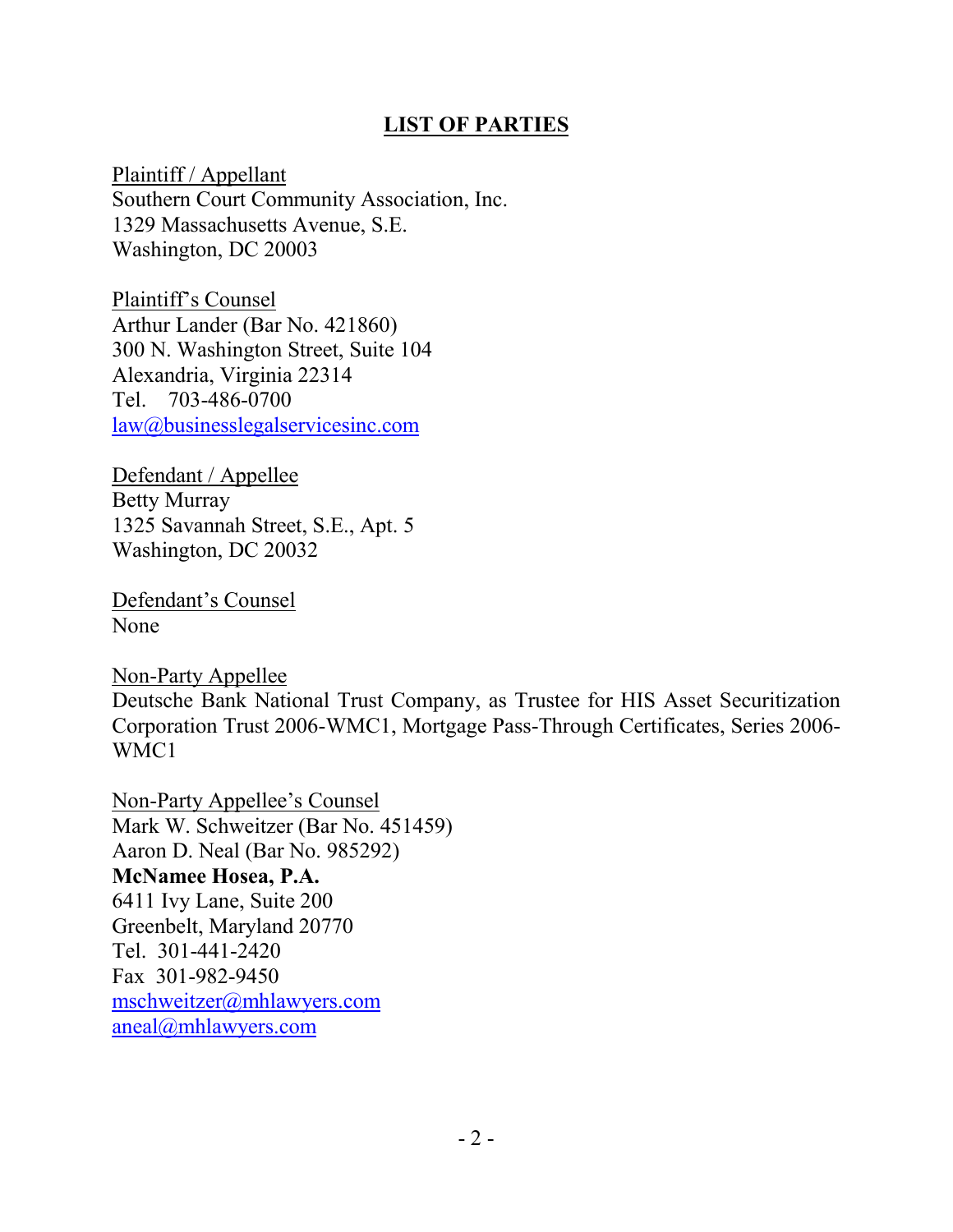#### **DISCLOSURE STATEMENT**

Pursuant to D.C. App. Rule 26.1, Deutsche Bank National Trust Company, as Trustee for HIS Asset Securitization Corporation Trust 2006-WMC1, Mortgage Pass-Through Certificates, Series 2006-WMC1 ("Deutsche Bank") discloses as follows:

- 1. Deutsche Bank is a securitized trust which has no parents, subsidiaries or corporate affiliates.
- 2. Specialized Loan Servicing LLC is the servicer of the loan account at issue in this case and thus may have financial interest in the outcome of this litigation.
- 3. Deutsche Bank is unaware of any additional corporations, unincorporated associations, partnership of other business entities, not a party to this case, which may have a financial interest in this litigation.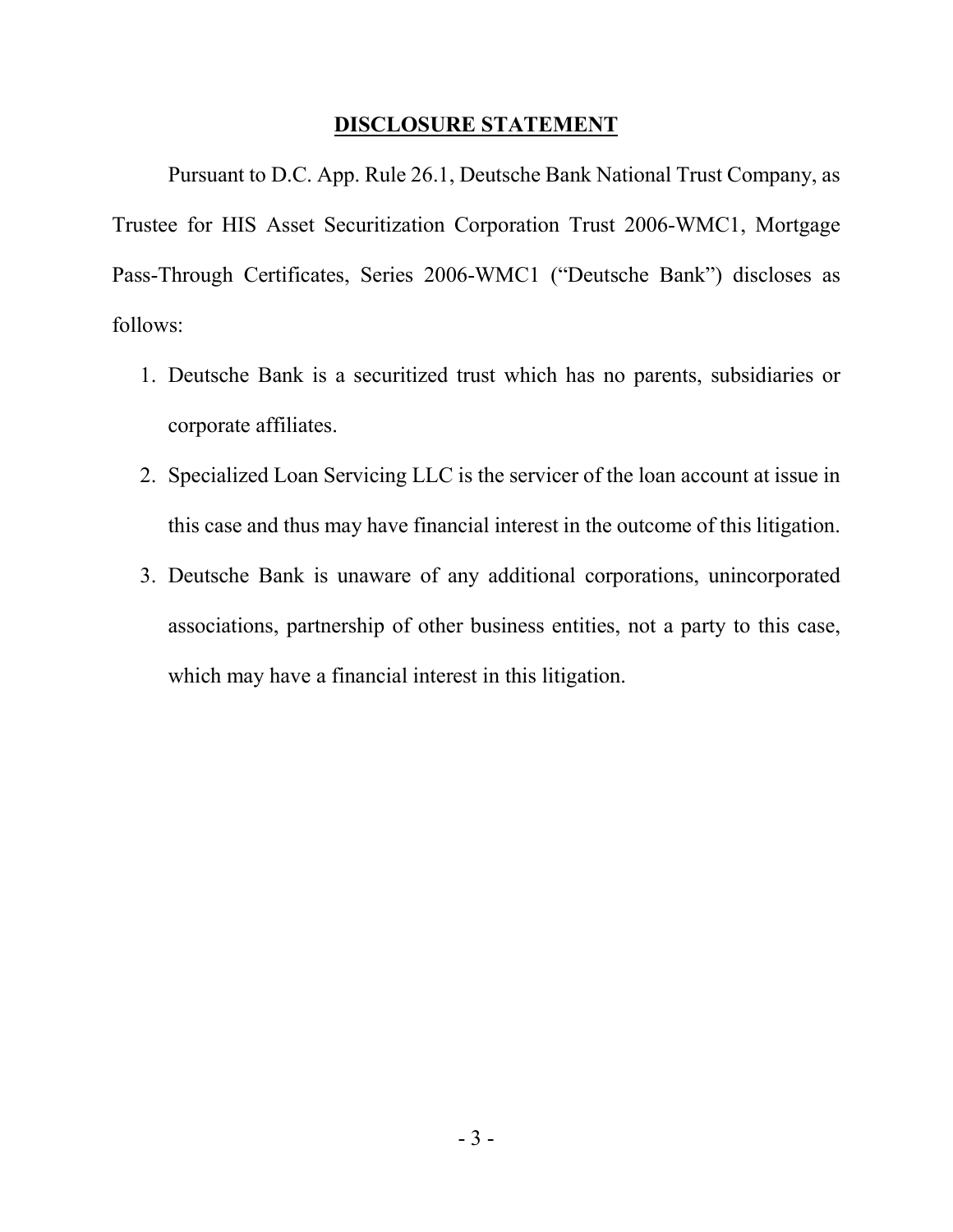### **TABLE OF CONTENTS**

| $\mathbf{I}$ . | THE TRIAL COURT CORRECTLY DETERMINED THAT<br>SOUTHERN COURT'S MOTION WAS PROCEDURALLY                                                                                    |
|----------------|--------------------------------------------------------------------------------------------------------------------------------------------------------------------------|
| II.            | THE TRIAL COURT CORRECTLY RULED THAT IT COULD<br>NOT ADJUDICATE LIEN PRIORITY WITHOUT DUE PROCESS10-13                                                                   |
| III.           | SOUTHERN COURT'S CLAIM TO A FIRST PRIORITY                                                                                                                               |
|                | SOUTHERN COURT'S DECLARATION DOES NOT<br>$A_{\cdot}$<br>PROVIDE FOR RETROACTIVE LIEN PRIORITY 13-15                                                                      |
|                | EVEN IF THE DECLARATION DID SPECIFICALLY PROVIDE<br>$\mathbf{B}$ .<br>FOR RETROACTIVE LIEN PRIORITY, IT WAS NOT RECORDED<br>PROPERLY TO PROVIDE CONSTRUCTIVE NOTICE15-19 |
| IV.            | SOUTHERN COURT IS NOT ENTITLED TO CONDUCT A JUDICAL                                                                                                                      |
| V.             | THIS APPEAL SHOULD BE DISMISSED21-22                                                                                                                                     |
|                |                                                                                                                                                                          |
|                | <b>APPENDIX</b>                                                                                                                                                          |
|                | Deutsche Bank's Opposition to Southern Court's Motion to                                                                                                                 |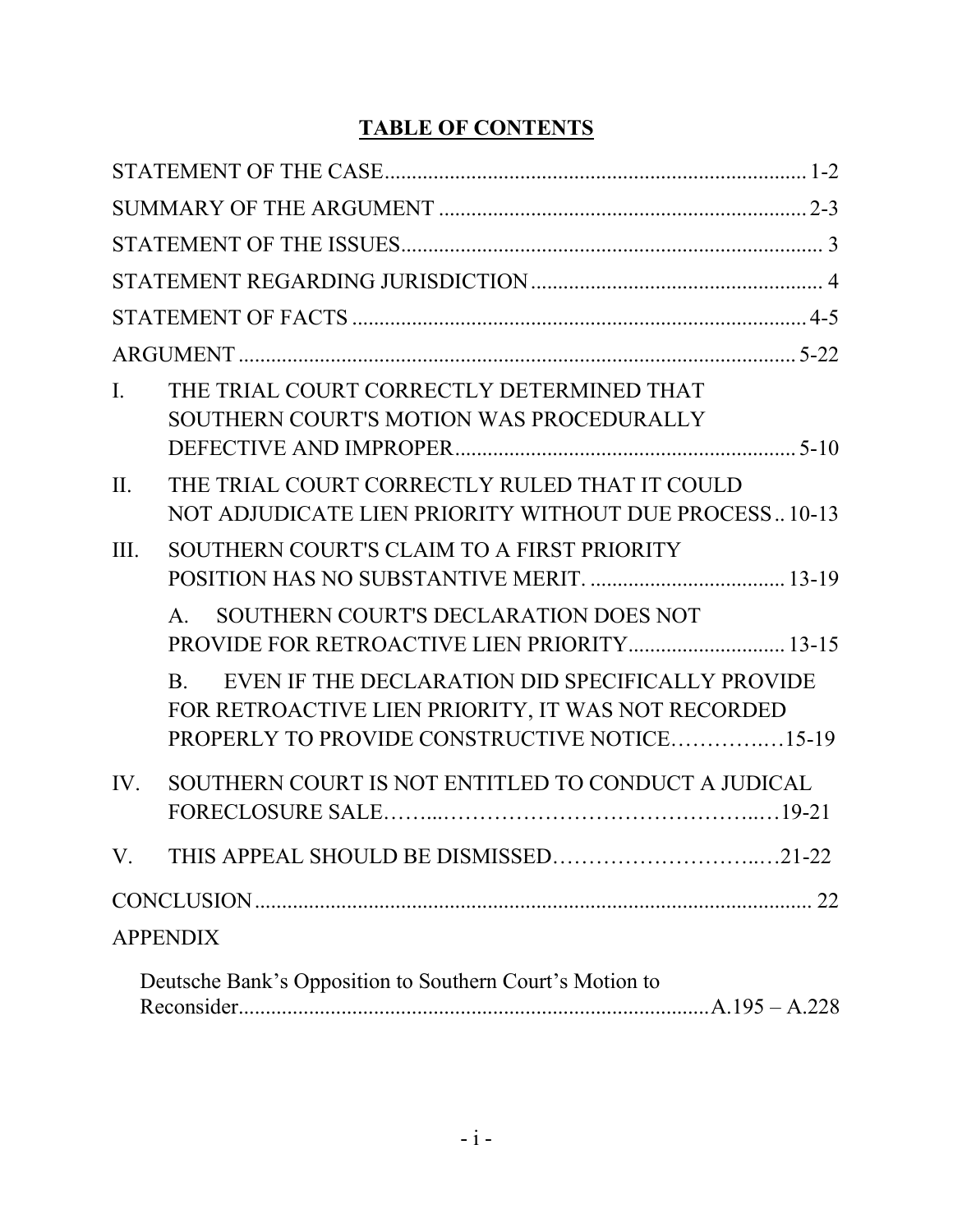### **ADDENDUM**

## **TABLE OF AUTHORITIES**

### **Cases**

| Chase Plaza Condominium Ass'n, Inc. v. JPMorgan Chase Bank,          |  |
|----------------------------------------------------------------------|--|
|                                                                      |  |
|                                                                      |  |
| Clay Properties, Inc. v. Washington Post Co., 604 A.2d 890 (D.C.     |  |
|                                                                      |  |
| F.N. Realty Services, Inc. v. Oregon Shores Recreational Club, Inc., |  |
|                                                                      |  |
|                                                                      |  |
| Greenpoint Mortgage Funding, Inc. v. Schlossberg, 390 Md. 211        |  |
|                                                                      |  |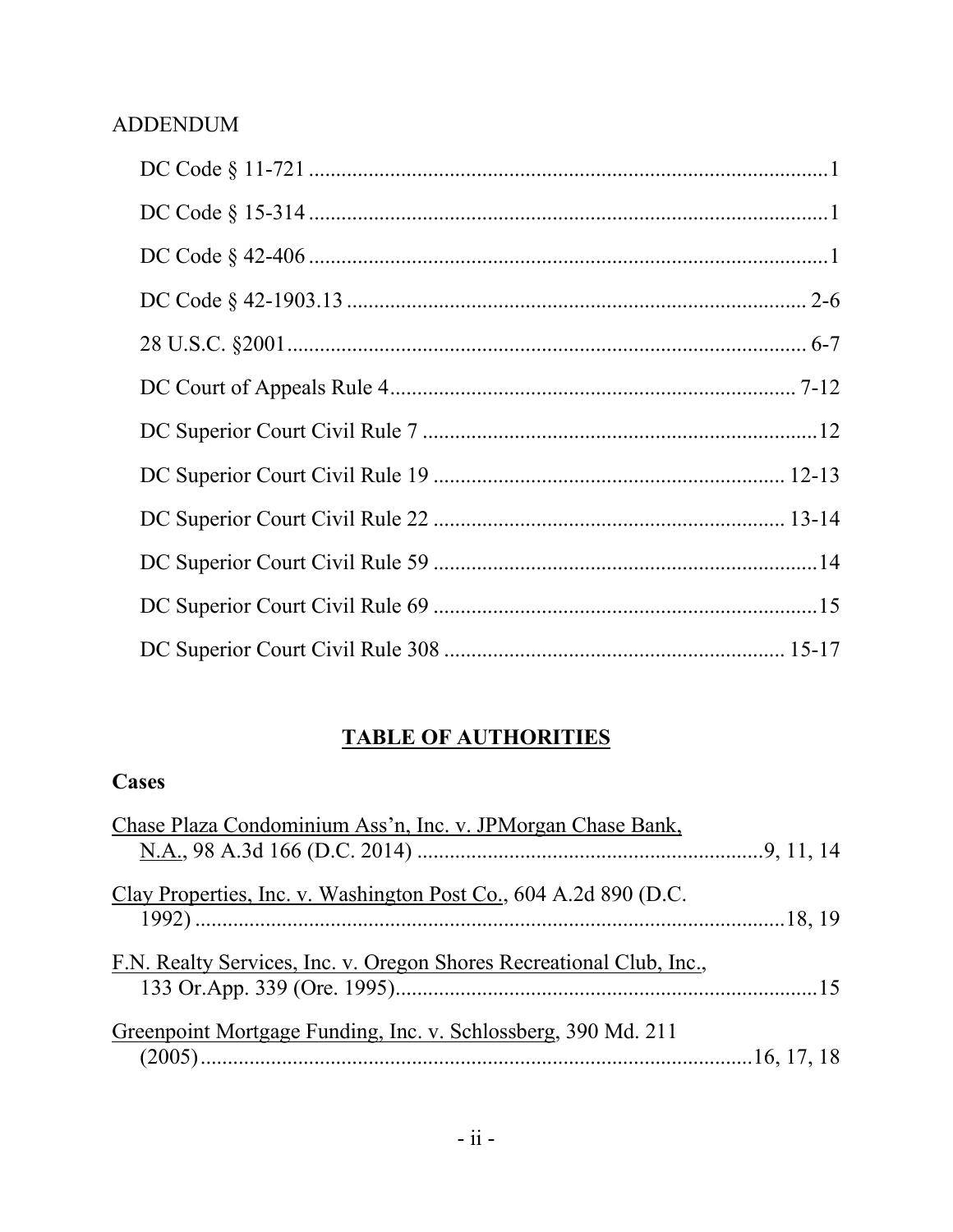| Henok v. Chase Home Finance, LLC, 890 F.Supp.2d 65 (D. D.C.                  |
|------------------------------------------------------------------------------|
|                                                                              |
| Holly Lake Ass'n. v. Federal Nat. Mortg. Ass'n., 660 So.2d 266 (Fla.         |
|                                                                              |
|                                                                              |
|                                                                              |
|                                                                              |
|                                                                              |
|                                                                              |
|                                                                              |
|                                                                              |
|                                                                              |
| Ray Haluch Gravel Co. v. Central Pension Fund of Intern. Union of            |
|                                                                              |
|                                                                              |
|                                                                              |
|                                                                              |
| Valley Nat. Bank v. Penna, 91 A.D.3d 853 (N.Y. 2 <sup>nd</sup> Dept. 2012)14 |
| <b>Statutes</b>                                                              |
|                                                                              |
|                                                                              |
|                                                                              |
|                                                                              |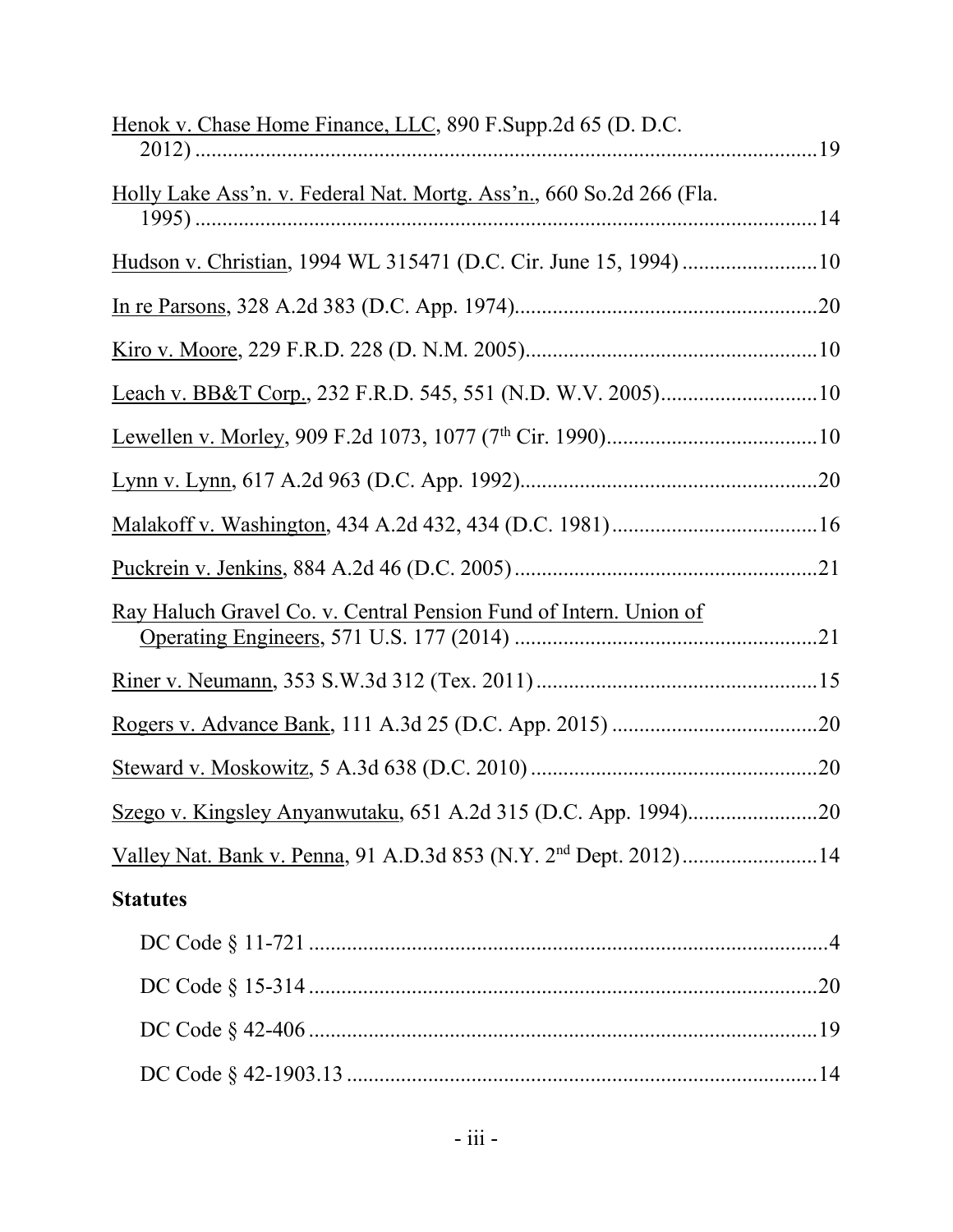| <b>Rules</b> |  |  |  |  |
|--------------|--|--|--|--|
|              |  |  |  |  |
|              |  |  |  |  |
|              |  |  |  |  |
|              |  |  |  |  |
|              |  |  |  |  |
|              |  |  |  |  |
|              |  |  |  |  |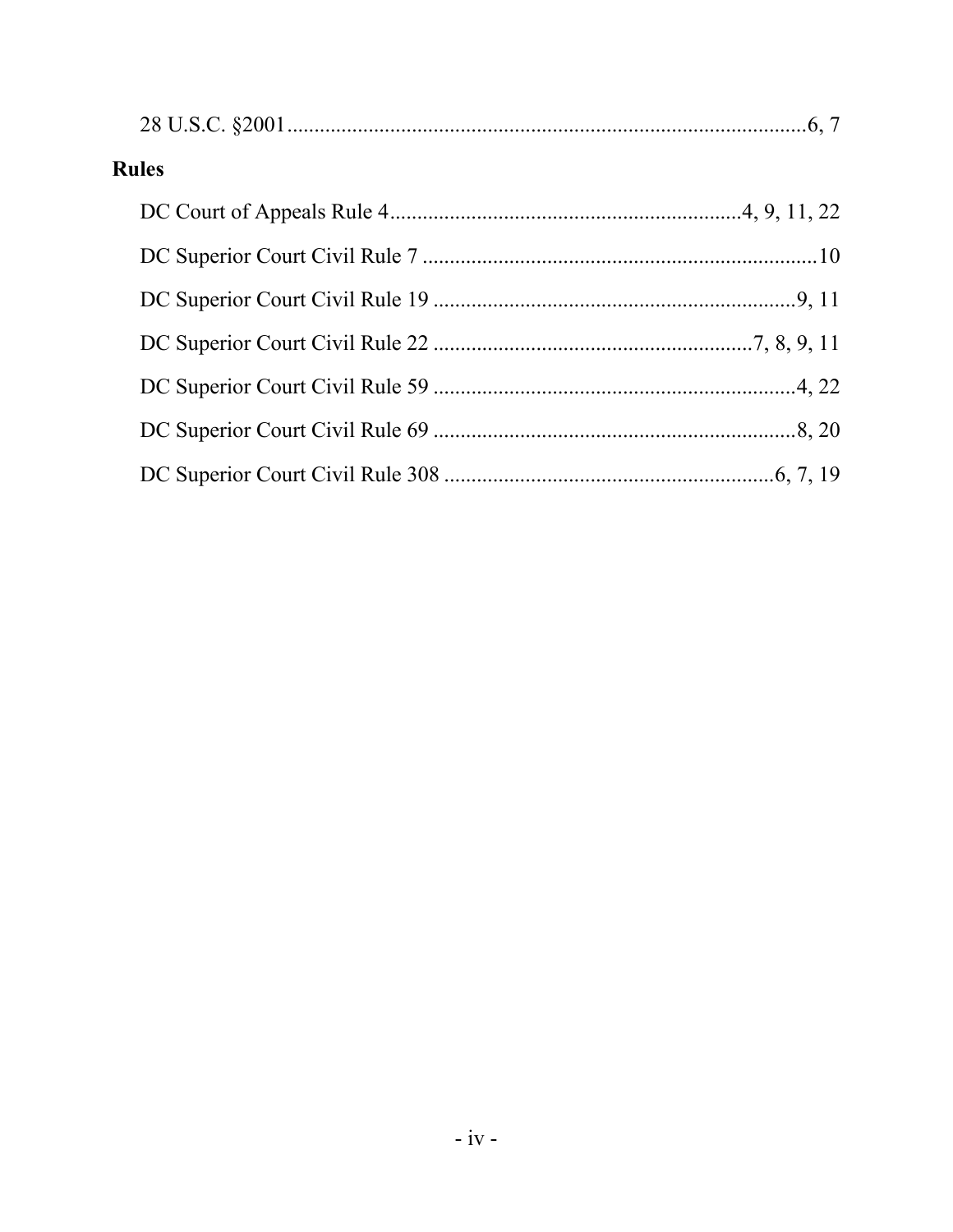#### **STATEMENT OF THE CASE**

This appeal arises from a backdoor attempt by Southern Court Community Association, Inc. ("Southern Court") to determine lien priority as to the property at 4633  $6<sup>th</sup>$  Street, S.E., Washington, DC (the "Property"), without having to satisfy due process. Southern Court obtained a money judgment against the owner of the Property, Betty Murray ("Murray"), for unpaid homeowner's association dues. Then, Southern Court filed what it called a "Renewed Motion for Interpleader and Declaratory Relief" in which it sought a declaration that its money judgment had priority over pre-existing liens against the Property, without actually filing a pleading seeking that relief or serving process on those other claimants. No summons were issued and Southern Court simply mailed out copies of its motion to potential lien claimants.

Perhaps reflecting the lack of service or any of the other niceties of due process, only Deutsche Bank National Trust Company, as Trustee for HIS Asset Securitization Corporation Trust 2006-WMC1, Mortgage Pass-Through Certificates, Series 2006-WMC1 ("Deutsche Bank") responded to the motion. Deustche Bank's opposition pointed out the numerous procedural and substantive defects in Southern Court's attempted end-run around due process, including the lack of due process, the inapplicability of the interpleader rule to this scenario, the impropriety of determining lien priority pre-sale in a judicial sale, and the lack of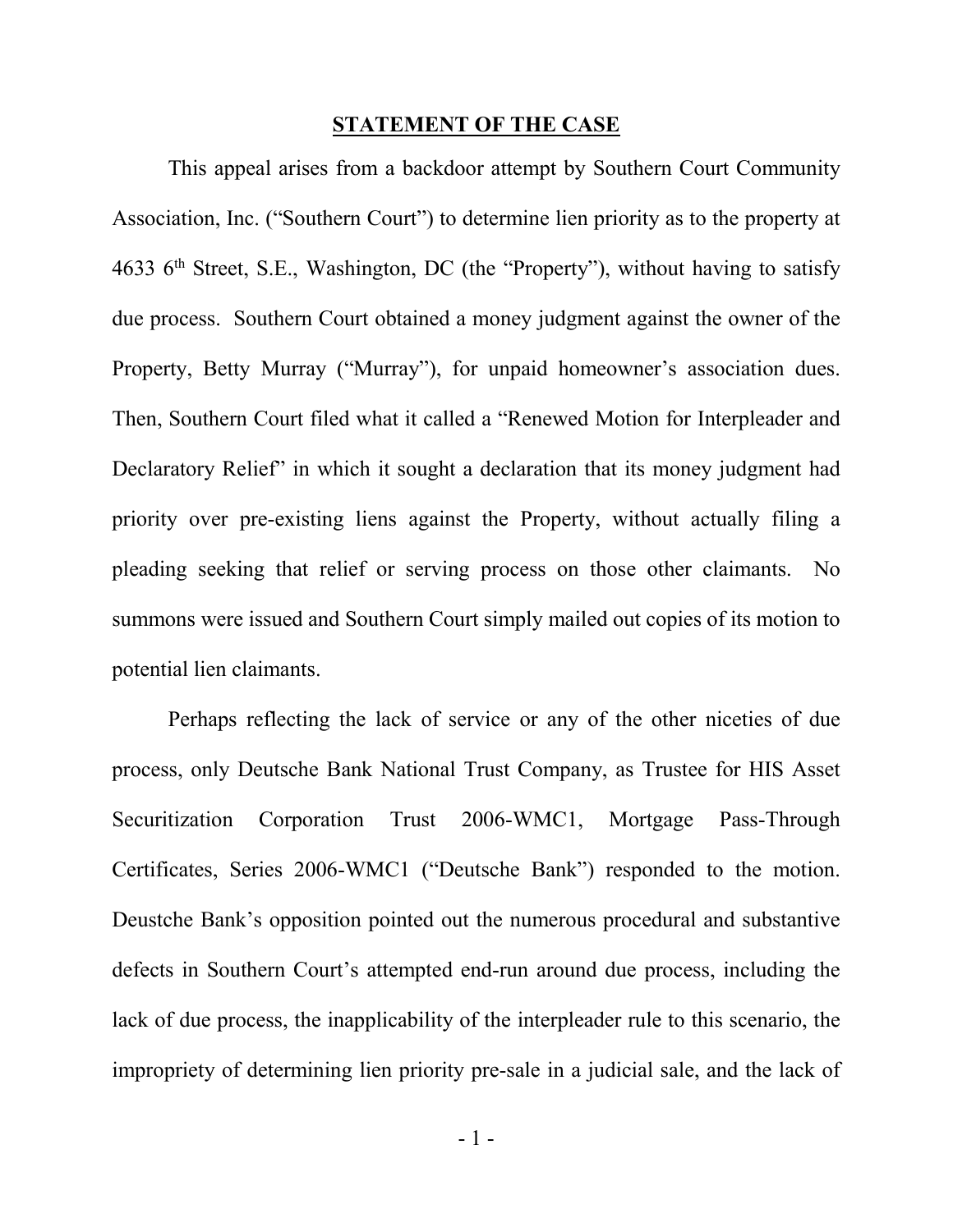any substantive merit to Southern Court's claim to lien priority. The Superior Court agreed, finding that Southern Court's motion was procedurally improper. This appeal followed. To the extent that the Court of Appeals sees fit to hear the appeal, the Superior Court's ruling should be affirmed.

However, Southern Court also filed a motion for reconsideration of the Superior Court's order. As such, this appeal is premature, if it could be proper in the first place, and the Court of Appeals does not have jurisdiction to adjudicate same. Furthermore, the order denying Southern Court's motion is not a final order and is thus not appealable. Even if the appeal was timely, it would be an improper interlocutory appeal. The money judgment entered against Murray was an appealable final order, but it was entered long before this appeal was taken. If Southern Court proceeded to sale, then the sale ratification order (and potentially the audit ratification order) would be a final, appealable order. The order on Southern Court's interpleader motion is neither final nor appealable. As such, this appeal should be dismissed without reaching the merits.

#### **SUMMARY OF THE ARGUMENT**

Southern Court's "interpleader" motion is fundamentally flawed both procedurally and substantively. Procedurally, Southern Court has failed to satisfy due process, has failed to satisfy the Rule 22 requirements for joining parties, and cannot satisfy the procedural pre-requisites for conducting a judicial sale.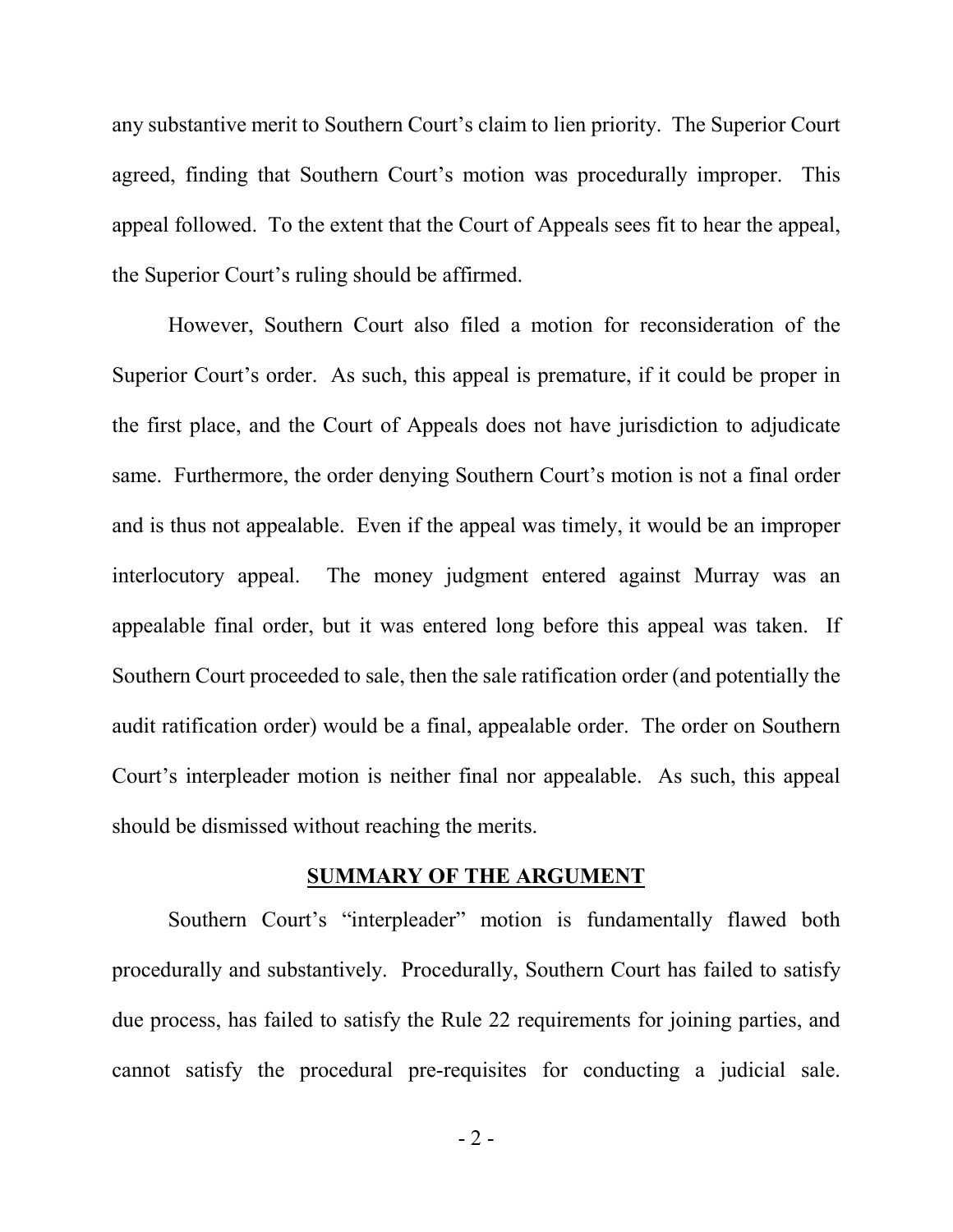Substantively, the Declaration upon which Southern Court relies does not provide for retroactive priority for assessments and even if it did, the Declaration would not be enforceable against *bona fide* purchasers like Deutsche Bank because the Declaration was not recorded properly. The Superior Court correctly denied Southern Court's "interpleader" motion for procedural reasons. If the Superior Court had reached the merits, it should have denied the motion on the merits as well. Either way, this Court should affirm the Superior Court's ruling, which will leave Southern Court with the only post-judgment remedy to which it is entitled – obtaining a writ of *fieri facias* and conducting a Marshal's sale of the Property.

#### **STATEMENT OF THE ISSUES**

This appeal concerns whether the Superior Court was correct in denying Southern Court's "interpleader" motion and closing the underlying case.

The issues are:

- 1. Whether Plaintiff can adjudicate lien priority pre-sale in the context of a judicial sale, without requesting affirmative relief in a pleading and serving process on all interested parties.
- 2. Whether Deutsche Bank was properly before the trial court and subject to adjudication of its rights absent service of process, including an operative pleading seeking relief against Deutsche Bank.
- 3. Whether Plaintiff's "interpleader" motion had any substantive merit.
- 4. Whether Plaintiff is entitled to remand to conduct a judicial foreclosure sale.
- 5. Whether this Court has jurisdiction over this appeal.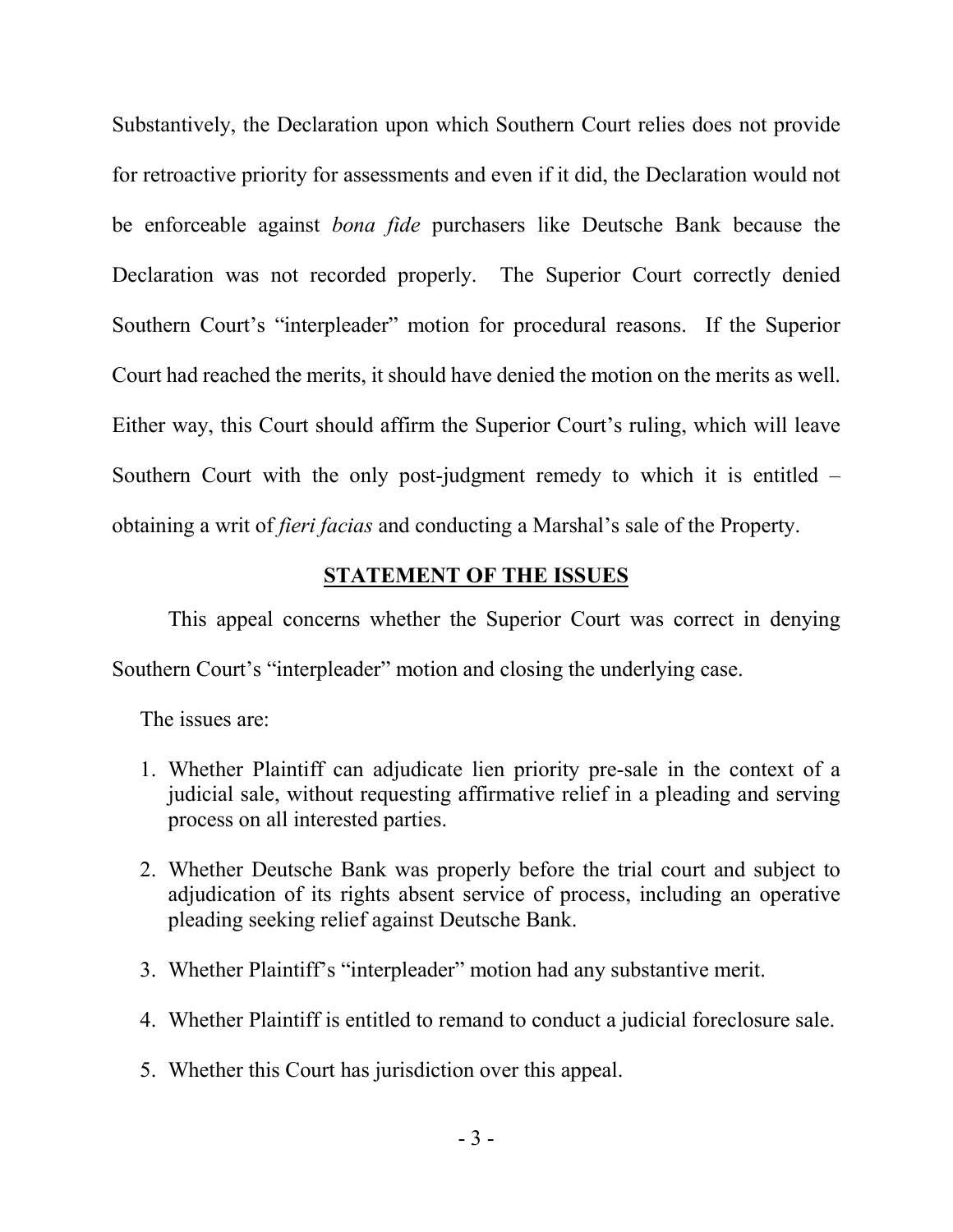#### **STATEMENT REGARDING JURISDICTION**

Judgment was entered in favor of Southern Court and against Betty Murray, the sole Defendant, by the Superior Court on February 5, 2020. A.22 – A.23. No appeal was taken from the judgment. Southern Court appeals from an order denying its Renewed Motion for Interpleader and Declaratory Relief entered by the Superior Court on December 9, 2020. A.144 – A.147. That appeal was taken on January 7, 2021. As the December 9, 2021 order was not a final order, Southern Court's January 7, 2021 notice of appeal was not timely. *See* DC Code §11-721(a); DC Court of Appeals Rule  $4(a)(1)$ .

In the alternative, even if this court deemed the December 9, 2020 order to be a final order for purposes of appeal, this court nonetheless lacks jurisdiction. On January 5, 2021, prior to noticing this appeal, Southern Court filed a motion for reconsideration of the December 9, 2021 order. A.148 – A.173. The filing of a motion under Rule 59 tolls the time for appeal and retains jurisdiction in the Superior Court. Rule  $4(a)(4)(B)(ii)$ .

#### **STATEMENT OF FACTS**

As of April 14, 1981 the Property was owned by Robert E. Hess, III ("Hess") and Thomas S. Condit ("Condit"). *See* A.107 – A.121; A.123 at <sup>1</sup> 6. On April 14, 1981, Hess, Condit and a variety of other lot owners and trustees executed the Declaration at issue in the Plaintiff's motion (the "Declaration"). *See* A.107 – A.121;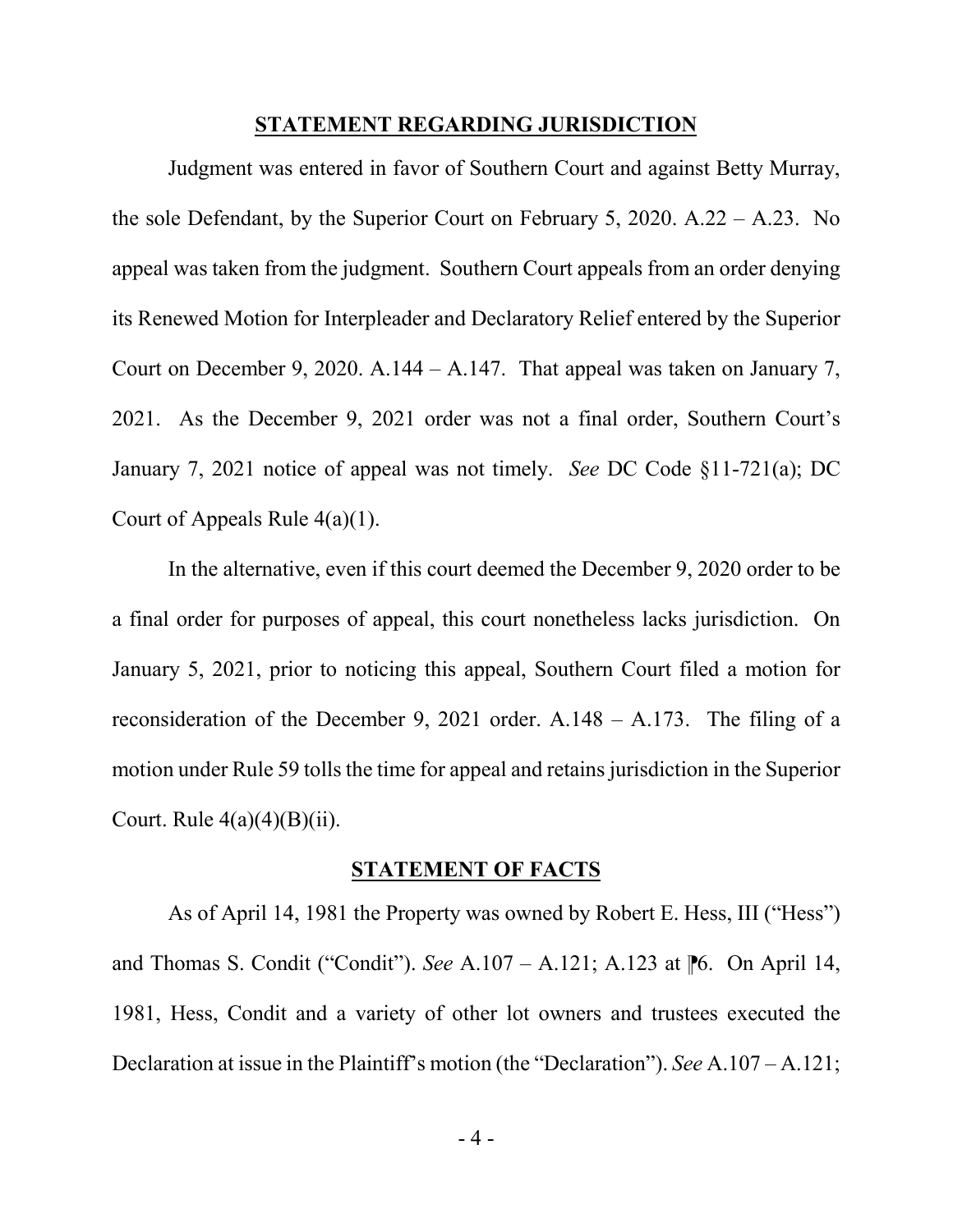A.123 at  $\mathbb{P}7$ . The Declaration was recorded with the Recorder of Deeds for the District of Columbia as Instrument No. 8100013244 on April 27, 1981. A.123 at  $\mathbb{R}8$ .

The Declaration was not indexed under any of the appropriate references in the records index. A.123 at  $\mathbb{P}9$ ; A.124 at  $\mathbb{P}10$ . The Declaration was not recorded under the names of the owners of the Property or under the appropriate square and lot designation. A.123 at  $\mathbb{P}^9$  to A.126 at  $\mathbb{P}^1$ 9. The Declaration *was not* even recorded under the former square and lot designation for the entire development. A.124 at ⁋12. Rather, the Declaration was indexed under Square 6242, Lot 0820 and the names HESS R and BENTON A JR". A.124 at  $\mathbb{P}13$ ; A.126 at  $\mathbb{P}19$ .

The standard in the industry for title searching requires the abstractor to search the names of all owners in the grantor/grantee index and to search for the appropriate square and lot designation in the SSL index. A.126 at  $\mathbb{P}20$  to A.127 at  $\mathbb{P}24$ . A title searcher using standard industry practices would not be able to locate the Declaration in the chain of title for the Property. A.126 at  $\mathbb{P}22$  to A.127 at  $\mathbb{P}24$ . Murray purchased the Property in 2005. The Declaration is not referenced in Murray's deed for the Property. A.127 at  $P$ 23.

#### **ARGUMENT**

### **I. THE TRIAL COURT CORRECTLY DETERMINED THAT SOUTHERN COURT'S MOTION WAS PROCEDURALLY DEFECTIVE AND IMPROPER.**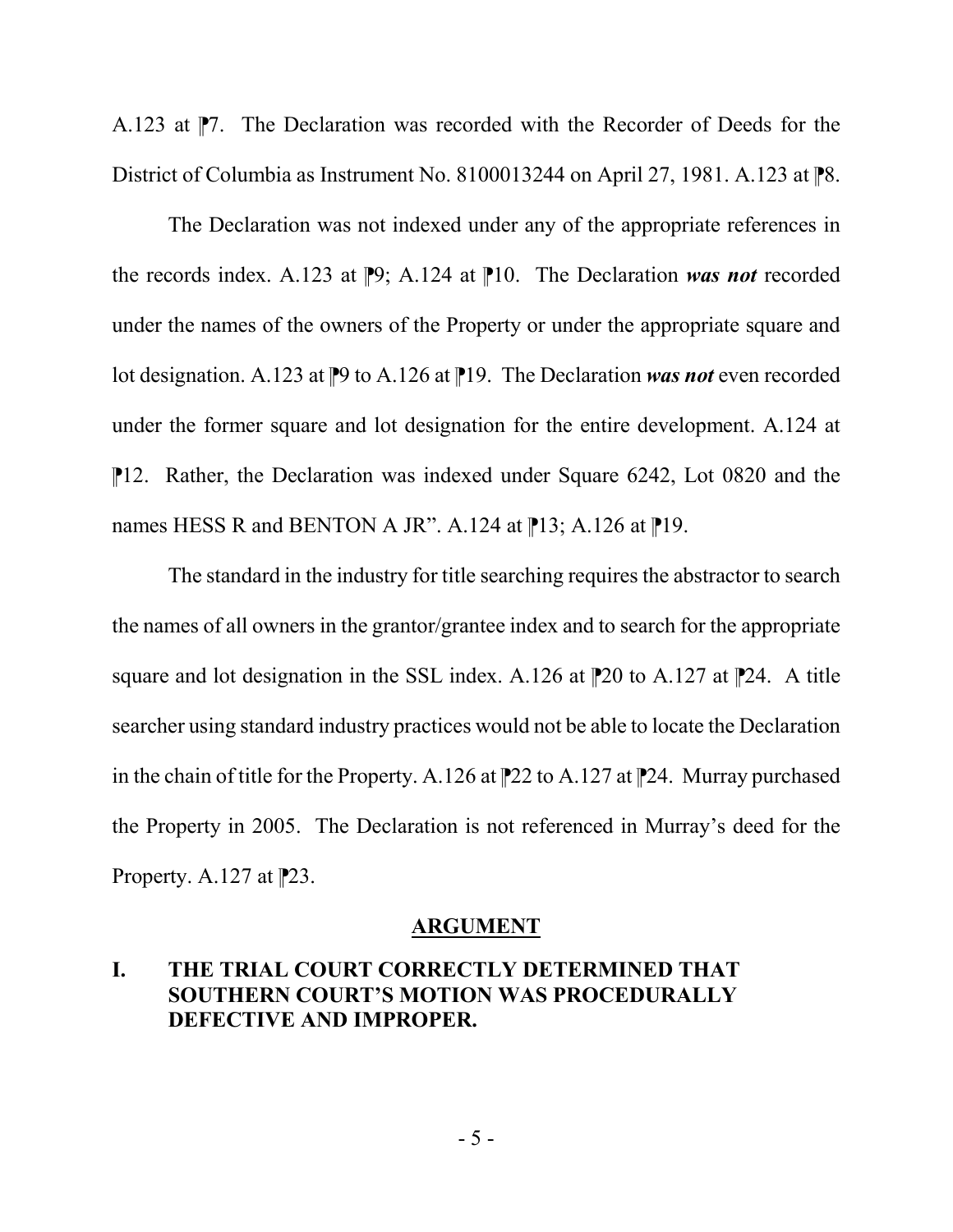Conducting a judicial sale<sup>1</sup> in execution on a money judgment is not an avenue for determination of lien priority as to real property. While Southern Court has framed its claim as one to "foreclose" it points to no precedent or statute providing a right to judicial sale arising from a money judgment, and Deutsche Bank is not aware of any such precedent. Rather, Southern Court points to Superior Court Rule 308, which provides for Court-ordered sales of real estate. Rule 308 refers to 28 U.S.C. §2001 as defining the procedure for such sales to the extent that procedures are not defined in Rule 308. The only additional "procedure" provided in Section 2001 is the requirement of a hearing if the Southern Court chooses to sell via *private* sale.

Based on Southern Court's repeated reference to a "foreclosure", it appears that Southern Court intends to conduct a public sale under Rule 308(b), which requires no hearing. A public sale, much like a foreclosure, merely requires notice to interested parties of the details of the date, time and place of the sale. Rule 308(b)(1). Any person receiving notice of sale thus has notice that the selling party believes that the sale will eliminate their interest and should thus appear and protect their interest by bidding or otherwise.

 $\frac{1}{1}$ Assuming *arguendo* that Southern Court can conduct a judicial sale and is not limited to writ of *fieri facias* under Rule 69 as is set forth more fully below.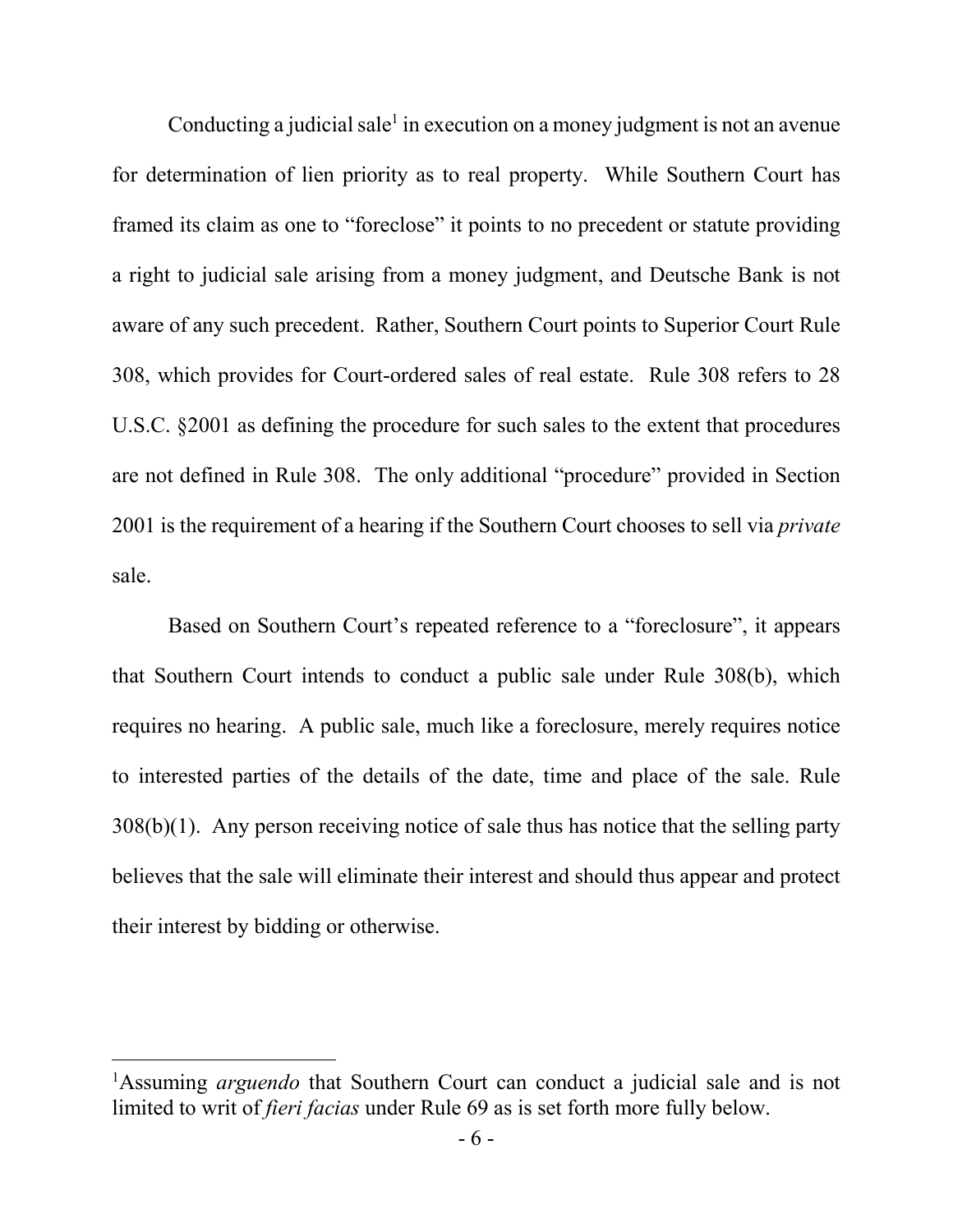Even if Southern Court intended to proceed with a private sale, the proposed interpleader procedure does not comport with the rules. The "motion and notice" required by Section 2001 is for a hearing to determine Southern Court's right to conduct a private sale upon a finding that a private sale would be in the "best interests of the estate." 28 U.S.C. §2001(b). There is no provision in Rule 308 or Section 2001 for a pre-sale determination of lien priorities. That is what the Southern Court wants, to resolve its questions about the statue of title without having to actually go to the expense of filing a proper quiet title action. While that desire is understandable, desire does not create a procedural right to relief out of whole cloth.

Southern Court fares no better under Rule 22, which is the underlying predicate for its motion. Southern Court relied upon Rule 22 in its attempt to join ten or so parties in this case in the apparent hope of binding them to a lien priority determination without actually providing them with a pleading, summons or even the most basic due process. Rule 22 is not a vehicle for obtaining affirmative relief. Rather, Rule 22 merely provides the ability to join necessary parties in an existing case and to require those newly joined parties to assert any claims that they may have, as a supplement to the joinder provisions of Rule 20. *See* D.C. Civ. R. 22(b). Southern Court's claims does not meet the joinder requirements of Rule 22 and even if they did, Southern Court did not follow the procedural requirements of Rule 22.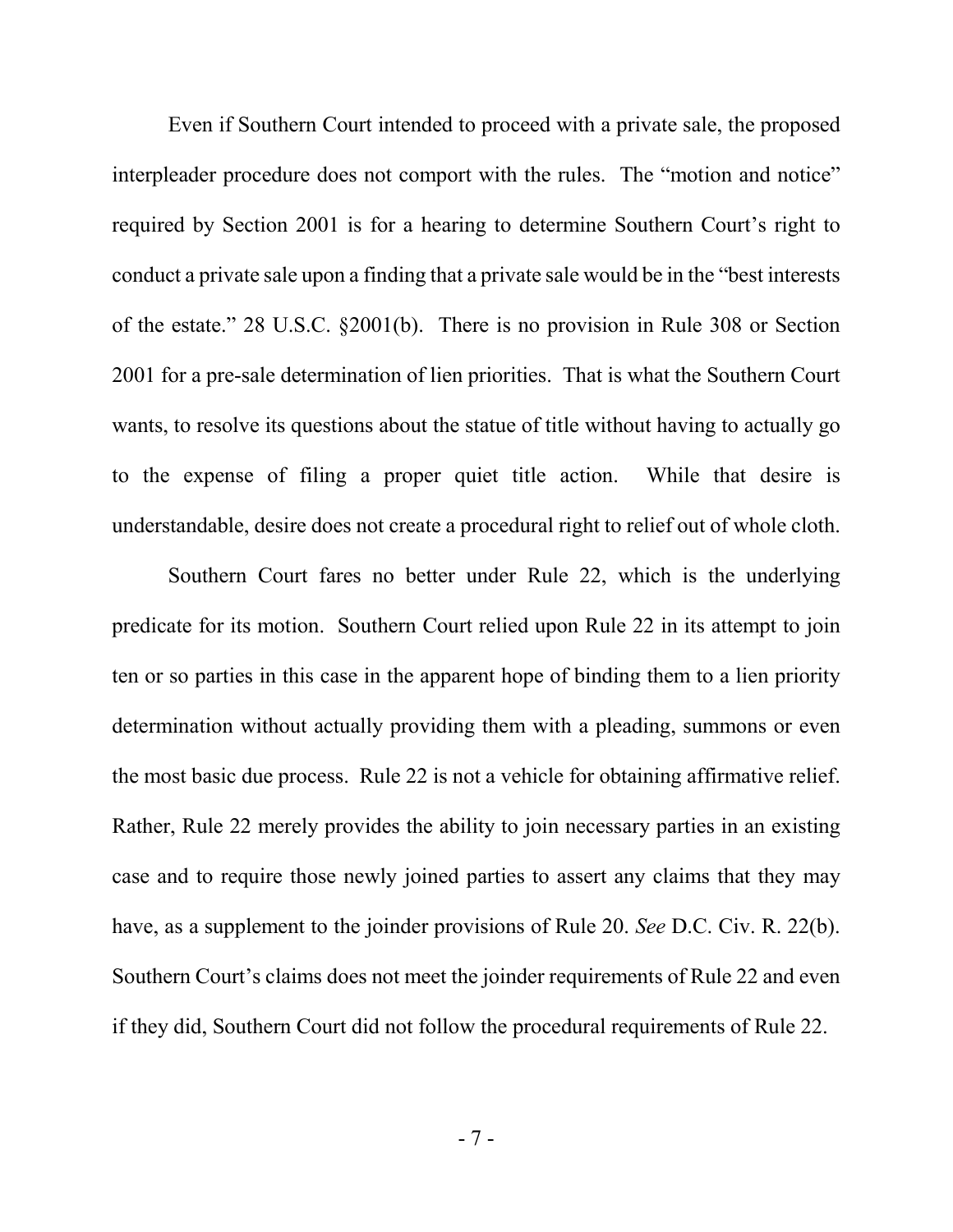Rule 22 permits joinder where there are "persons with claims that may expose a plaintiff to double or multiple liability…" D.C. Civ. R. 22(a). None of the proposed new parties, including Deutsche Bank, are alleged to have any claims against Southern Court. The only pleading in this case seeks a money judgment against Murray and some manner of post-judgment foreclosure. There are no competing claims to money and no claims against Southern Court. It is not clear how Southern Court intends to foreclose, as its money judgment can only be enforced by writ of *fieri facias*. *See* D.C. Civ. R. 69. There is no provision in the law for "foreclosure" of a money judgment. Even if Southern Court had the right to foreclose, the proper place to deal with lien priority issues would be at the audit stage, where the court determines who gets paid and in what amount(s). Southern Court is trying to conduct an audit before a foreclosure even happens. Furthermore, prior to any sale, Southern Court would be required to give notice to junior creditors. If Southern Court thinks it has a first lien, its remedy is to execute on the judgment, give notice to junior creditors, and let the Superior Court resolve the priority dispute post-sale at the audit.

More importantly, Southern Court fundamentally failed to follow the requirements of Rule 22 regarding joinder and service. Rule 22 provides that new parties be joined and required to interplead – meaning to plead in response to the complaint. Southern Court would provide no such opportunity, and its proposed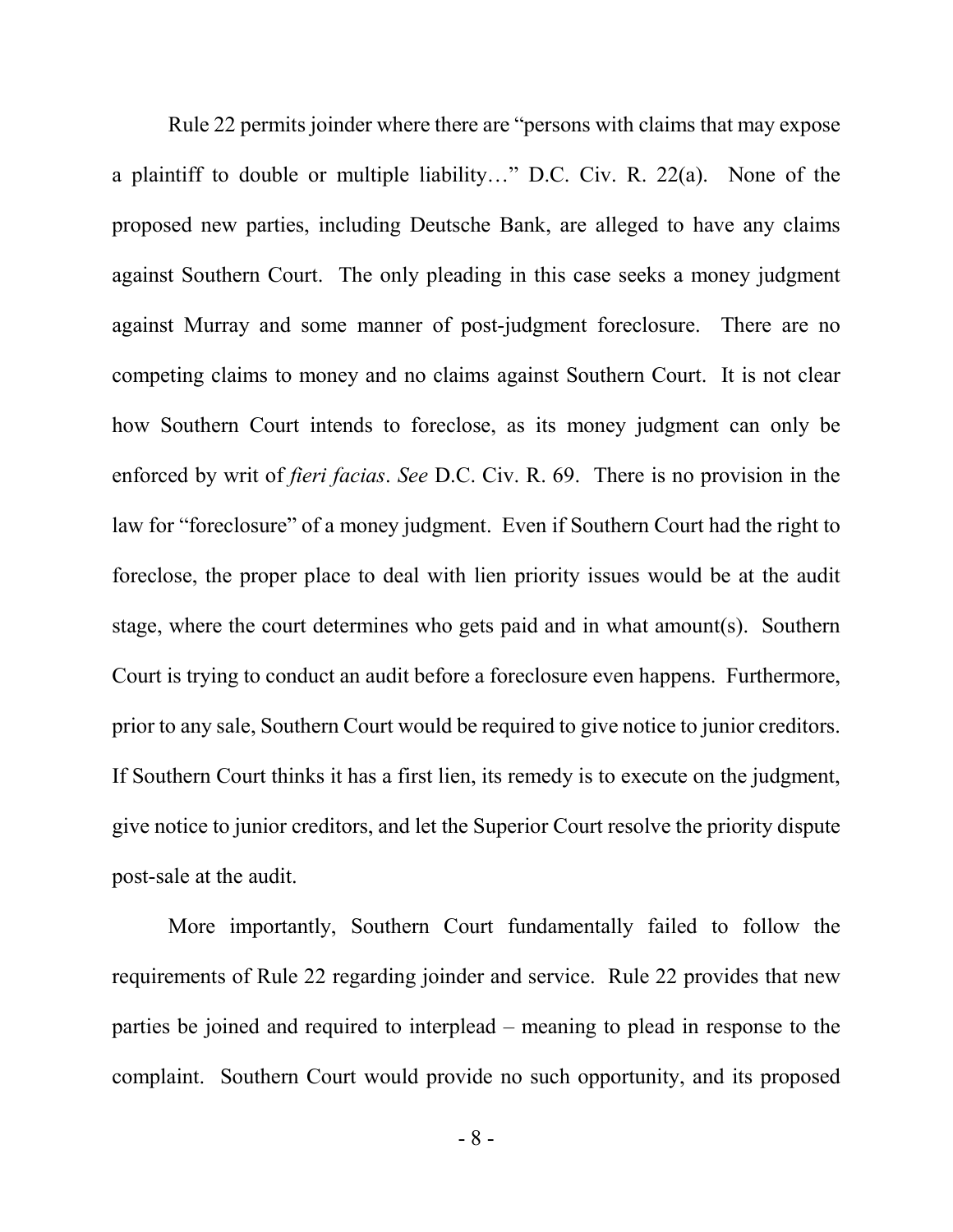procedure would permit only a response to the motion. There is no pending pleading to which new parties can respond and there is nothing to interplead – these new parties *have no claims against Southern Court***.** Rule 22 also requires that any joined parties be served "in the manner and within the time limits provided by Rule 4." Service under Rule 4 requires the issuance of summons, which sets the "time limits" for service. D.C. Civ. R. 4. No summons have been issued in this case as to anyone but Murray, thus Southern Court did not and could not comply with the service requirements in Rules 4 or 22.

That creates yet another procedural issue – without proper service the Superior Court did not have jurisdiction over all interested parties. Even if Southern Court filed a post-judgment amended complaint asserting some sort of quiet title or declaratory relief claims regarding lien priority, Southern Court would still need to *properly* join all parties with an interest in the Property in order for an adjudication of lien priority to be effective. As it stands now, *no one* has been served properly other than Murray. Because Southern Court did not satisfy the procedural requirements of Rule 22, did not serve all parties properly, with summons and all of the non-parties did not voluntarily appear, any judgment in this action would have been a jurisdictionally defective nullity. *See* D.C. Civ. R. 19(b); Chase Plaza Condominium Ass'n, Inc. v. JPMorgan Chase Bank, N.A., 98 A.3d 166, 171-72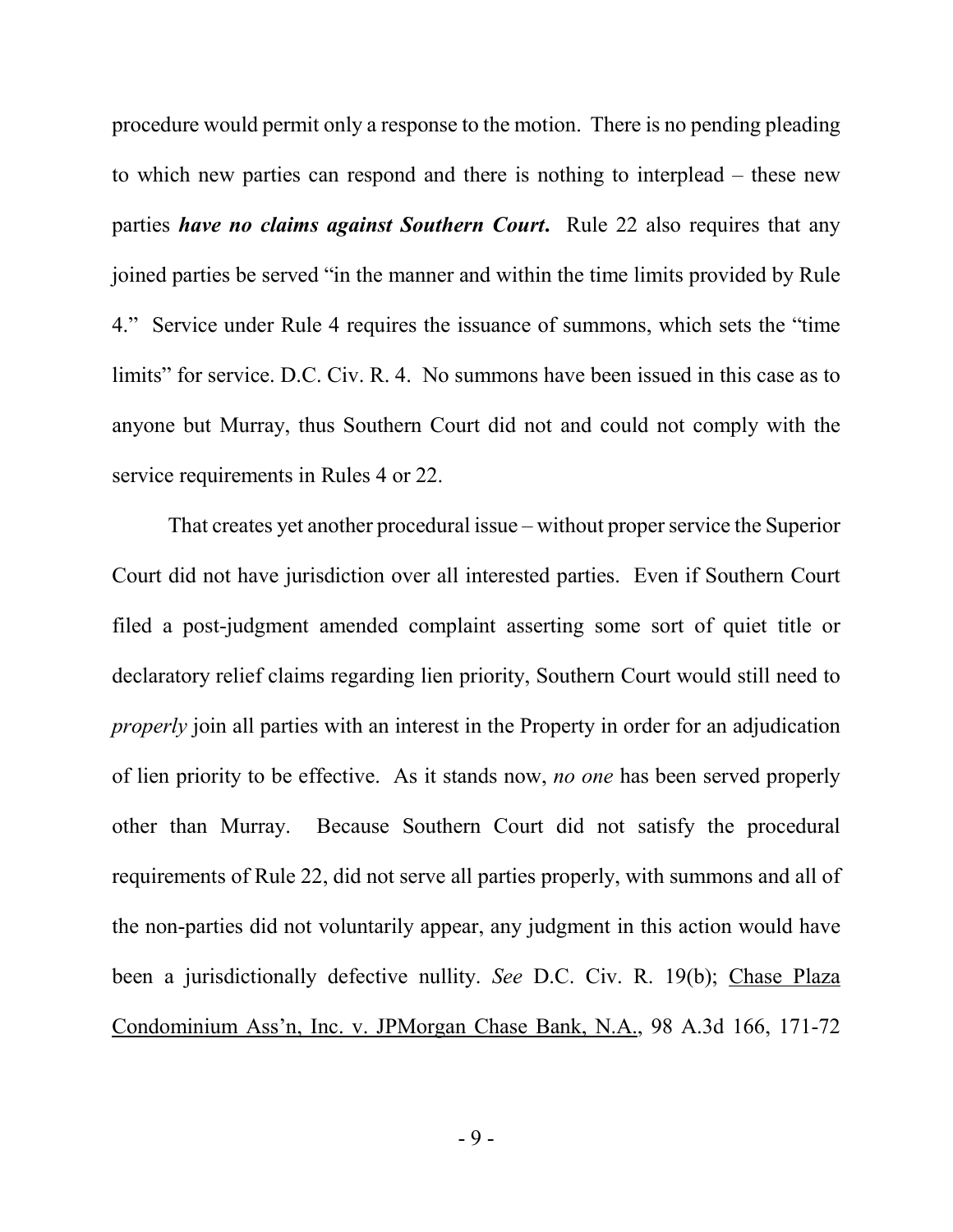(D.C. 2014). The Superior Court correctly refused to go along with Southern Court's procedural chicanery and the Superior Court's ruling should be affirmed.

### **II. THE TRIAL COURT CORRECTLY RULED THAT IT COULD NOT ADJUDICATE LIEN PRIORITY WITHOUT DUE PROCESS.**

Southern Court posits that Deutsche Bank has waived any dispute over service by entering an appearance. Southern Court is wrong. Entering an appearance is not a waiver of service. Rather, to waive service, a responsive *pleading* must be filed. Kiro v. Moore, 229 F.R.D. 228 (D. N.M. 2005); Leach v. BB&T Corp., 232 F.R.D. 545, 551 (N.D. W.V. 2005) (waiver of service only occurs when a responsive pleading is filed); Lewellen v. Morley, 909 F.2d 1073, 1077 ( $7<sup>th</sup>$  Cir. 1990); Hudson v. Christian, 1994 WL 315471 (D.C. Cir. June 15, 1994). The only available responsive pleading is an Answer. Rule 7(a). Deutsche Bank did not file an Answer. Indeed, Deutsche Bank could not file an Answer, because it was not served with a Complaint and is not a defendant. Rule 7(a) (pleadings include complaints, third party complaints, cross claims, counterclaims, and answers thereto).

Rather, Deutsche Bank filed an opposition to Southern Court's interpleader motion – a *paper*. Rule 7(b) (any request for relief other than a pleading is a motion or a paper). Deutsche Bank did not waive service and Southern Court is still required to effectuate service on Deutsche Bank (and the other interested parties) if it wants to bind them to some manner of quasi-quiet title proceeding. Until Southern Court files a *pleading* seeking quiet title relief, has summons issued, and effectuates service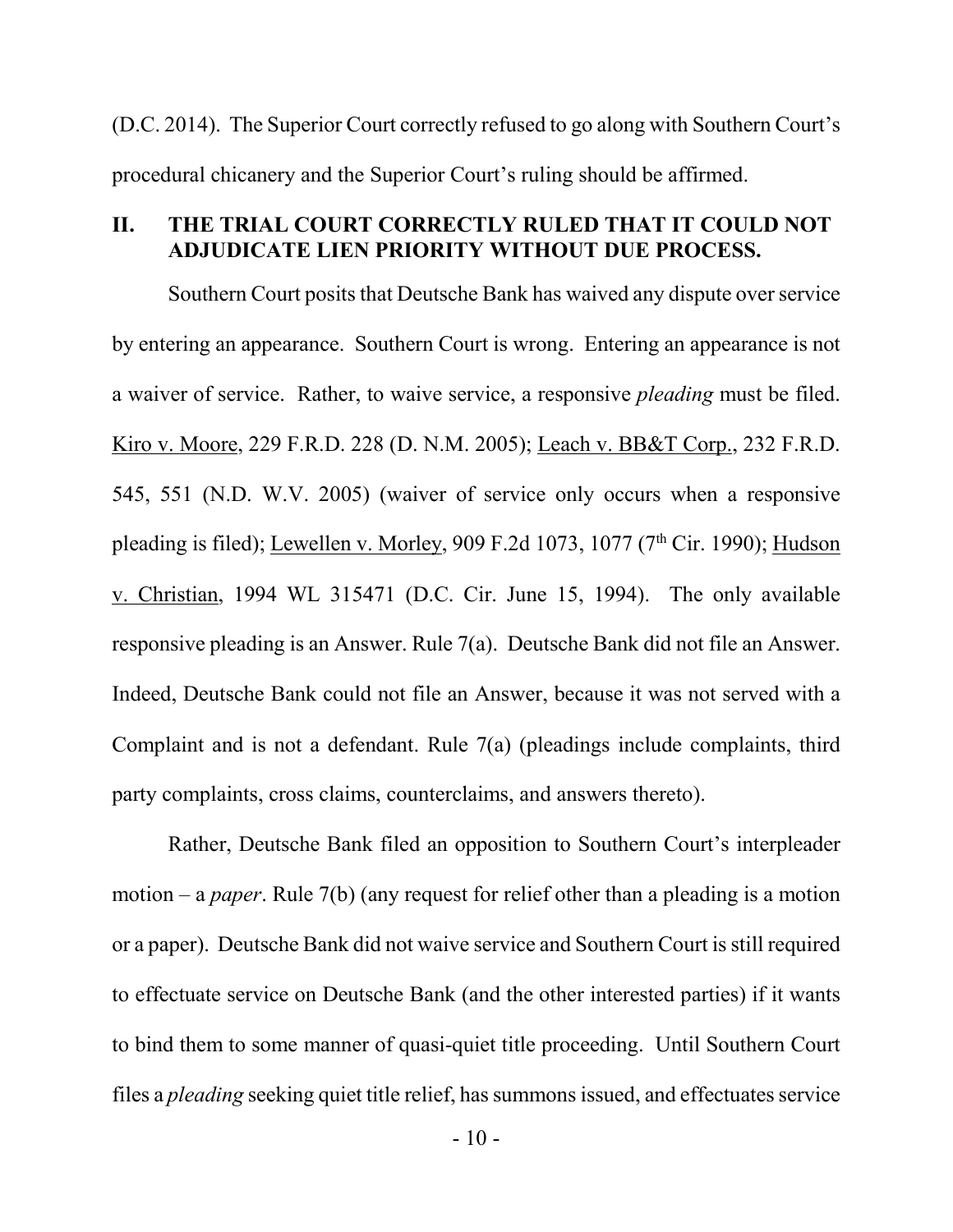pursuant to Rule 4, Southern Court cannot obtain a valid determination of the status of title. Litigating lien priority and conducting discovery with Deutsche Bank alone would be pointless. The Court cannot adjudicate title without all parties. *See* D.C. Civ. R. 19(b); Chase Plaza Condominium Ass'n, Inc. v. JPMorgan Chase Bank, N.A., 98 A.3d 166, 171-72 (D.C. 2014).

While Southern Court argues that "[a]ll of the persons with claims were served", its evidence of service shows the opposite. Mot. at  $\mathbb{P}15$ . Rule 22 (the basis for Southern Court's quasi-quiet title claim) requires that any joined parties be served "in the manner and within the time limits provided by Rule 4." Service under Rule 4 requires the issuance of summons, which sets the "time limits" for service. D.C. Civ. R. 4. No summons have been issued in this case, thus Southern Court has not and cannot comply with the service requirements in Rules 4 or 22. Furthermore, Southern Court appears to have mailed "service" to random people without any concern for whether they were actually able to receive service under Rule 4. Even if summons had been issued, a pleading had accompanied the summons, and Southern Court had the procedural right to join parties at this point, service would nonetheless have been improper, to wit:

 *Suntrust Bank* –Suntrust merged with BB&T and became Truist Bank in December 2019, prior to Southern Court's "service". A.205. Truist's registered agent in DC is CT Corporation System. A.206 – A.209. Southern Court did not "serve" the right person. A.84.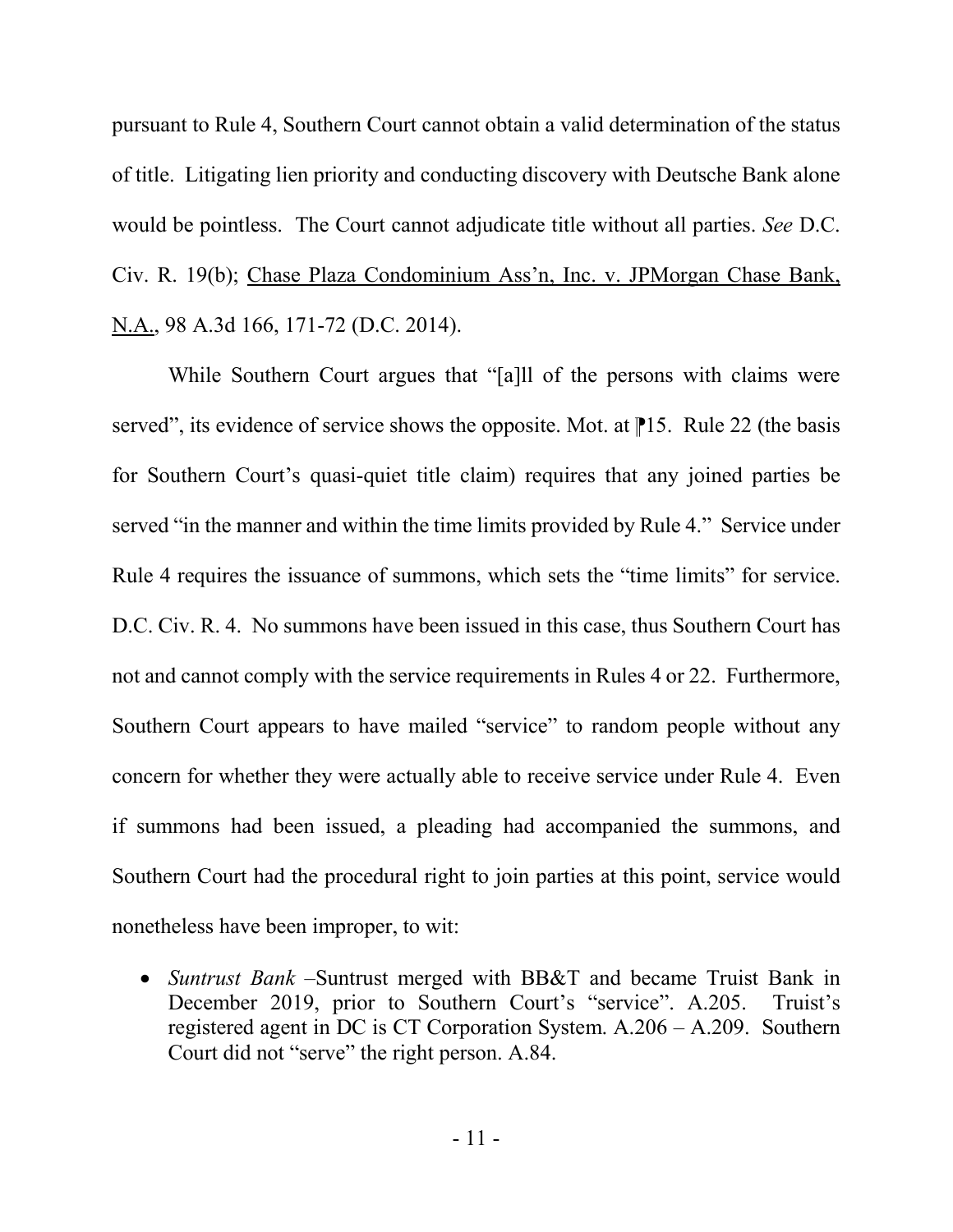- *Caliber Home Loans* Caliber's resident agent in DC is CT Corporation System.  $A.210 - A.213$ . Southern Court did not "serve" the right person. A.86.
- *Mortgage Electronic Registration Systems* MERS does not have a registered agent in DC, but it is unclear how Southern Court decided to serve an address in Michigan. MERS is a Delaware corporation with its principal office and registered agent in Reston, Virginia. A.214 – A.216. Southern Court did not "serve" the right person. A.87.
- *Homebridge Mortgage Bankers Corp.* Homebridge's registered agent in DC is National Registered Agents, Inc. A.217 – A.220. Southern Court's own affidavit indicates that attempted service was unsuccessful. A.88.
- *CIT Group/Consumer Finance, Inc.* It is not clear who Southern Court served for CIT. A.90.
- *Rubenstein, Cogan & Quick PC* Michael Cogan is the resident agent for this party. A.223. Southern Court "served" someone named "Lauren Rine". A.91.
- *Renee Dyson –* It does not appear that any "service" was made on Ms. Dyson.
- *HSI Asset Securitization Corp.* HSI was "served" by delivery to other parties, without any explanation as to how that would constitute valid service.
- *Specialized Loan Servicing LLC* SLS's DC registered agent is United Agent Group, Inc. A.225 – A.228. Southern Court did not provide a return receipt and has no evidence of who received its certified mailing somewhere in Colorado. A.101.
- *Jeff Nadel, Esq. –* Southern Court acknowledges that Mr. Nadel has not been served.

Other than the Mayor of the District of Columbia, James Clarke, and Wells Fargo, it appears that Southern Court's "service" would have been improper even if summons had been issued. That likely explains why no one else has responded to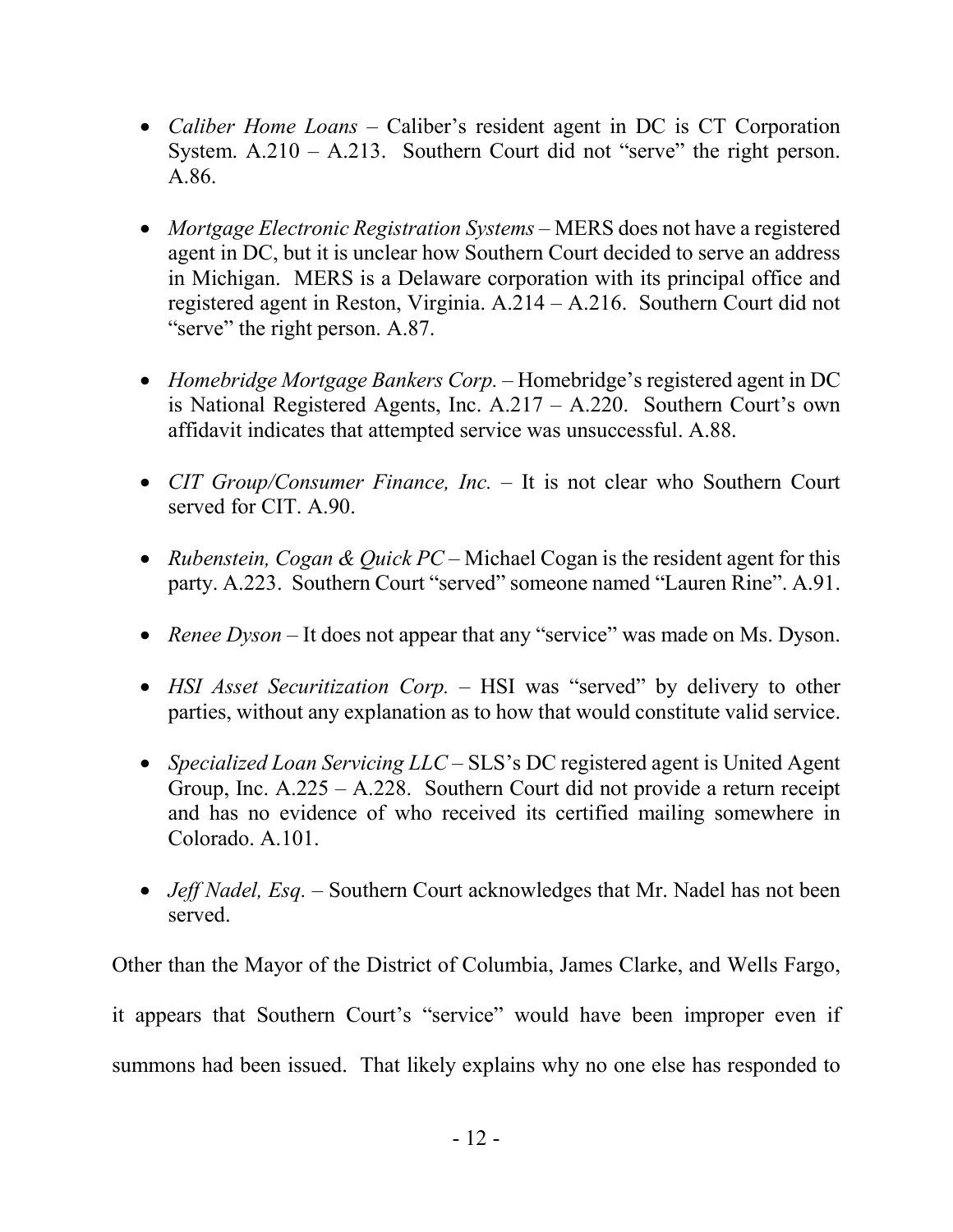Southern Court's procedural chicanery – none of the necessary parties are aware of these proceedings.

### **III. SOUTHERN COURT'S CLAIM TO A FIRST PRIORITY POSITION HAS NO SUBSTANTIVE MERIT.**

### A. SOUTHERN COURT'S DECLARATION DOES NOT PROVIDE FOR RETROACTIVE LIEN PRIORITY.

Southern Court relies on a strained reading of the Declaration for the proposition that future homeowners' association assessments operate as a lien retroactive to 1981. In pertinent part, the Declaration states that:

The foregoing assessments, together with interest, costs and attorney's fees shall be a charge and continuing lien on the land against which such assessment is made…

A.113.

The Declaration does not say anything about future assessments obtaining *retroactive* lien priority, or that a lien was being created at the time the Declaration was recorded. Rather, the Declaration states that assessments *shall be* a lien, implying that each annual or special assessment will be a lien *only when assessed*. That follows simple common sense, as the Declaration could not advise of or create a lien for assessments 30 years later, because the declarant could have no idea how much will be assessed from year to year.

In apparent acknowledgement of the fact that common ownership declarations like the Declaration provide collection mechanisms that are subordinate to first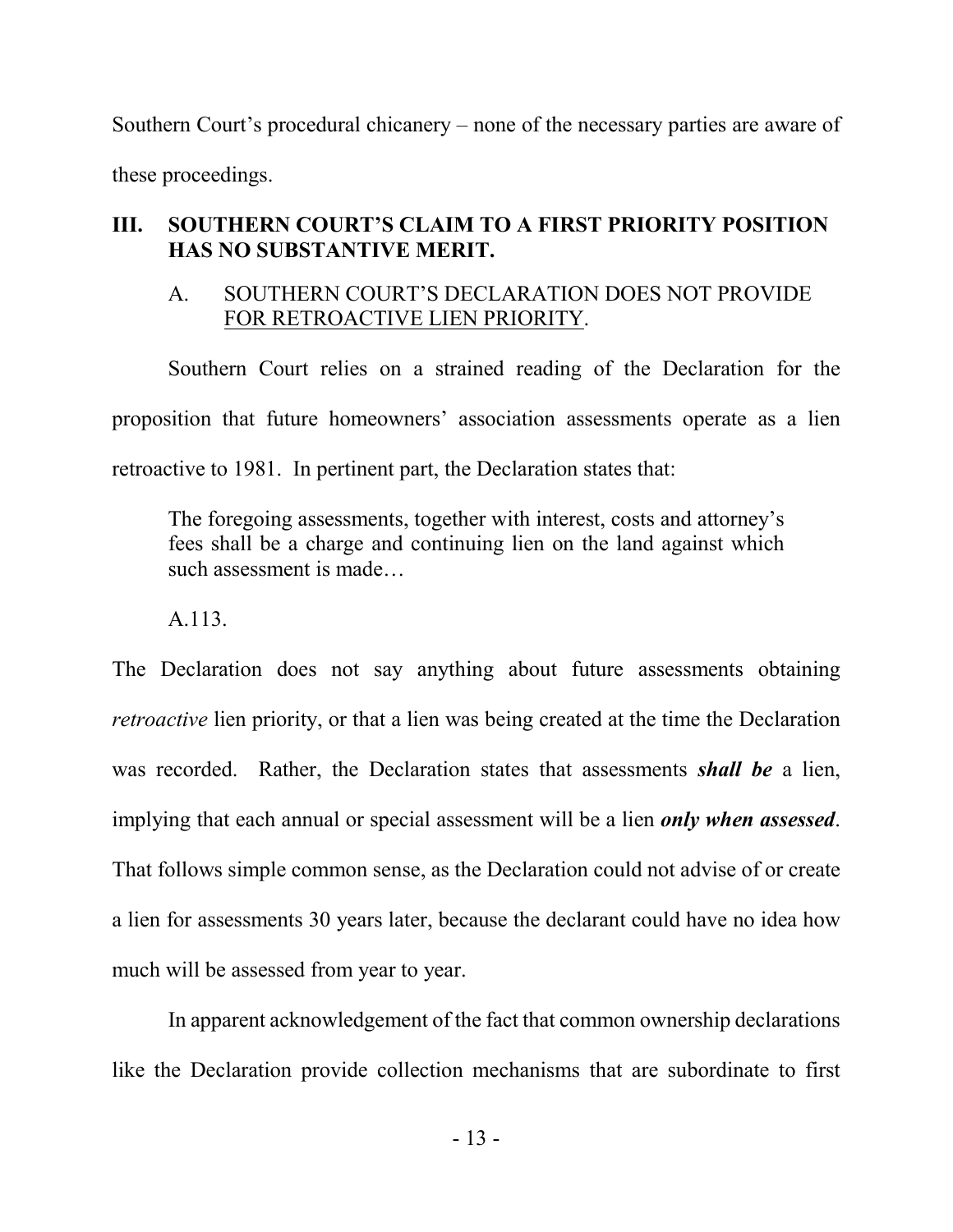mortgage liens, the District of Columbia provided condominium associations with a six-month "super-lien" for monthly assessments. *See* D.C. Code §42-1903.13(a)(2); Chase Plaza Condominium Ass'n., Inc. v. JPMorgan Chase Bank, N.A., 98 A.3d 166, 175-76 (D.C. 2014). Perhaps because of the greater prevalence of condominiums as opposed to homeowner's associations in the District, the DC Code does not bother to provide homeowner's associations, like Southern Court, with any such super lien rights.

While it does not appear that District of Columbia courts have directly addressed the issue of lien priority under a Homeowner's Association Declaration, other courts have. In Florida, a homeowners' association assessment lien recorded pursuant to a declaration of covenants only takes priority over an intervening mortgage where the declaration contains "*specific language* indicating that the lien relates back to the date of the filing of the declaration or that it otherwise takes priority over intervening mortgages." Holly Lake Ass'n. v. Federal Nat. Mortg. Ass'n., 660 So.2d 266, 269 (Fla. 1995) (*emphasis added*). In New York, a declaration-based lien for assessments only takes priority retroactively where the declaration specifically provides for immediate creation of a lien in an amount predetermined in the Declaration. Valley Nat. Bank v. Penna, 91 A.D.3d 853, 854-55 (N.Y. 2nd Dept. 2012). Similar results are found in Oregon and Texas, other states without statutes defining the priority of homeowners' association assessment liens.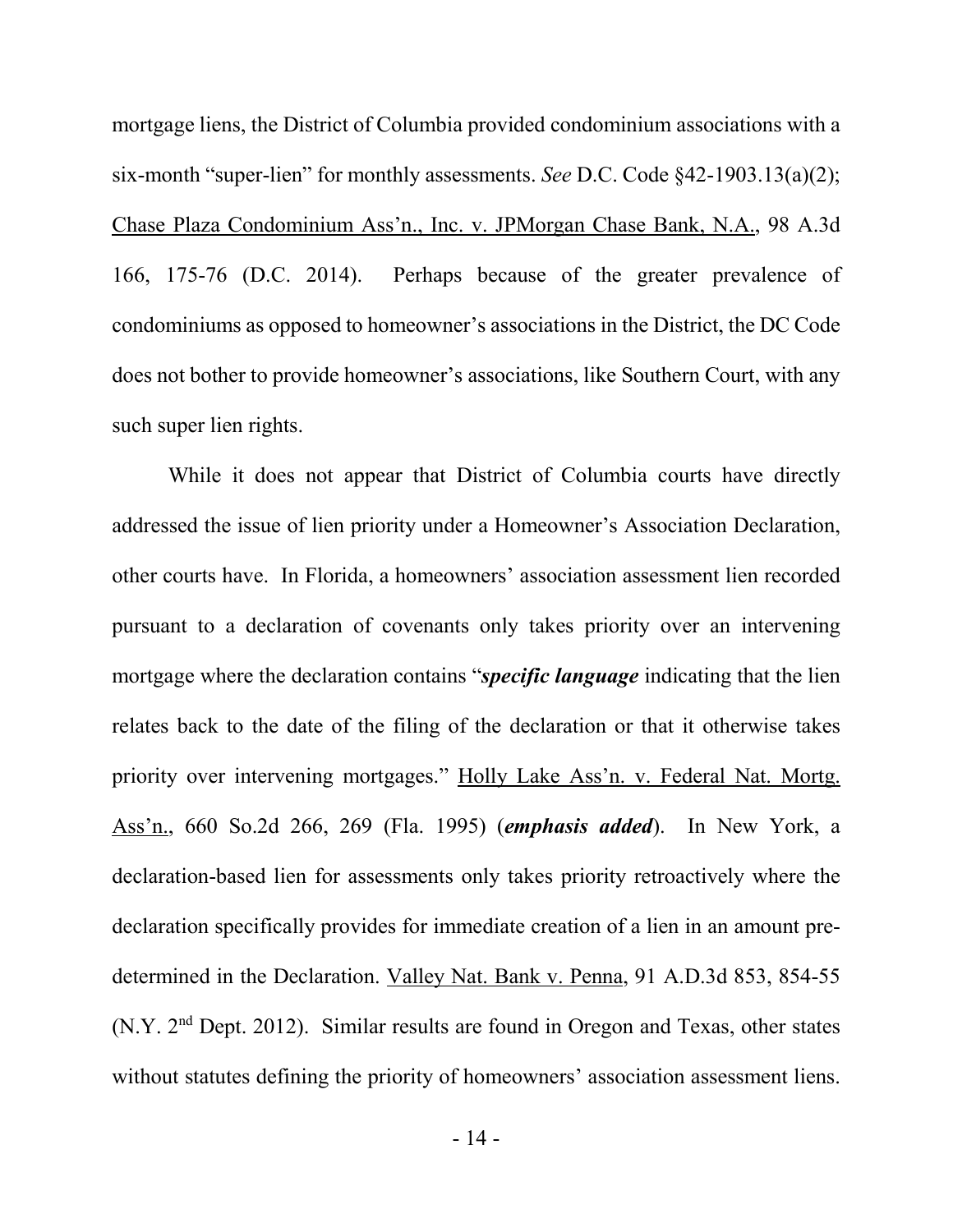*See* F.N. Realty Services, Inc. v. Oregon Shores Recreational Club, Inc., 133 Or.App. 339 (Ore. 1995); Riner v. Neumann, 353 S.W.3d 312 (Tex. 2011).

The common thread in these cases is that the Declaration has to contain specific language notifying subsequent purchasers that assessments would constitute priority liens – either (a) that the Declaration creates an immediate lien for a set amount of assessments per year or (b) that the Declaration expressly provides that future assessments will be given retroactive lien priority. This Declaration does neither. Rather, it simply states that future assessments will become liens when assessed. Southern Court's past due assessments did not become a lien until they were assessed, which was after Deutsche Bank's deed of trust was recorded.

B. EVEN IF THE DECLARATION DID SPECIFICALLY PROVIDE FOR RETROACTIVE LIEN PRIORITY, IT WAS NOT RECORDED PROPERLY TO PROVIDE CONSTRUCTIVE NOTICE.

A land instrument can only take priority over another land instrument if it is properly recorded in the land records to give constructive notice to subsequent owners and mortgagees. The idea of "first in time, first in right" is bottomed on the idea that properly recording an instrument in the chain of title provides constructive notice to the world. First in time, first in right applies to the person "who first *notifies* the public of his security interest." Malakoff v. Washington, 434 A.2d 432, 434 (D.C. 1981) (*emphasis added*). The key to providing notice is *proper* recording. While the Declaration was recorded in the land records, it does not appear in the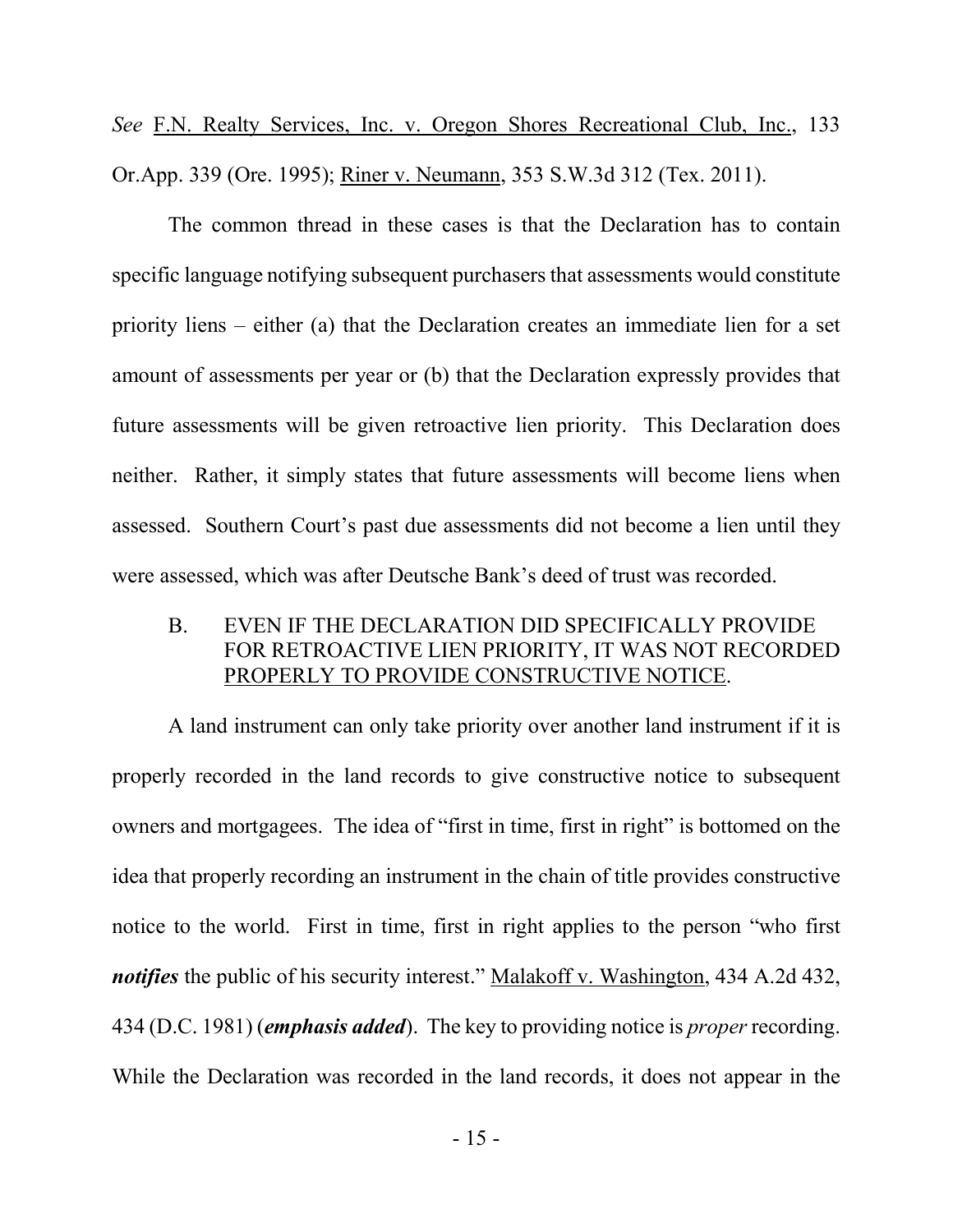chain of title for the Property. The Declaration was not indexed under the names of the owners at the time or under the Square/Lot identifiers used to identify the Property. As explained by Deutsche Bank's expert [*See* A.122 to A.128], a person searching title would not be able to find this Declaration if conducting a title search for this Property. Constructive notice does not arise when an instrument cannot be found within the chain of title.

While the DC Court of Appeals has not addressed this issue, the Maryland Court of Appeals has, in Greenpoint Mortgage Funding, Inc. v. Schlossberg, 390 Md. 211 (2005). The Greenpoint court considered whether a mis-indexed notice of *lis pendens* was effective against a third party.

We continue by offering a brief description of the process of examination of titles, i.e., the examination of land record instruments, which is a relatively laborious process that changed little during the first centuries following this nation's founding. The importance of correct indexing being a necessary part of filing and recording of instruments affecting property—if the purpose of the document is to afford constructive notice—can only be understood, if one fully understands the nature of the title examination process. In this respect, we refer not to the commercial operators of title houses, but to the primary examination of titles located in land records, upon which all purchasers and insurers basically rely.

A title examiner goes to the place where the land records and other applicable records repose. He or she develops a chain of title, i.e., a list of the people who have owned the property for the last specified period of years. The property, or various fractional interests in it, may have been owned by one person or a hundred persons over that particular period of time. Then, during the periods in which each owner owned the property, or any portion of it or interest in it, the examiner must check to see whether during the period that particular owner owned the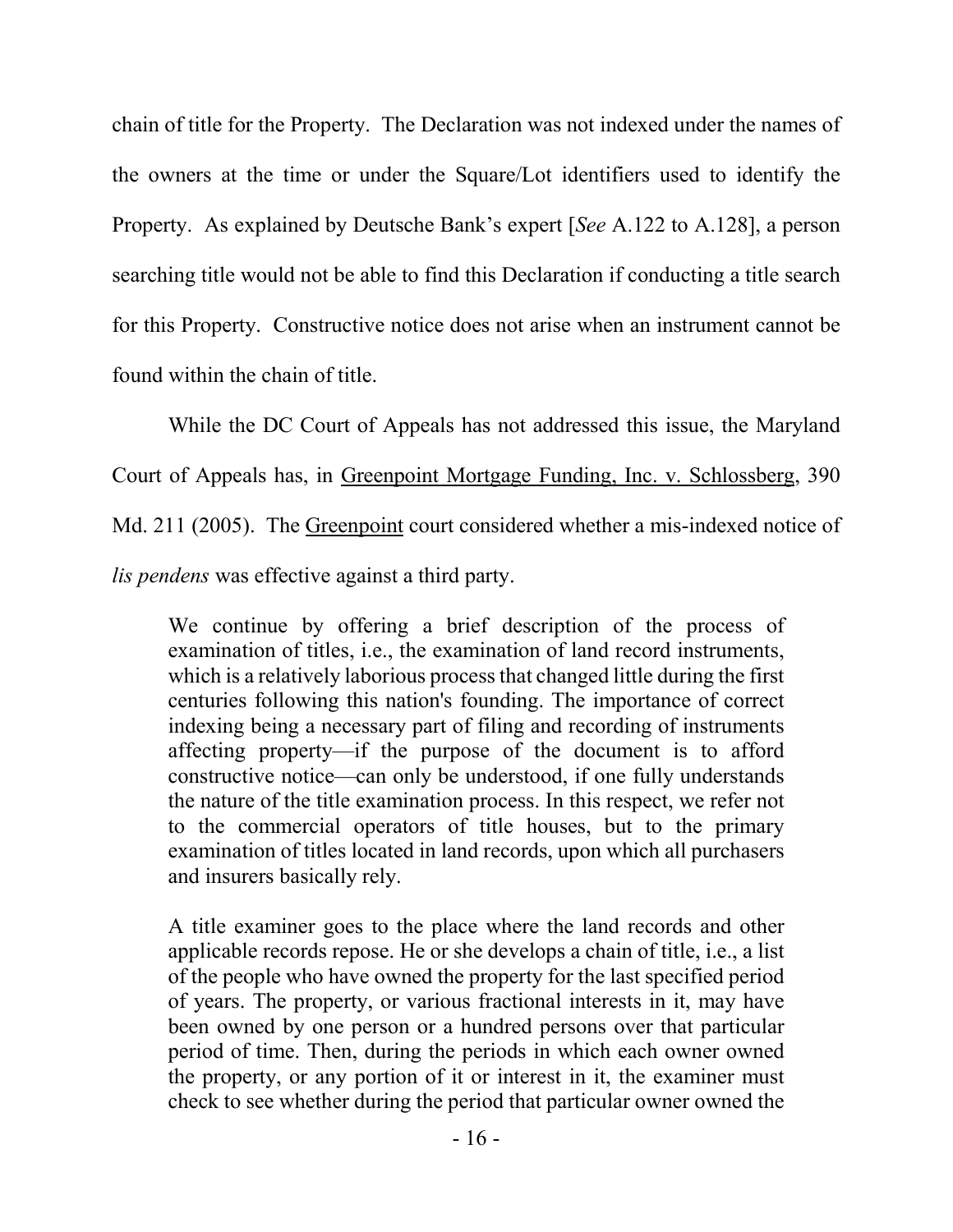property, he or she had sold or mortgaged his or her interest in it to someone other than the person above him in the chain of title (in essence selling or mortgaging the same property more than once) or whether during the period of time each particular owner owned the property any judgments were rendered against such respective owner or whether, during that period any suits were filed anywhere that might constitute *lis pendens* against the respective owner and to the property while that owner owned it.

As a practical matter it is impossible in a lifetime to examine every original document of every kind ever filed in the land and other records, which would be necessary if the buyer or lender is to be assured that the property is lien free and is owned by the person who is selling it, *if the buyer or mortgage lender is required to be responsible for nonindexing or mis-indexing*.

Presume that an owner in 2000 had owned a subject property in Baltimore City for four years. In the year 1999–2000 there were 31,000 civil cases alone filed in that jurisdiction; in the year 1998–1999 there were 32,742 civil cases filed; in 1997–1998 there were 28,119 civil cases filed; and in 1996–1997 there were 26,877 civil cases filed in the Circuit Court of that jurisdiction. Altogether, during the period our seller owned the property there were 118,737 civil cases filed. Additionally, the title examiner under such circumstances would have to examine all cases pending at the beginning of the respective period of time—in the example given there were an additional 107,920 civil cases pending in that jurisdiction at the beginning of 1996–1997. If misindexing were to be at the risk of the buyer or, as in the present case, at the risk of the banks who are the third-party mortgagees, the person examining the title would have to personally read all the papers filed in those 226,658 cases in addition to federal lien dockets, tax records and the millions of other documents in the land records in order to insure that none of them constituted lis pendens against the property and to verify that nothing adversely affecting title occurred while the last owner (seller) held complete and clear title to the property. Then, once that is accomplished (which is impossible in the first instance) the title examiner would have to do the same thing in respect to the period of time that each prior owner owned the property, millions of additional documents (usually for a period of at least 60 years at the time the writer was examining titles).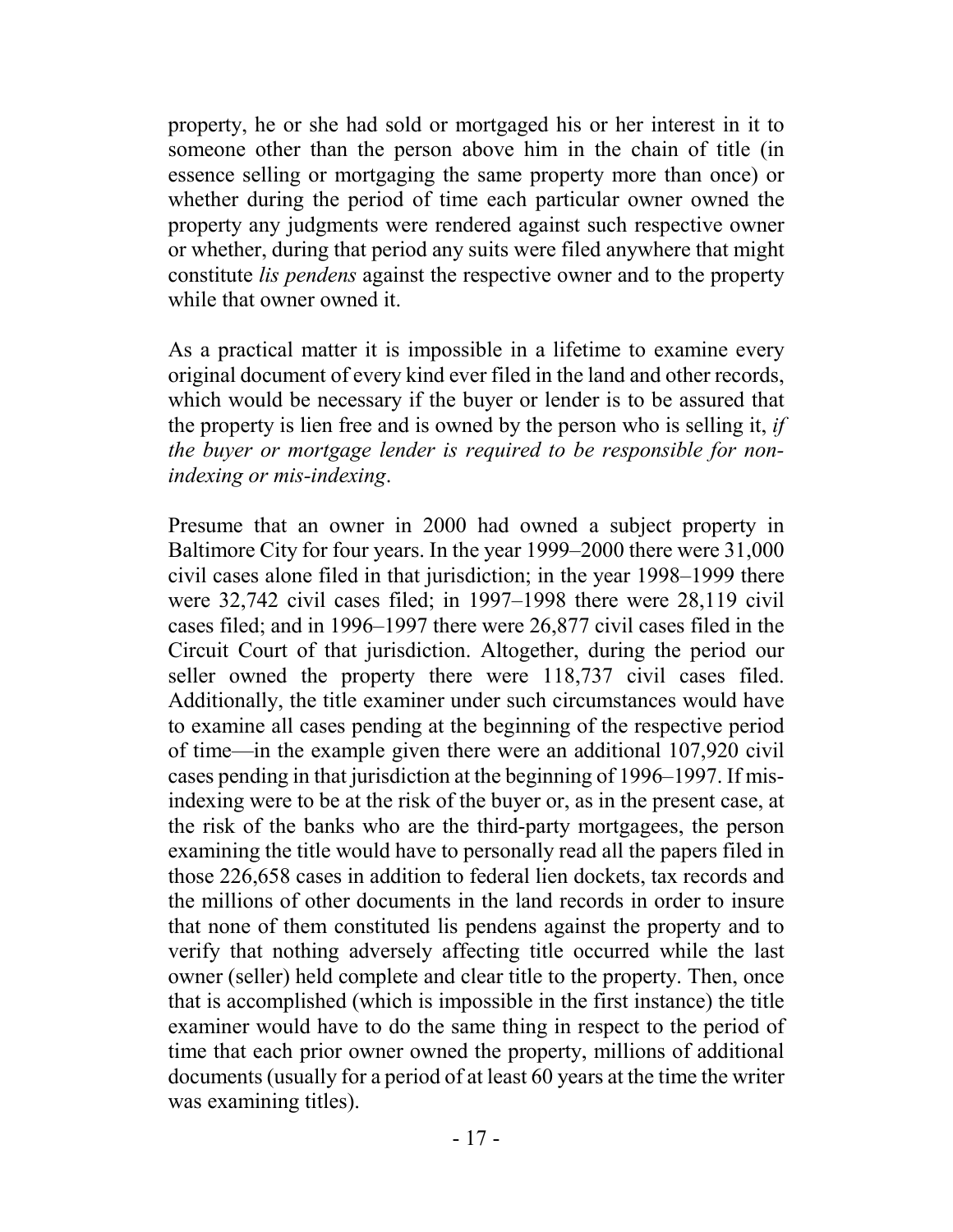Relying on indexing is the only thing that makes it possible for title attorneys to limit the examination of documents to those that are relevant, generally those cases and documents indexed in the grantor's or debtor's name. If indexing were to be eliminated, the marketability of titles would be seriously compromised and the entire system of property in this country might collapse.

The contrary position, i.e., indexing is not required, would result in millions of documents having to be reviewed to certify a clear title. It would be an impossible task. With indexing as a requirement of the process as provided for by statute, the title examiner needs to review only the documents reflected on the appropriate index entries under the respective owners, and prior owners' names, to verify that the documents identified on the indexes do, or do not, affect title. It is still tedious but it can be, and regularly is, accomplished.

The most important public records relating to the examination of land titles are the indexes. Everything depends on indexing. *Without indexing nothing works*.

Greenpoint, 390 Md. at 236-38 (*emphasis* in original).

The recording party, who is the only party in the position to correct an indexing error, has the burden of confirming proper indexing. <u>Id</u>. at 250-51. Without proper indexing, a recorded instrument does not provide constructive notice. Id. at 251.

The Declaration is not indexed properly, cannot be found in the chain of title for the Property, and is not referenced in Murray's deed. Deutsche Bank cannot be charged with notice of an instrument that it could not have been located through a proper title search. While the Declaration may have been recorded first, it was not recorded *correctly*. As such, the Declaration only takes effect against parties with *actual* notice of its existence. *See* Clay Properties, Inc. v. Washington Post Co., 604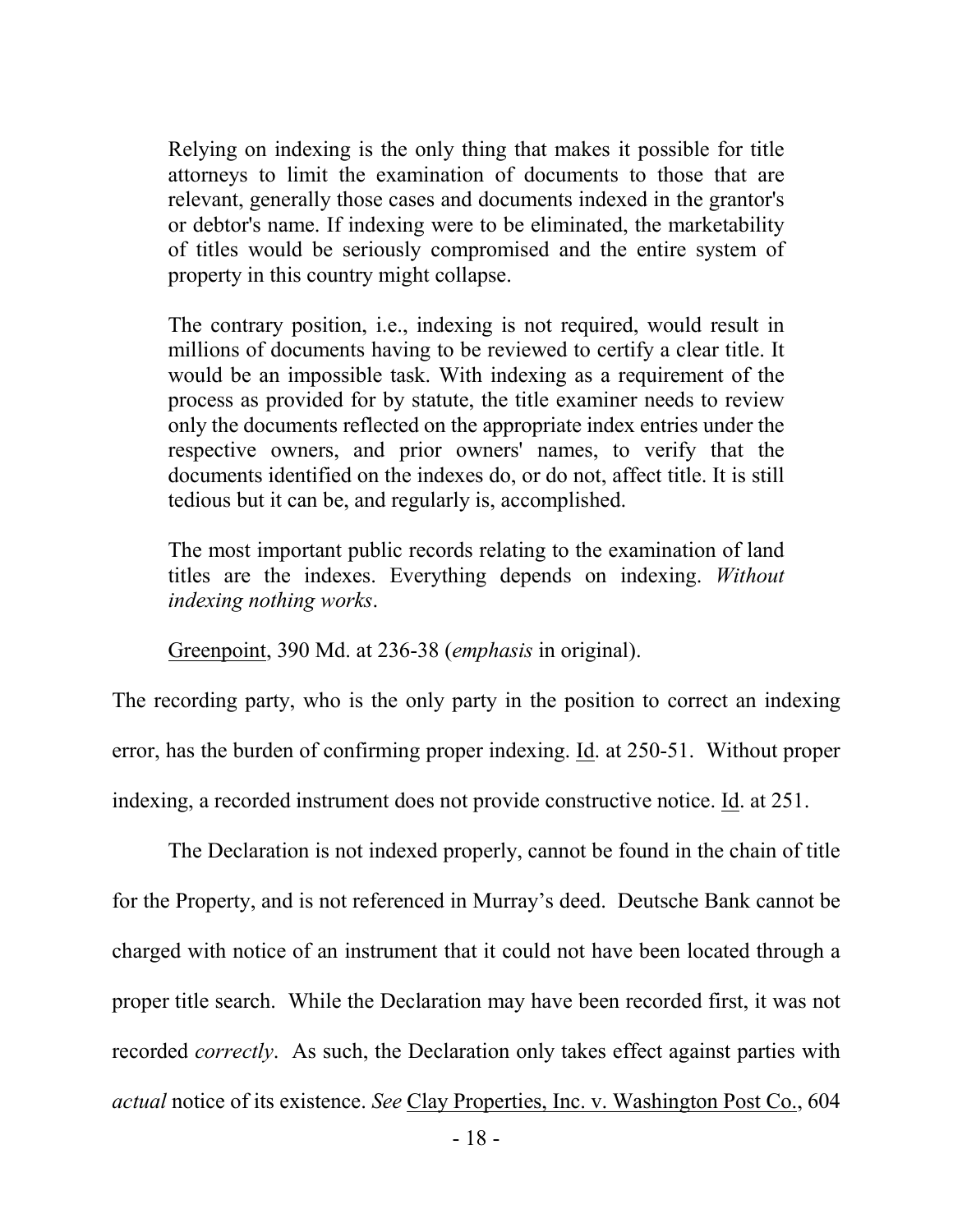A.2d 890 (D.C. 1992). Deutsche Bank is a bona fide purchaser for value, without notice, and its deed of trust is preferred over the Declaration. *See* D.C. Code §42- 406; Henok v. Chase Home Finance, LLC, 890 F.Supp.2d 65, 68 (D. D.C. 2012) (bona fide purchaser status is presumed and it is up to the party attacking title to plead facts showing notice on the part of a bona fide purchaser). Had the Superior Court been able to get past the procedural defects in Southern Court's motion to address the merits, the motion would have been denied anyway. Because Southern Court's motion fails on the merits, this Court should affirm the Superior Court's ruling.

### **IV. SOUTHERN COURT IS NOT ENTITLED TO CONDUCT A JUDICIAL FORECLOSURE SALE.**

Southern Court complains that the Superior Court should not have closed its case in denying the interpleader motion, notwithstanding its own protestations that it does not want to conduct a sale without first adjudicating lien priority. The fact that Southern Court's claim to be able to conduct a judicial sale was not expressly adjudicated and that remand is required to do so is the only argument with any real appeal. However, that argument is a red herring, as remand only makes sense if Southern Court can actually, legally conduct a judicial foreclosure sale.

Judicial sales are governed by Rule 308. However, Rule 308 does not create a substantive right to a judicial sale. There must be some recognized, underlying legal basis for the Court to order the sale of real property, whether it be foreclosure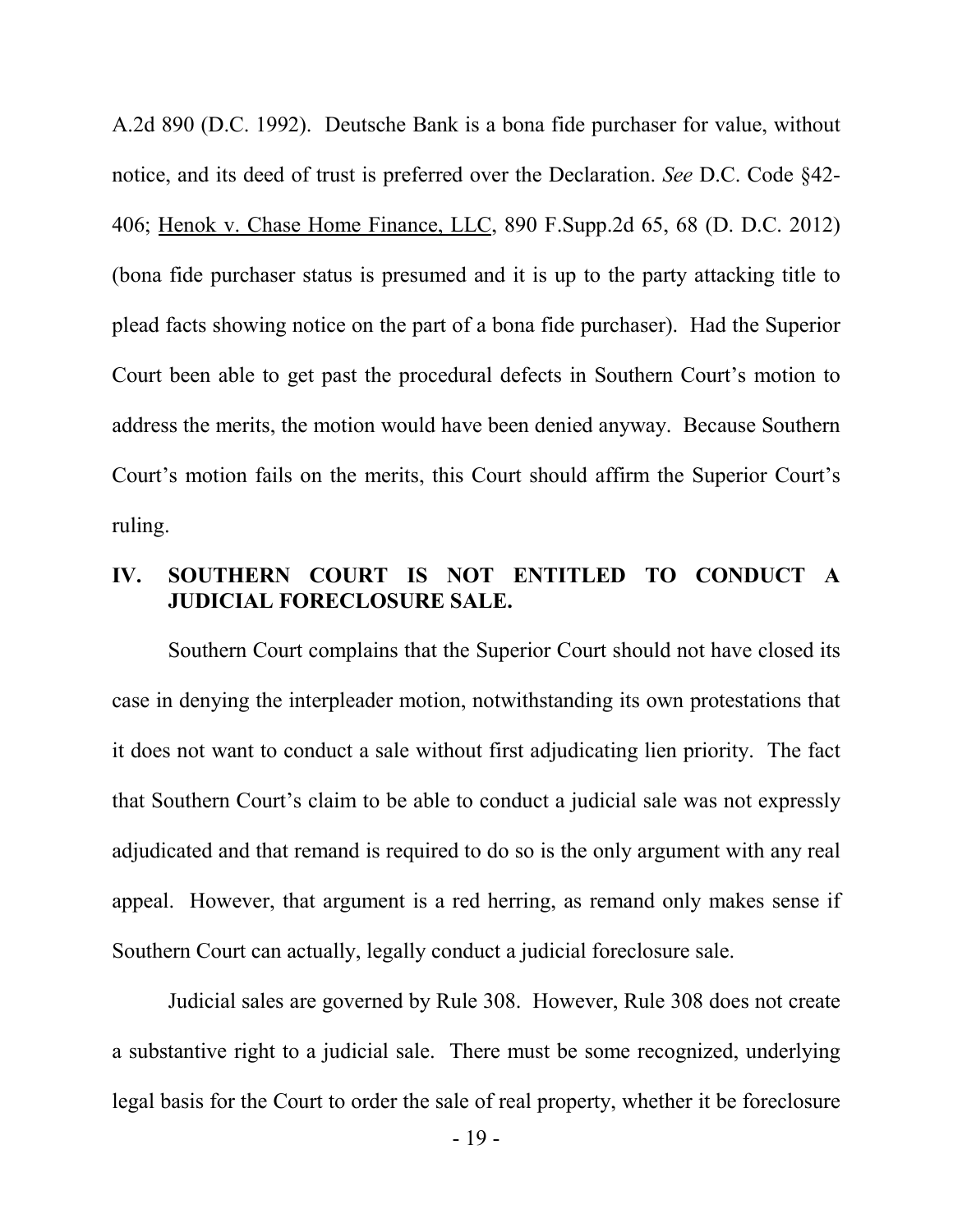of a deed of trust under its power of sale provision, a sale in lieu of partition, or some other identifiable legal basis to conduct such a sale. *See* Lynn v. Lynn, 617 A.2d 963 (D.C. App. 1992) (sale in lieu of partition); In re Parsons, 328 A.2d 383 (D.C. App. 1974) (sale by conservator); Rogers v. Advance Bank, 111 A.3d 25 (D.C. App. 2015) (power of sale foreclosure). The Court of Appeals has specifically distinguished the money judgments and *in rem* foreclosure remedies as being separate in the context of a promissory note and deed of trust, holding that obtaining a money judgment does not prevent enforcement of the separate, *in rem* rights under the deed of trust. Szego v. Kingsley Anyanwutaku, 651 A.2d 315 (D.C. App. 1994).

Southern Court seeks to foreclose on a money judgment. While a money judgment can be used to sell real property, the sale must be conducted by execution under Rule 69 and sale by the US Marshal pursuant to D.C. Code §15-314. If Murray does not pay on the money judgment, Southern Court can obtain a writ of *fieri facias* from the Superior Court and have the Marshal advertise and sell the Property at public auction. *See* Steward v. Moskowitz, 5 A.3d 638 (D.C. 2010). Other than issuance of the writ, no further court proceedings are required for purposes of execution. Once the Superior Court issues the writ, the remaining actions are handled by the Marshal's Office. Even if the case was remanded, Southern Court would not have a right to the relief it requests. Remand would leave Southern Court with the same remedy it has now, obtaining a writ of *fieri facias* and conducting a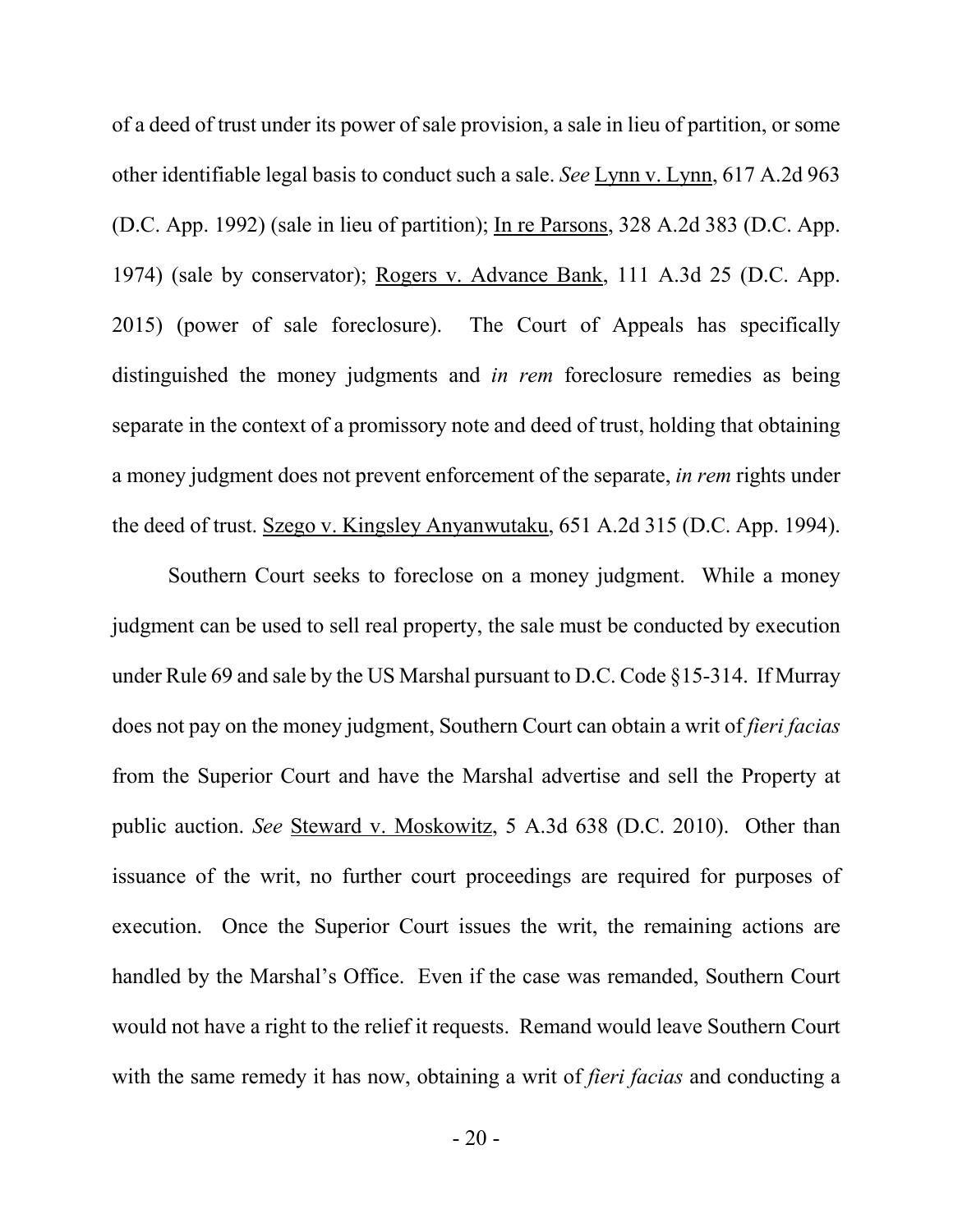Marshal's sale of the Property. Remanding the case for further proceedings would serve no purpose.

#### **V. THIS APPEAL SHOULD BE DISMISSED.**

This Court's jurisdiction is predicated on the filing of a timely notice of appeal from a final order. The only final order entered in the case below was the money judgment entered against Murray. A final order "is one that ends the litigation on the merits and leaves nothing for the court to do but execute on the judgment." Ray Haluch Gravel Co. v. Central Pension Fund of Intern. Union of Operating Engineers, 571 U.S. 177, 183 (2014) (citations omitted); *see also* Puckrein v. Jenkins, 884 A.2d 46 (D.C. 2005). The money judgment ended the litigation on the merits and left nothing for the court to do but execute on the judgment.

Southern Court's post-judgment motion was in furtherance of execution and did not address the underlying merits of Southern Court's judgment or its ability to execute on same. Rather, the post-judgment motion was more in the nature of a premature attempt to determine the outcome of a post-execution audit of sale proceeds. In the normal course, once the sale is held, an audit will be conducted and sale proceeds will be distributed in order of priority, flowing down from the priority of the lien which is executed. Southern Court tried to obtain a pre-emptive declaration of the priority for future distributions. The denial of that motion and closing of the case did not reach the merits of Southern Court's underlying money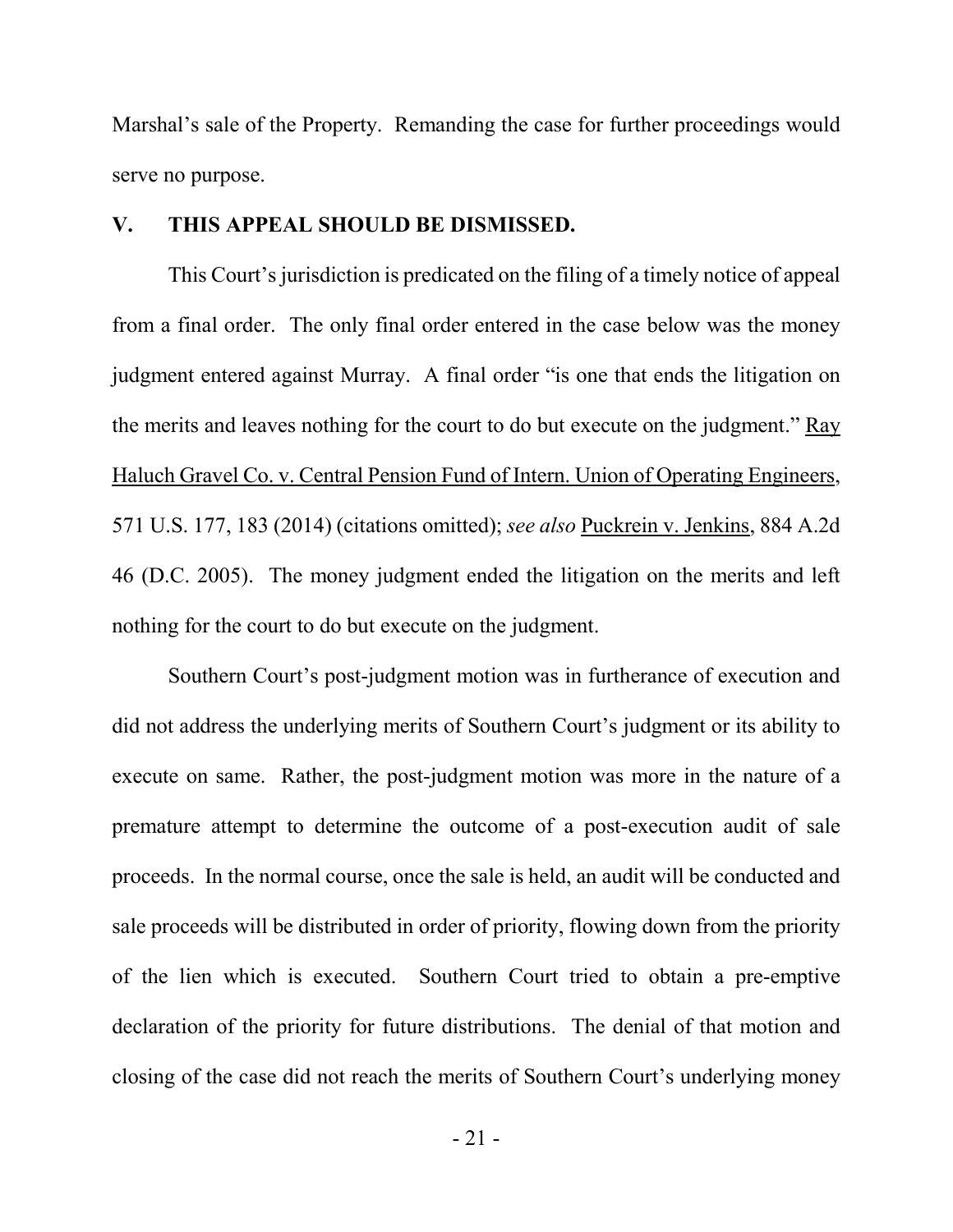judgment and did not prevent Southern Court from executing on its judgment. The denial of Southern Court's motion simply meant that Southern Court had to follow the normal court process in executing on its judgment, a process which remains available to it notwithstanding the closure of the case. As the denial of Southern Court's motion was not a final order and the money judgment was entered nearly a year before the appeal was taken, Southern Court's notice of appeal was untimely and this Court does not have jurisdiction.

In the alternative, if the Court were to deem the denial of Southern Court's motion to be a final, appealable order, the notice of appeal was still untimely. On January 5, 2021, prior to noting this appeal, Southern Court filed a motion for reconsideration of the December 9, 2021 order. The filing of a motion under Rule 59 tolls the time for appeal and retains jurisdiction in the Superior Court. Rule  $4(a)(4)(B)(ii)$ . Where a notice of appeal is filed after the entry of judgment but prior to ruling on a Rule 59 motion, the notice of appeal *is not effective* until "the order disposing of the last such remaining motion is entered." Id. The Superior Court has not yet ruled on Southern Court's Rule 59 motion. As such, Southern Court's notice of appeal is not yet effective and cannot be the basis for jurisdiction in this Court. Southern Court's appeal should be dismissed.

#### **CONCLUSION**

The Superior Court's ruling should be affirmed.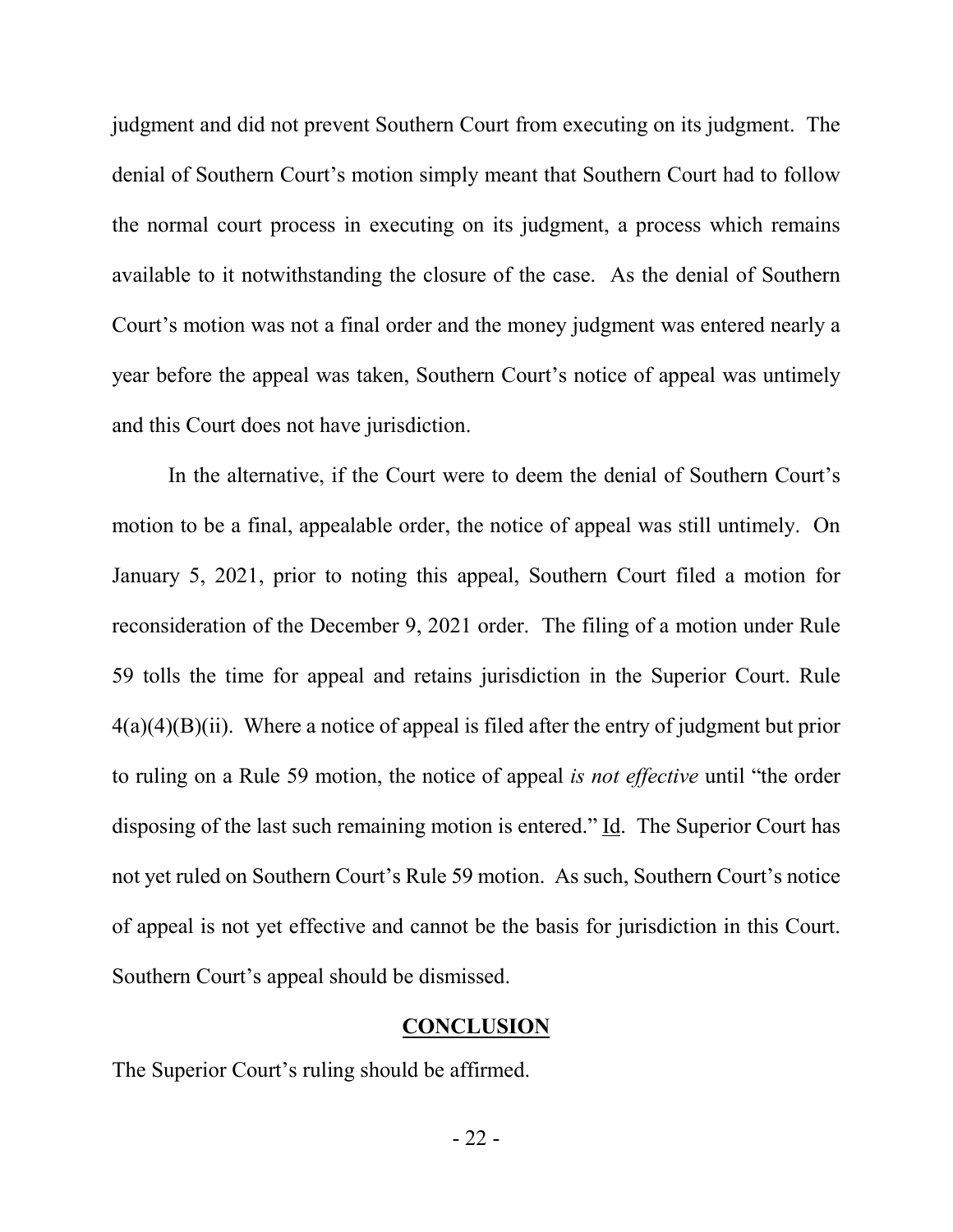$/s/$  Aaron D. Neal Mark W. Schweitzer (Bar No. 451459) Aaron D. Neal (Bar No. 985292) **McNamee Hosea, P.A.** 6411 Ivy Lane, Suite 200 Greenbelt, Maryland 20770 Tel. 301-441-2420 Fax 301-982-9450 aneal@mhlawyers.com

*Attorneys for Deutsche Bank*

### **Certificate of Service**

I hereby certify that on this  $27<sup>th</sup>$  day of May, 2021, the foregoing brief was

filed electronically and served via mail as follows:

One original and three copies of the brief, and four copies of the Appendix to:

Clerk's Office DC Court of Appeals 430 E Street, N.W. Washington, DC 20001

#### One copy of the brief and one copy of the Appendix to:

Arthur Lander, Esq. 300 N. Washington Street, Suite 104 Alexandria, Virginia 22314

Betty Murray 4633 6<sup>th</sup> Street, S.E. Washington, DC 20032

 $/s/$  Aaron D. Neal Aaron D. Neal (Bar No. 985292)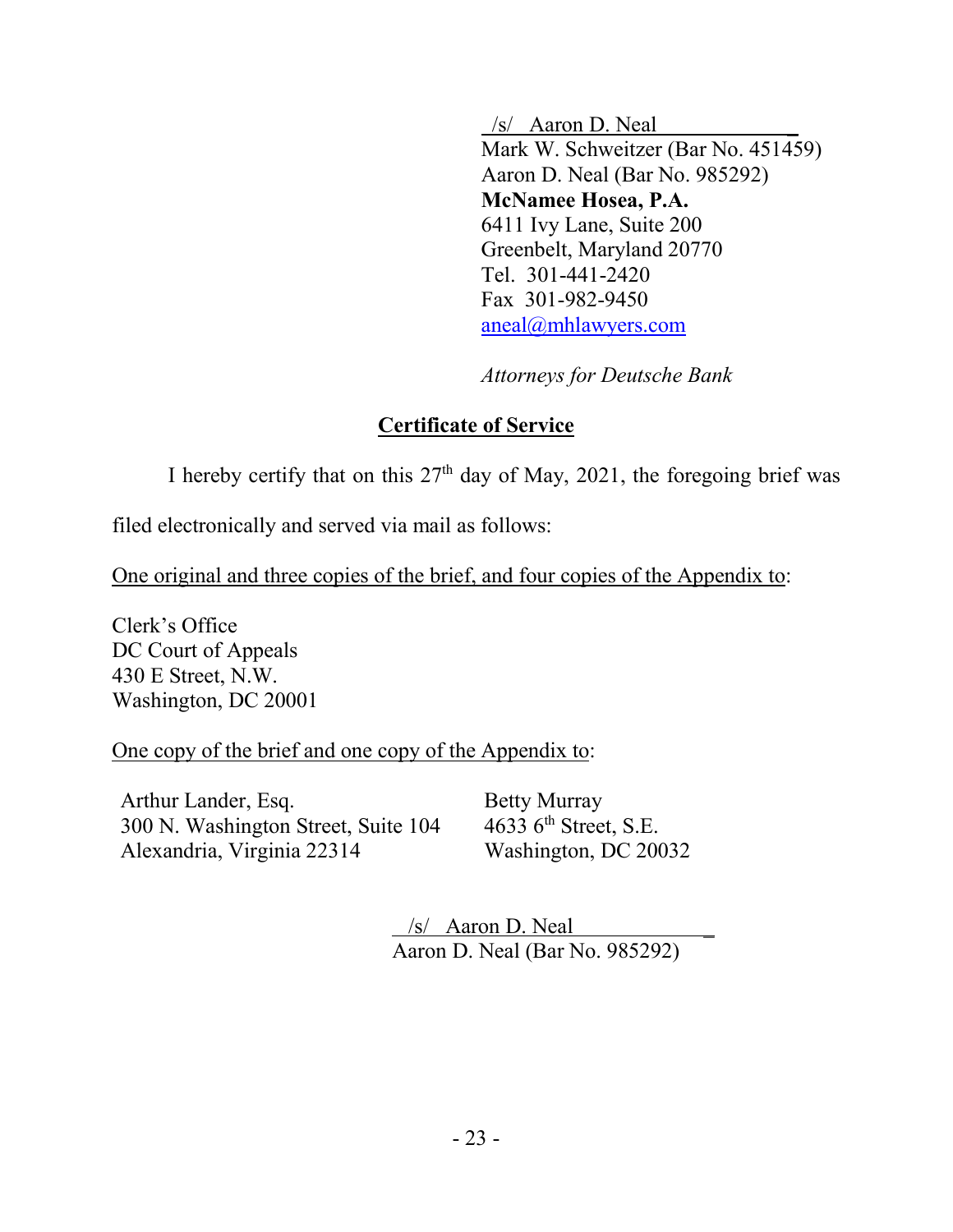### **ADDENDUM**

### DC ST § 11-721

Formerly cited as DC ST 1981 § 11-721

# **§ 11-721. Orders and judgments of the Superior Court.**

(a) The District of Columbia Court of Appeals has jurisdiction of appeals from --

(1) all final orders and judgments of the Superior Court of the District of Columbia;

(2) interlocutory orders of the Superior Court of the District of Columbia -- (A) granting, continuing, modifying, refusing, or dissolving or refusing to dissolve or modify injunctions;

(B) appointing receivers, guardians, or conservators or refusing to wind up receiverships, guardianships, or the administration of conservators or to take steps to accomplish the purpose thereof; or

(C) changing or affecting the possession of property; and

### DC ST § 15-314

Formerly cited as DC ST 1981 § 15-314

# **§ 15-314. Appraisement; notice of sale.**

Where not herein otherwise provided, all property levied upon, except money, shall be appraised by two sworn appraisers and sold at public auction for cash.

Personal property may be sold after ten days' notice by advertisement, containing a description sufficiently definite to be embodied in a conveyance of title.

Leasehold and freehold estates in land may be sold after notice has been made in the manner provided by section 2002 of Title 28, United States Code.

DC ST § 42-406

Formerly cited as DC ST 1981 § 45-802

# **§ 42-406. First recorded deed preferred.**

When 2 or more deeds of the same property are made to bona fide purchasers for value without notice, the deed or deeds which are first recorded according to law shall be preferred.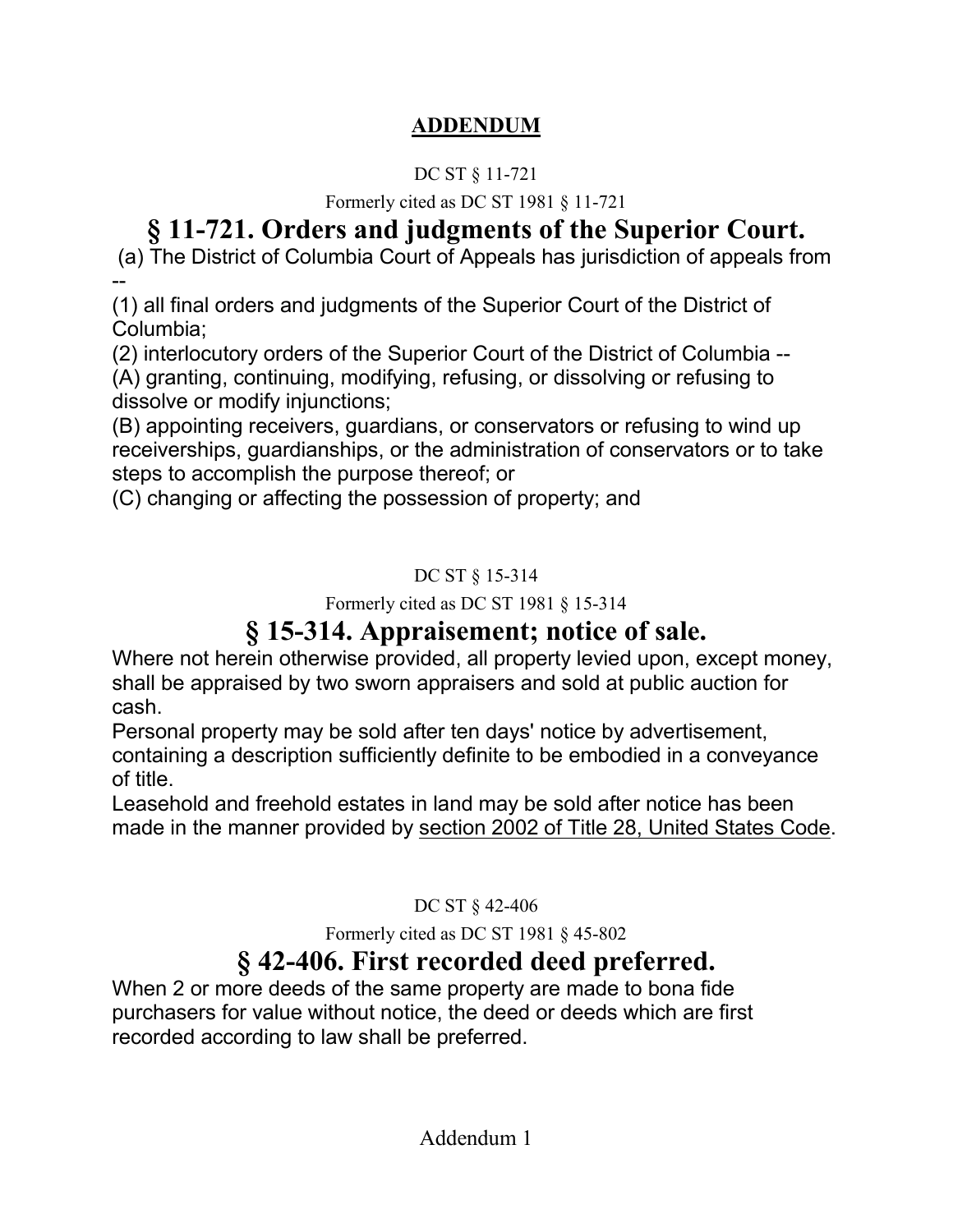### DC ST § 42-1903.13 Formerly cited as DC ST 1981 § 45-1853

# **§ 42-1903.13. Lien for assessments against units; priority; recordation not required; enforcement by sale; notice to delinquent owner and public; distribution of proceeds; power of executive board to purchase unit at sale; limitation; costs and attorneys' fees; statement of unpaid assessments; liability upon transfer of unit.**

(a) Any assessment levied against a condominium unit in accordance with the provisions of this chapter and any lawful provision of the condominium instruments, along with any applicable interest, late fees, reasonable expenses and legal fees actually incurred, costs of collection and any other reasonable amounts payable by a unit owner under the condominium instruments, shall, from the time the assessment becomes due and payable, constitute a lien in favor of the unit owners' association on the condominium unit to which the assessment pertains. If an assessment is payable in installments, the full amount of the assessment shall be a lien from the time the first installment becomes due and payable.

(1) The lien shall be prior to any other lien or encumbrance except:

(A) A lien or encumbrance recorded prior to the recordation of the declaration; (B) A first mortgage for the benefit of an institutional lender or a 1st deed of trust for the benefit of an institutional lender on the unit recorded before the date on which the assessment sought to be enforced became delinquent; or (C) A lien for real estate taxes or municipal assessments or charges against the unit.

(2) The lien shall also be prior to a mortgage or deed of trust described in paragraph (1)(B) of this subsection and recorded after March 7, 1991, to the extent of the common expense assessments based on the periodic budget adopted by the unit owners' association which would have become due in the absence of acceleration during the 6 months immediately preceding institution of an action to enforce the lien or recordation of a memorandum of lien against the title to the unit by the unit owners' association. The provisions of this subsection shall not affect the priority of mechanics' or materialmen's lien. (b) The recording of the condominium instruments pursuant to the provisions of this chapter shall constitute record notice of the existence of such lien and no further recordation of any claim of lien for assessment shall be required. (c)(1) The unit owners' association shall have the power of sale to enforce a lien for an assessment against a condominium unit if an assessment is past due. By accepting a deed to a condominium unit, the owner shall be

Addendum 2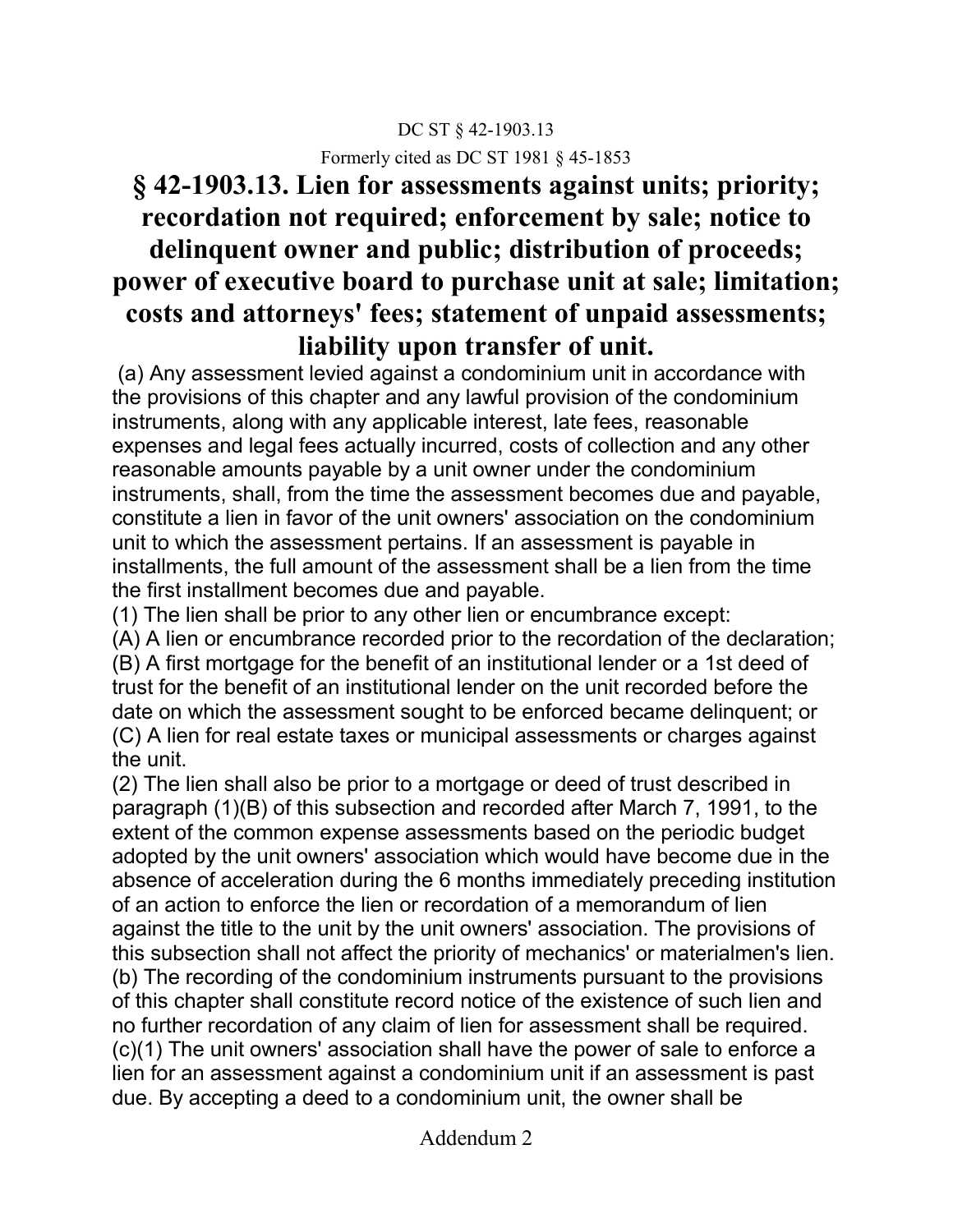irrevocably deemed to have appointed the chief executive officer of the unit owners' association as trustee for the purpose of exercising the power of sale provided for herein. Any language contained in the condominium instruments that authorizes specific procedures by which a unit owners' association may recover sums for which subsection (a) of this section creates a lien, shall not be construed to prohibit a unit owners' association from foreclosing on a unit by the power of sale procedures set forth in this section unless the power of sale procedures are specifically and expressly prohibited by the condominium instruments.

(2) A unit owner shall have the right to cure any default in payment of an assessment at any time prior to the foreclosure sale by tendering payment in full of past due assessments, plus any late charge or interest due and reasonable attorney's fees and costs incurred in connection with the enforcement of the lien for the assessment.

(3) The power of sale may be exercised by the chief executive officer of the unit owners' association, as trustee, upon the direction of the executive board, on behalf of the unit owners' association, and the chief executive officer of the unit owners' association shall have the authority as trustee to deed a unit sold at a foreclosure sale by the unit owners' association to the purchaser at the sale. The recitals in the deed shall be prima facie evidence of the truth of the statement made in the deed and conclusive evidence in favor of bona fide purchasers for value.

(4)(A) A foreclosure sale shall not be held until at least 31 days after a Notice of Foreclosure Sale of Condominium Unit for Assessments Due is recorded in the land records and sent by a delivery service providing delivery tracking confirmation and by first-class mail to a unit owner at the mailing address of the unit, any last known mailing address, and at any other address designated by the unit owner to the executive board for purposes of notice.

(B) The Notice of Foreclosure Sale of Condominium Unit for Assessments Due shall:

(i) State the past due amount being foreclosed upon and that must be paid in order to stop the foreclosure;

(ii) Expressly state that the foreclosure sale is for either:

(I) The 6-month priority lien as set forth in subsection (a)(2) of this section and not subject to the first deed of trust; or

(II) More than the 6-month priority lien set forth in subsection (a)(2) of this section and subject to the first deed of trust; and

(iii) Notify the unit owner that if the past due amount being foreclosed upon is not paid within 31 days after the date the NFSCUAD is mailed, the executive board shall sell the unit at a public sale at the time, place, and date stated in the NFSCUAD.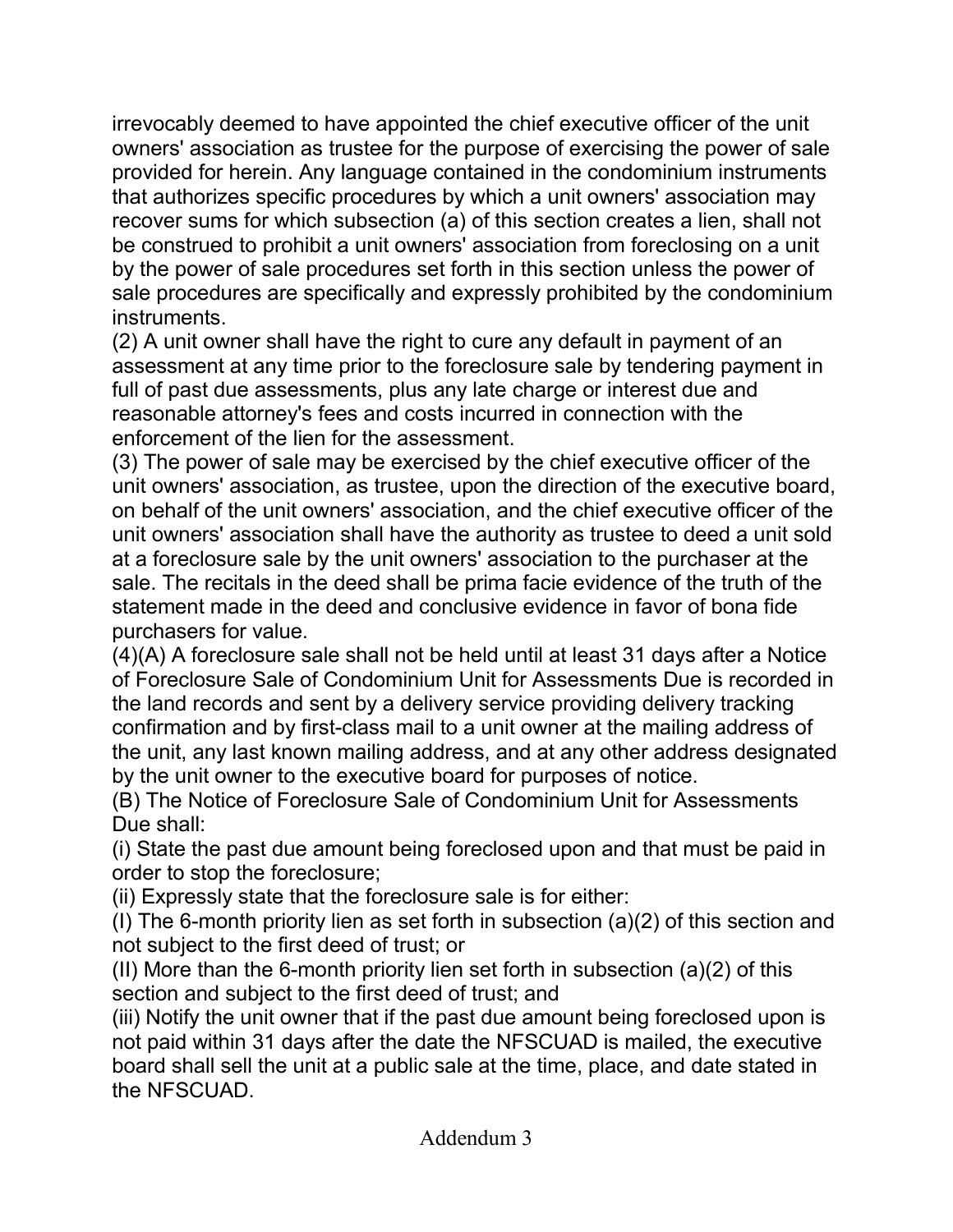(C) Substantial compliance with the requirements of subparagraph (B) of this paragraph shall be sufficient until new forms are made available by the Recorder of Deeds.

(D) The Notice of Foreclosure Sale of Condominium Unit for Assessments Due shall be accompanied by an enclosure providing the following information:

(i) A statement of the past due amount being foreclosed upon and that must be paid in order to stop the foreclosure sale;

(ii) A breakdown of the amount being foreclosed on, including amounts past due for assessments, accrued interest, late charges, all other categories of amounts past due, and the dates those amounts accrued;

(iii) A statement that the amount being foreclosed upon may not be the total amount owed to the unit owners' association and instructions on how the unit owner can request a full account statement;

(iv) Information on the availability of resources that a unit owner may utilize, which shall be in substantively the following form in at least 18-point font:

"FAILURE TO PAY AMOUNTS INDICATED IN THE ENCLOSED NOTICE OF FORECLOSURE SALE OF CONDOMINIUM UNIT FOR ASSESSMENTS DUE MAY RESULT IN SALE OF YOUR UNIT.

"YOU MAY BE ELIGIBLE FOR FREE OR REDUCED-COST ASSISTANCE.

"The D.C. Department of Housing and Community Development maintains a list of Community-Based Non-Profit Organizations that provide housing counseling services. Information on providers can be found on [Department of Housing and Community Development website for community-based nonprofit organizations] or by calling [Department of Housing and Community Development's designated phone number].

"The U.S. Department of Housing and Urban Development ("HUD") sponsors housing counseling agencies that can provide advice on buying a home, renting, defaults, foreclosures, and credit issues. You can get a list of HUDapproved housing counselors at [Department of Housing and Urban Development's website] or by calling [Department of Housing and Urban Development's phone number]."; and

(v) Any other information the Mayor may prescribe by rule.

(E)(i) At least 31 days in advance of the sale, a copy of the Notice of Foreclosure Sale of Condominium Unit for Assessments Due shall be sent by a delivery service providing delivery tracking confirmation and by first class mail to: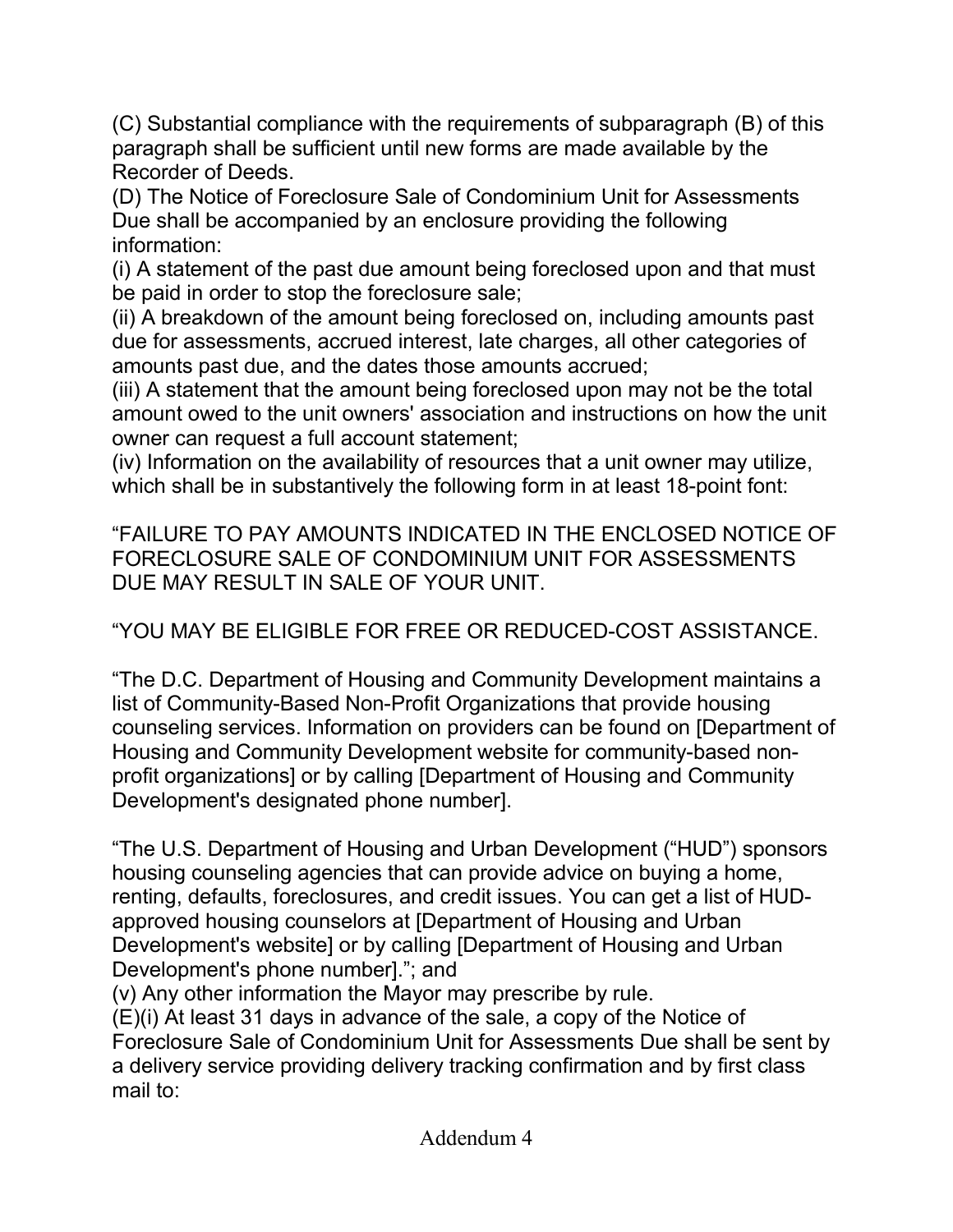(I) The Mayor or the Mayor's designated agent;

(II) Any and all junior lien holders of record; and

(III) Any holder of a first deed of trust or first mortgage of record, their successors and assigns, including assignees, trustees, substitute trustees, and MERS.

(ii) The unit owners' association shall be in compliance with this requirement if it sends notice as provided herein to the lienholders as their names and addresses appear in land records.

(5) The date of sale shall not be sooner than 31 days from the date the notice is mailed. The executive board shall give public notice of the foreclosure sale by advertisement in at least 1 newspaper of general circulation in the District of Columbia and by any other means the executive board deems necessary and appropriate to give notice of sale. The newspaper advertisement shall appear on at least 3 separate days during the 15-day period prior to the date of the sale.

(6) The proceeds of a sale shall be applied:

(A) To any unpaid assessment with interest or late charges;

(B) To the cost of foreclosure, including but not limited to, reasonable attorney's fees; and

(C) The balance to any person legally entitled to the proceeds.

(d) Unless the condominium instruments provide otherwise, the executive board shall have the power to purchase on behalf of the unit owners' association any unit at any foreclosure sale held on such unit. The executive board may take title to such unit in the name of the unit owners' association and may hold, lease, encumber or convey the same on behalf of the unit owners' association.

(e) The lien for assessments provided herein shall lapse and be of no further effect as to unpaid assessments (or installments thereof) together with interest accrued thereon and late charges, if any, if such lien is not discharged or if foreclosure or other proceedings to enforce the lien have not been instituted within 3 years, not including any period of time for which the Mayor has declared a public health emergency pursuant to § 7-2304.01, and for 60 days thereafter from the date such assessment (or any installment thereof) become due and payable.

(f) The judgment or decree in an action brought pursuant to this section shall include, without limitation, reimbursement for reasonable costs and attorneys' fees actually incurred by the unit owners' association.

(g) Nothing in this section shall be construed to prohibit actions at law to recover sums for which subsection (a) of this section creates a lien, maintainable pursuant to § 42-1902.09.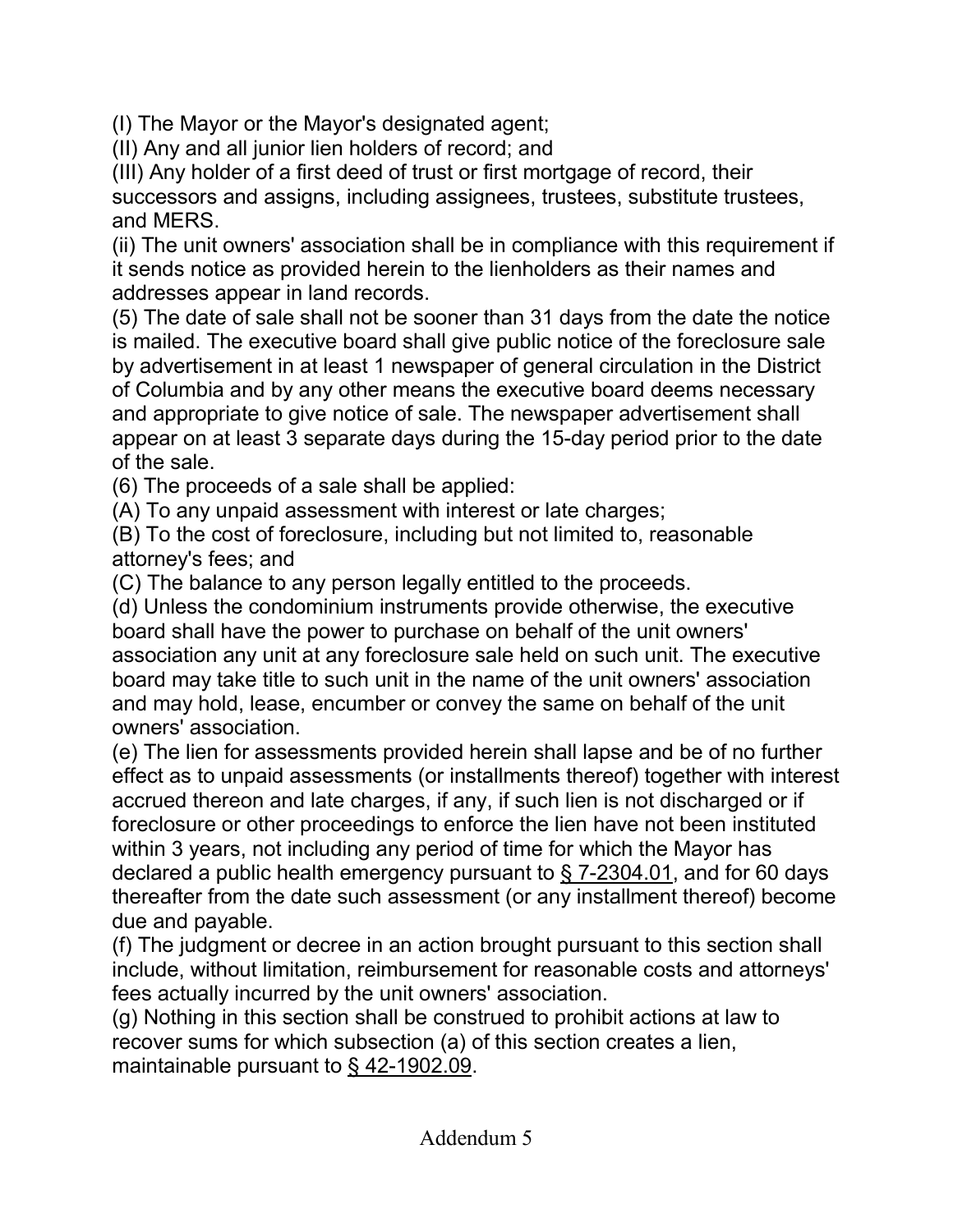(h) Any unit owner or purchaser of a condominium unit shall be entitled upon request to a recordable statement setting forth the amount of unpaid assessments currently levied against that unit. Such request shall be in writing, directed to the principal officer of the unit owners' association or to such other officer as the condominium instruments may specify. Failure to furnish or make available such a statement within 10 days from the receipt of such request shall extinguish the lien created by subsection (a) of this section as to the condominium unit involved. Such statement shall be binding on the unit owners' association, the executive board, and every unit owner. Payment of a reasonable fee may be required as a prerequisite to the issuance of such a statement if the condominium instruments so provide.

(i) Upon any voluntary transfer of a legal or equitable interest in a condominium unit, except as security for a debt, all unpaid common expense assessments or installments thereof then due and payable from the grantor shall be paid or else the grantee shall become jointly and severally liable with the grantor subject to the provisions of subsection (h) of this section. Upon any involuntary transfer of a legal or equitable interest in a condominium unit, however, the transferee shall not be liable for such assessments or installments thereof as became due and payable prior to his acquisition of such interest. To the extent not collected from the predecessor in title of such transferee, such arrears shall be deemed common expenses, collectible from all unit owners (including such transferee) in proportion to their liabilities for common expenses pursuant to § 42-1903.12(c).

(j) In addition to any other right or power conferred by this section, the executive board shall have the power to suspend the voting rights in the unit owners' association of any unit owner who is in arrears in his payment of a common expense assessment by more than 30 days, and the suspension may remain in effect until the assessment has been paid in full.

### 28 U.S.C.A. § 2001

# **§ 2001. Sale of realty generally**

**(a)** Any realty or interest therein sold under any order or decree of any court of the United States shall be sold as a whole or in separate parcels at public sale at the courthouse of the county, parish, or city in which the greater part of the property is located, or upon the premises or some parcel thereof located therein, as the court directs. Such sale shall be upon such terms and conditions as the court directs.

Property in the possession of a receiver or receivers appointed by one or more district courts shall be sold at public sale in the district wherein any such receiver was first appointed, at the courthouse of the county, parish, or city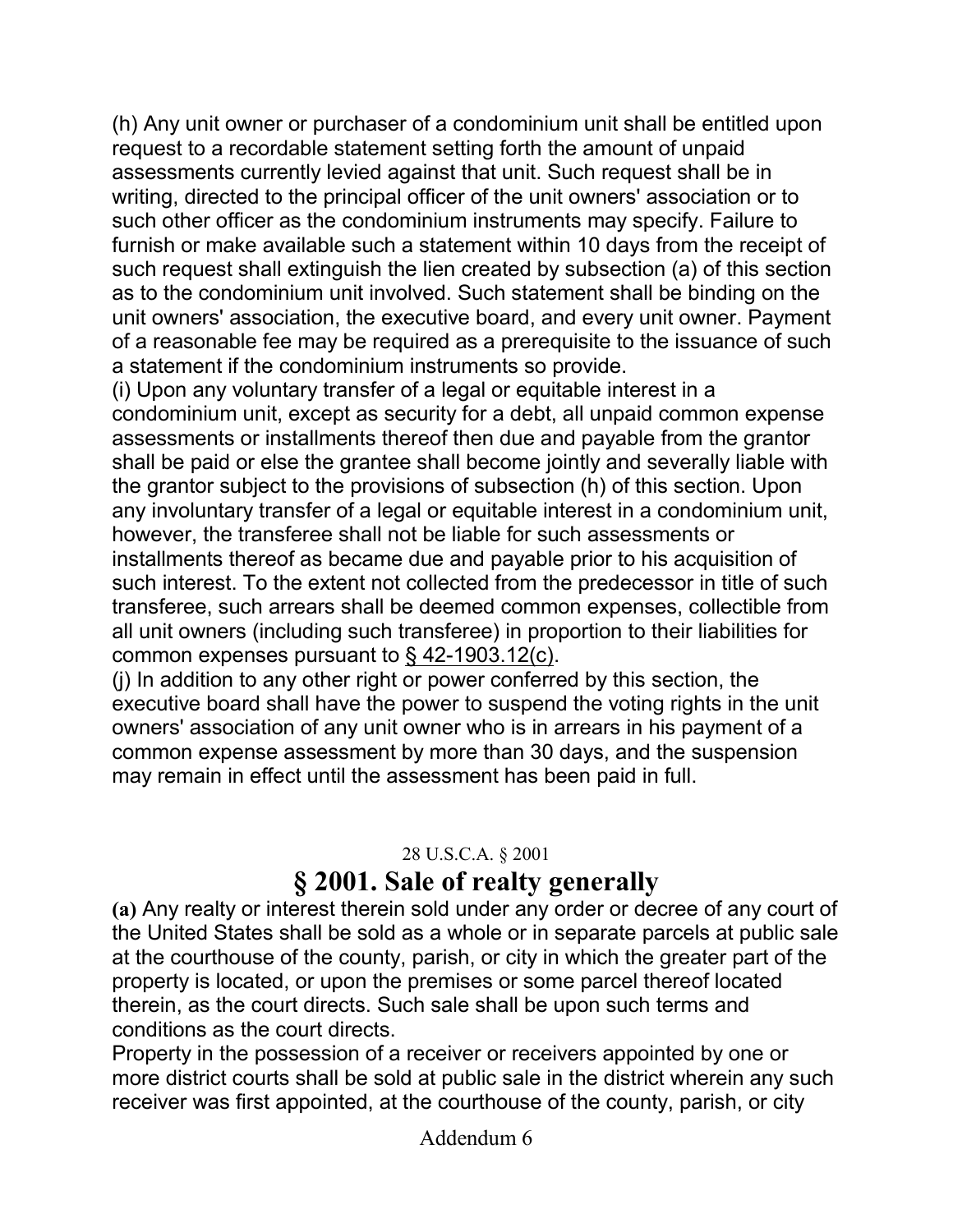situated therein in which the greater part of the property in such district is located, or on the premises or some parcel thereof located in such county, parish, or city, as such court directs, unless the court orders the sale of the property or one or more parcels thereof in one or more ancillary districts. **(b)** After a hearing, of which notice to all interested parties shall be given by publication or otherwise as the court directs, the court may order the sale of such realty or interest or any part thereof at private sale for cash or other consideration and upon such terms and conditions as the court approves, if it finds that the best interests of the estate will be conserved thereby. Before confirmation of any private sale, the court shall appoint three disinterested persons to appraise such property or different groups of three appraisers each to appraise properties of different classes or situated in different localities. No private sale shall be confirmed at a price less than two-thirds of the appraised value. Before confirmation of any private sale, the terms thereof shall be published in such newspaper or newspapers of general circulation as the court directs at least ten days before confirmation. The private sale shall not be confirmed if a bona fide offer is made, under conditions prescribed by the court, which guarantees at least a 10 per centum increase over the price offered in the private sale.

**(c)** This section shall not apply to sales and proceedings under Title 11 or by receivers or conservators of banks appointed by the Comptroller of the Currency.

# Court of Appeals **Rule 4 Rule 4. Appeal as of Right--When Taken**

### **(a) Appeal in a Civil Case.**

(1) *Time for Filing a Notice of Appeal.* The notice of appeal in a civil case must be filed with the Clerk of the Superior Court within 30 days after entry of the judgment or order from which the appeal is taken unless a different time is specified by these Rules or the provisions of the District of Columbia Code. See, for example, **D.C**. Code § 17-307 (b) (2001) (small claims). An appeal from an order granting or denying an application for a writ of error coram nobis is an appeal in a civil case for purposes of **Rule 4** (a).

(2) *Filing Before Entry of Judgment.* A notice of appeal filed after the court announces a decision or order--but before the entry of the judgment or order- is treated as filed on the date of and after the entry.

(3) *Multiple Appeals.* If one party files a timely notice of appeal, any other party to the proceeding in the Superior Court may file a notice of appeal within 14 days after the date on which the first notice of appeal was filed, or within the time otherwise prescribed by **Rule 4**(a)(1), whichever period ends later.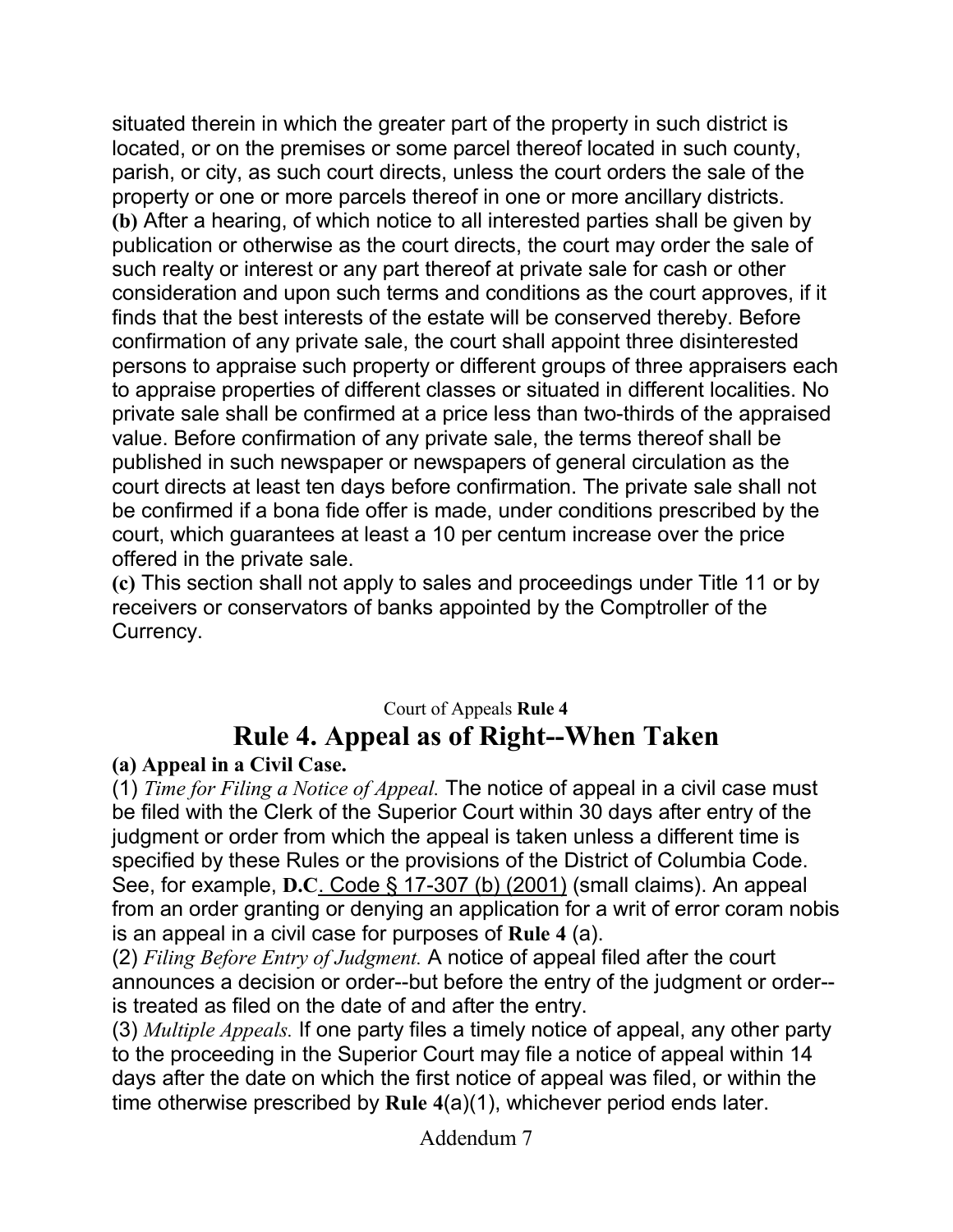(4) *Effect of a Motion on a Notice of Appeal.*

(A) If a party timely files in the Superior Court any of the following motions under the rules of the Superior Court, the time to file an appeal runs for all parties from the entry of the order disposing of the last such remaining motion: (i) for judgment as a matter of law;

(ii) to amend or make additional factual findings, whether or not granting the motion would alter the judgment;

(iii) to vacate, alter, or amend the order or judgment;

(iv) for a new trial; or

(v) for relief from a judgment or order if the motion is filed no later than 10 days (computed using Superior Court Rule of Civil Procedure 6(a)) after the judgment is entered.

(B)(i) The time for filing a notice of appeal fixed by this section runs from the entry on the Superior Court docket of an order fully disposing of any of the foregoing motions, except that if any such order is conditioned on acceptance of a remittitur by any party, the time runs from the date on which a judgment based on acceptance of the remittitur is entered. Any statement accepting or rejecting a remittitur must be filed in the Superior Court and served on all other parties.

(ii) If a party files a notice of appeal after the court announces or enters a judgment--but before it disposes of any motion listed in **Rule 4** (a)(4)(A)--the notice becomes effective to appeal a judgment or order, in whole or in part, when the order disposing of the last such remaining motion is entered. (iii) A party intending to challenge an order disposing of any motion listed in **Rule 4**(a)(4)(A), or a judgment altered or amended upon such a motion, must file a notice of appeal--in compliance with Rule 3(c)--within the time prescribed by this Rule measured from the entry of the order disposing of the last such remaining motion.

(5) *Extension of Time.*

(A) The Superior Court may extend the time for filing the notice of appeal if: (i) a party files the notice of appeal no later than 30 days after the time prescribed by **Rule 4**(a) expires; and

(ii) that party shows excusable neglect or good cause.

(B) A request for extension of time made before the expiration of the time prescribed in **Rule 4**(a)(1) or (3) may be ex parte unless the court requires otherwise. If the request is made after the expiration of the prescribed time, it must be by motion and provide such notice to the other parties as the court deems appropriate.

(6) *Entry Defined.* A judgment or order is entered for purposes of this rule when it is entered in compliance with the rules of the Superior Court. When a judgment or final order is signed or decided outside the presence of the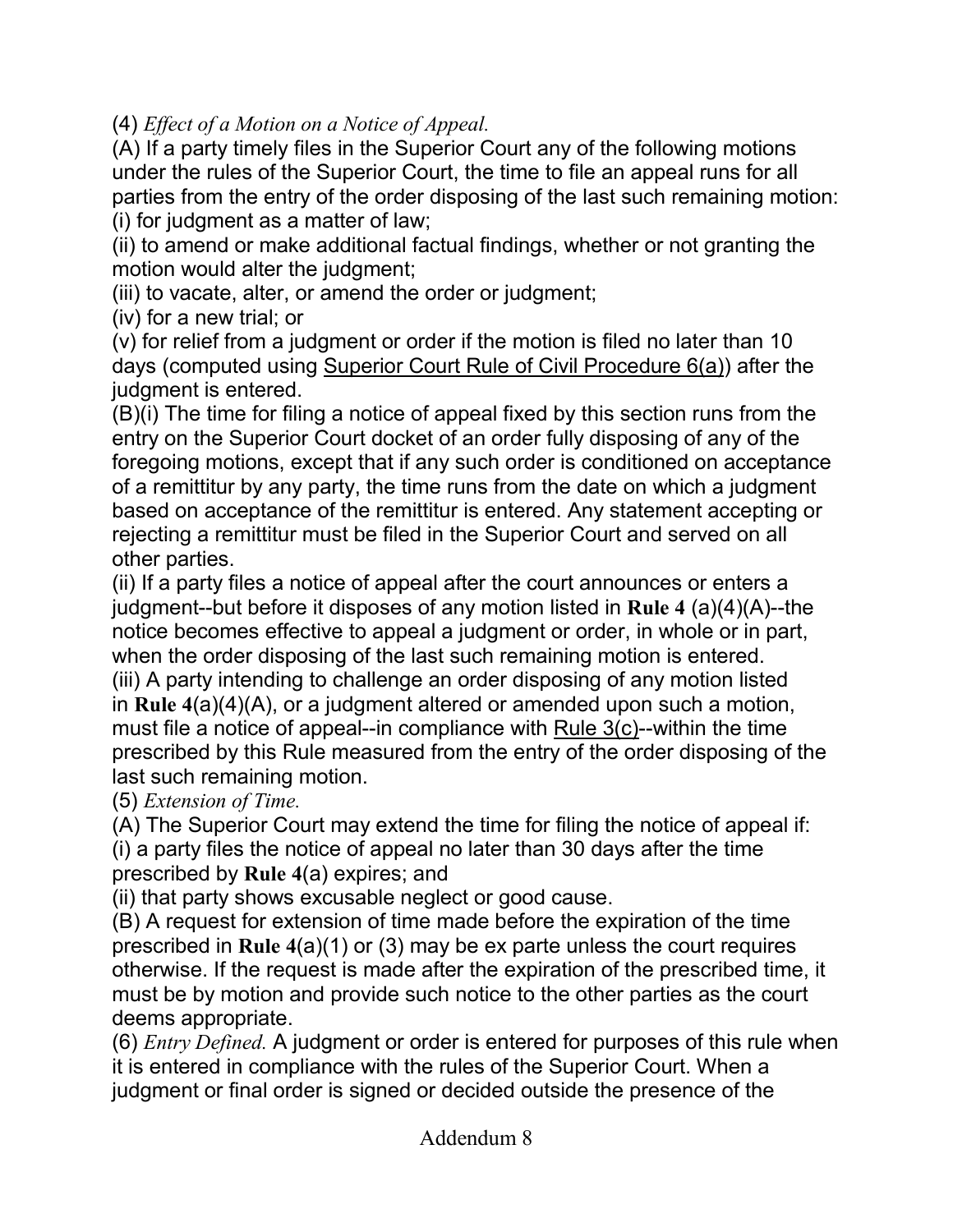parties and counsel, such judgment or order will not be considered as having been entered, for the purpose of calculating the time for filing a notice of appeal, until the fifth day after the Clerk of the Superior Court has made an entry on the docket reflecting service of notice by that Clerk.

(7) *Reopening the Time to File an Appeal.* The Superior Court may reopen the time to file an appeal for a period of 14 days after the date when its order to reopen is entered, but only if all the following conditions are satisfied:

(A) the court finds that the moving party did not receive notice under Superior Court Rule of Civil Procedure 77(d) of the entry of the judgment or order sought to be appealed within 21 days after entry;

(B) the motion is filed within 180 days after the judgment or order is entered or within 14 days after the moving party receives notice under Superior Court Rule of Civil Procedure 77(d) of the entry, whichever is earlier; and

(C) the court finds that no party would be prejudiced.

### **(b) Appeal in a Criminal Case.**

(1) *Time for Filing a Notice of Appeal.* A notice of appeal in a criminal case must be filed with the Clerk of the Superior Court within 30 days after entry of the judgment or order from which the appeal is taken, unless a different time is specified by the provisions of the District of Columbia Code.

(2) *Filing Before Entry of Judgment.* A notice of appeal filed after the announcement of a verdict, decision, sentence, or order--but before the entry of the judgment or order--is treated as filed on the date of and after the entry. If a notice of appeal filed after verdict is not followed by the entry of a judgment, the appeal is subject to dismissal at any time for lack of jurisdiction. (3) *Effect of a Motion on a Notice of Appeal.*

(A) If a defendant timely makes any of the following motions under the Superior Court Rules of Criminal Procedure, the notice of appeal from a judgment of conviction must be filed within 30 days after the entry of the order disposing of the last such remaining motion, or within 30 days after the entry of the judgment of conviction, whichever period ends later. This provision applies to a timely motion:

(i) for judgment of acquittal under Rule 29;

(ii) for a new trial under Rule 33, but if based on newly discovered evidence, only if the motion is made no later than 30 days after the entry of the judgment; or

(iii) for arrest of judgment under Rule 34.

(B) A notice of appeal filed after the announcement of a verdict, decision, sentence, or order--but before the court disposes of any of the motions referred to in **Rule 4**(b)(3)(A)--becomes effective upon the later of the following:

(i) the entry of the order disposing of the last such remaining motion; or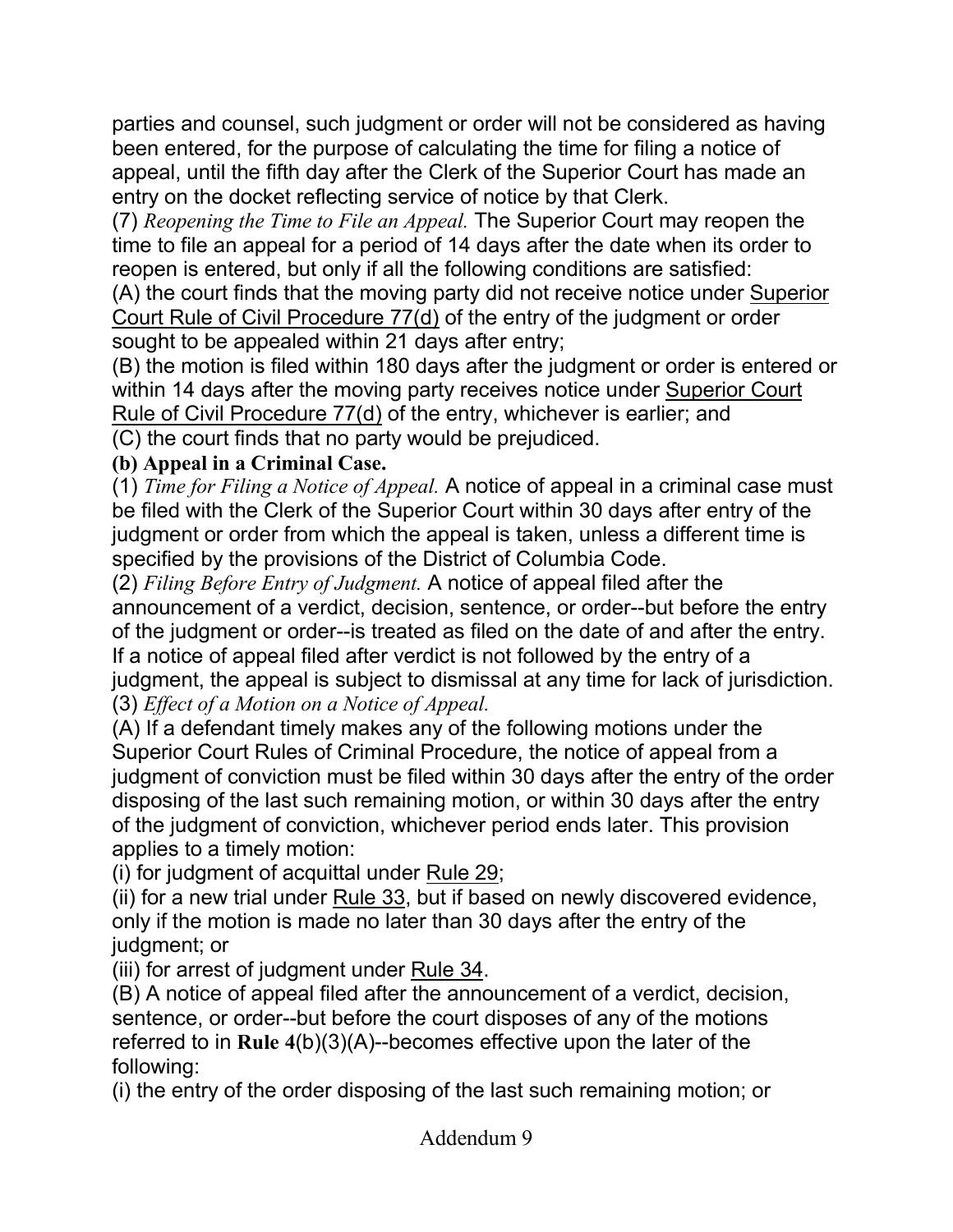(ii) the entry of the judgment of conviction.

(C) A valid notice of appeal is effective--without amendment--to appeal from an order disposing of any of the motions referred to in **Rule 4**(b)(3)(A).

(4) *Motion for Extension of Time.* Upon a finding of excusable neglect or good cause, the Superior Court may--before or after the time has expired, with or without motion and notice--extend the time to file a notice of appeal for a period not to exceed 30 days from the expiration of the time otherwise prescribed by **Rule 4**(b).

(5) *Entry Defined.* A judgment or order is deemed to be entered within the meaning of this subdivision when it is entered on the criminal docket by the Clerk of the Superior Court. When a judgment or final order is signed or decided out of the presence of the parties and counsel, such judgment or order will not be considered as having been entered, for the purpose of calculating the time for filing a notice of appeal, until the fifth day after the Clerk of the Superior Court has made an entry on the criminal docket reflecting the mailing of notice. *Singer v. Singer*, 583 A.2d 689 (**D.C**. 1990).

**(c) Expedited and Emergency Appeals.**

(1) *Expedited Appeals.*

(A) These appeals include, but are not limited to: government appeals from pre-trial orders, **D.C**. Code § 23-104(a)(1) (2001), and appeals from orders of the Family Court either terminating parental rights or granting or denying petitions for adoption, **D.C**. Code § 11-721(g) (2001). Additionally, any party may file a motion with this court requesting that an appeal be expedited. (B) The appellant or counsel for appellant must:

(i) Timely file a notice of appeal in the Superior Court and file a stamped copy of the notice with the Clerk of this court.

(ii) Within 10 days, order or file an appropriate motion for preparation of the necessary transcript on an expedited basis, and make arrangements for payment as required by Rule 10(b)(4).

(C) Upon completion of the record, the Clerk will issue a briefing order, and the case will be given priority in calendaring.

(2) *Emergency Appeals.*

(A) These appeals include, but are not limited to: pre-trial bail or detention appeals, **D.C**. Code § 23-1324 (2001), juvenile interlocutory appeals, **D.C**. Code § 16-2328 (2001), government appeals from intra-trial orders, **D.C**. Code § 23-104(b) & (d) (2001), and extradition appeals, **D.C**. Code § 23-704 (2001).

(B) The appellant or counsel for appellant must:

(i) Review the applicable statute or rule to assure compliance with the controlling time requirements.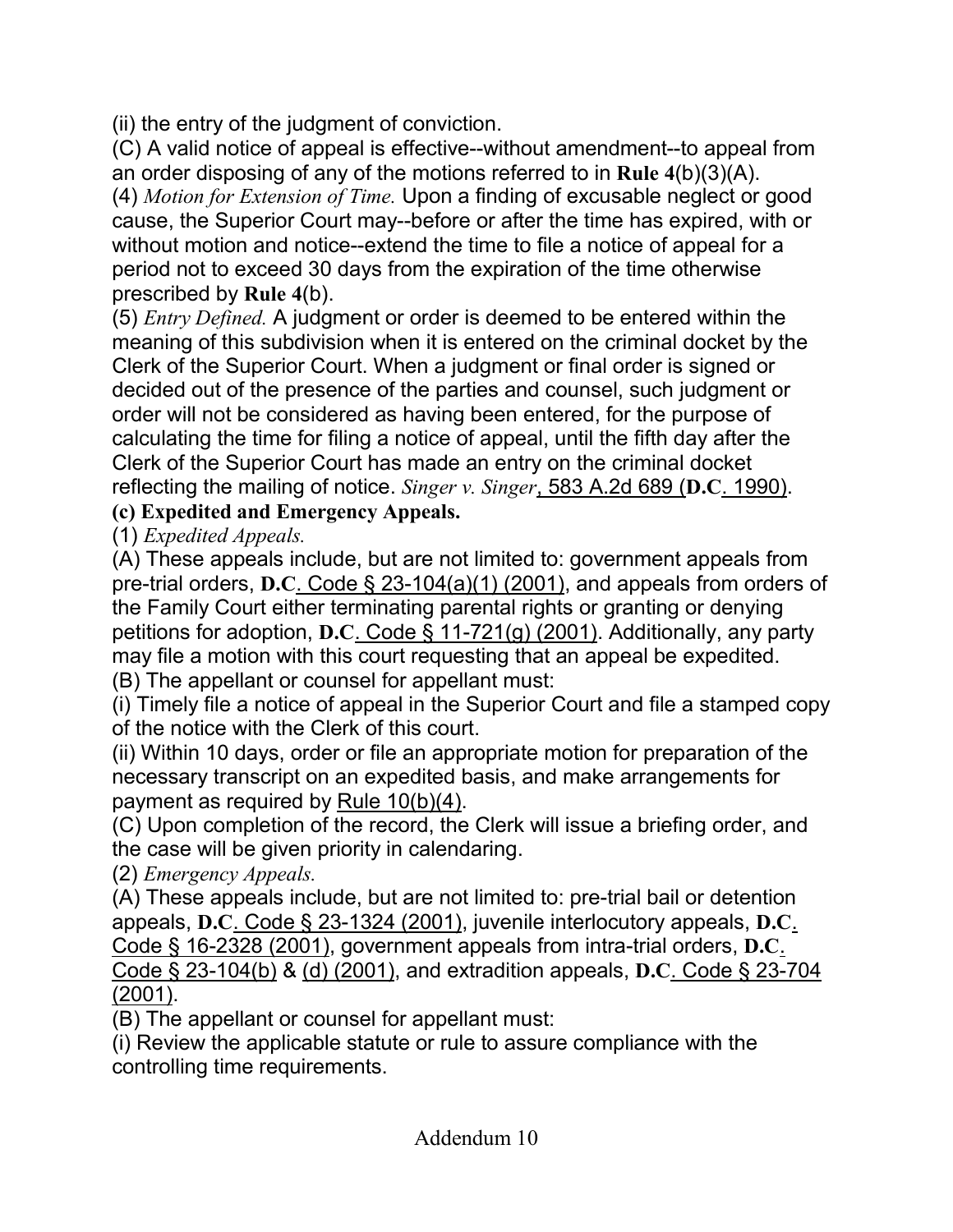(ii) Timely file a notice of appeal in the Superior Court and notify the Clerk of this court in person or by telephone of: the filing of the notice of appeal, the nature of the emergency appeal, the names and telephone numbers of all parties or their attorneys, and any transcript needed for the appeal.

(iii) Immediately order the necessary transcript or have necessary vouchers prepared and submitted to the trial judge. Any order or voucher for transcript must request overnight preparation. If transcript is ordered, the appellant must pay for it promptly upon completion.

(iv) Submit a written motion setting forth the relief sought and the grounds therefor, and personally serve a copy on the other parties. The motion must be accompanied by a copy of the order being appealed from and any other documents filed in the Superior Court which counsel believes essential for the court's consideration.

(C) Opposing counsel must submit and personally serve a written response or cross-motion in compliance with **Rule 4**(c)(2)(B)(iv).

(D) The Clerk will advise the assigned division of this court of the pendency of the emergency appeal so that the case may be promptly decided or scheduled for argument where appropriate.

(E) In the case of a juvenile interlocutory appeal, the motion must be filed no later than 4:00 pm on the next calendar day after the filing of the notice of appeal. Any opposition must be filed with the Clerk by noon on the following calendar day, unless these times are shortened by court order.

### **(d) Appeal by an Inmate Confined in an Institution.**

(1) If an institution has a system designed for legal mail, an inmate confined there must use that system to receive the benefit of this **Rule 4** (d)(1). If an inmate files a notice of appeal in either a civil or a criminal case, the notice is timely if it is deposited in the institution's internal mail system on or before the last day for filing and:

(A) it is accompanied by:

(i) a declaration in compliance with 28 U.S.C. § 1746--or a notarized statement--setting out the date of deposit and stating that first-class postage is being prepaid; or

(ii) evidence (such as a postmark or date stamp) showing that the notice was so deposited and that postage was prepaid; or

(B) the court exercises its discretion to permit the later filing of a declaration or notarized statement that satisfies **Rule 4** (d)(l)(A)(i).

(2) If an inmate files the first notice of appeal under this **Rule 4**(d), the 14-day period provided in **Rule 4**(a)(3) for another party to file a notice of appeal runs from the date when the Superior Court dockets the first notice.

**(e) Mistaken Filing in the Court of Appeals.** If a notice of appeal is submitted to this court, the Clerk must note on the notice the date when it was received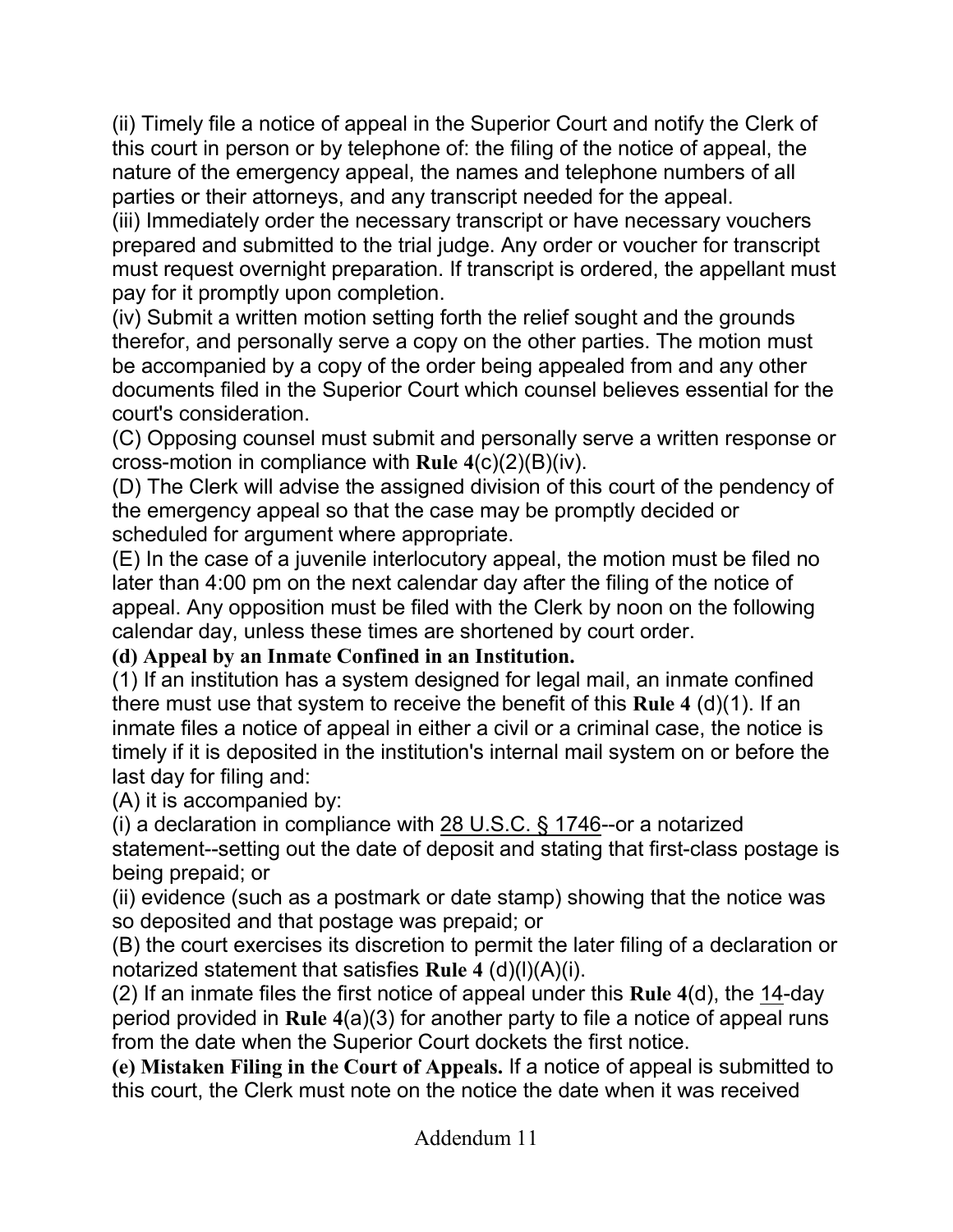and send it to the Clerk of the Superior Court. The notice is then considered filed in the Superior Court on the date so noted.

**(f) Remand to the Superior Court.** When a case is pending in this court, and the Superior Court has indicated its intention to grant a motion that will alter or amend the order, decision, judgment, or sentence that is the subject of the appeal, the movant must notify the Court of Appeals, and any party may request a remand of the case for that purpose by filing in this court a motion to remand the case stating the trial judge's intention. See Rule 41 (e).

Superior Court Rules--Civil (SCR-Civil) **Rule 7**

# **Rule 7. Pleadings Allowed; Form of Motions and Other Papers**

**(a) Pleadings.** Only these pleadings are allowed:

(1) a complaint;

(2) an answer to a complaint;

(3) an answer to a counterclaim designated as a counterclaim;

(4) an answer to a crossclaim;

(5) a third-party complaint;

(6) an answer to a third-party complaint; and

(7) if the court orders one, a reply to an answer

### **(b) Motions and Other Papers.**

(1) *In General.* A request for a court order must be made by motion. The motion must:

(A) be in writing unless made during a hearing or trial;

(B) state with particularity the grounds for seeking the order; and

(C) state the relief sought.

(2) *Form.* The rules governing captions and other matters of form in pleadings apply to motions and other papers.

Superior Court Rules--Civil (SCR-Civil) Rule 19

# **Rule 19. Required Joinder of Parties**

### **(a) Persons Required to be Joined if Feasible.**

(1) *Required Party.* A person who is subject to service of process and whose joinder will not deprive the court of subject matter jurisdiction must be joined as a party if:

(A) in that person's absence, the court cannot accord complete relief among existing parties; or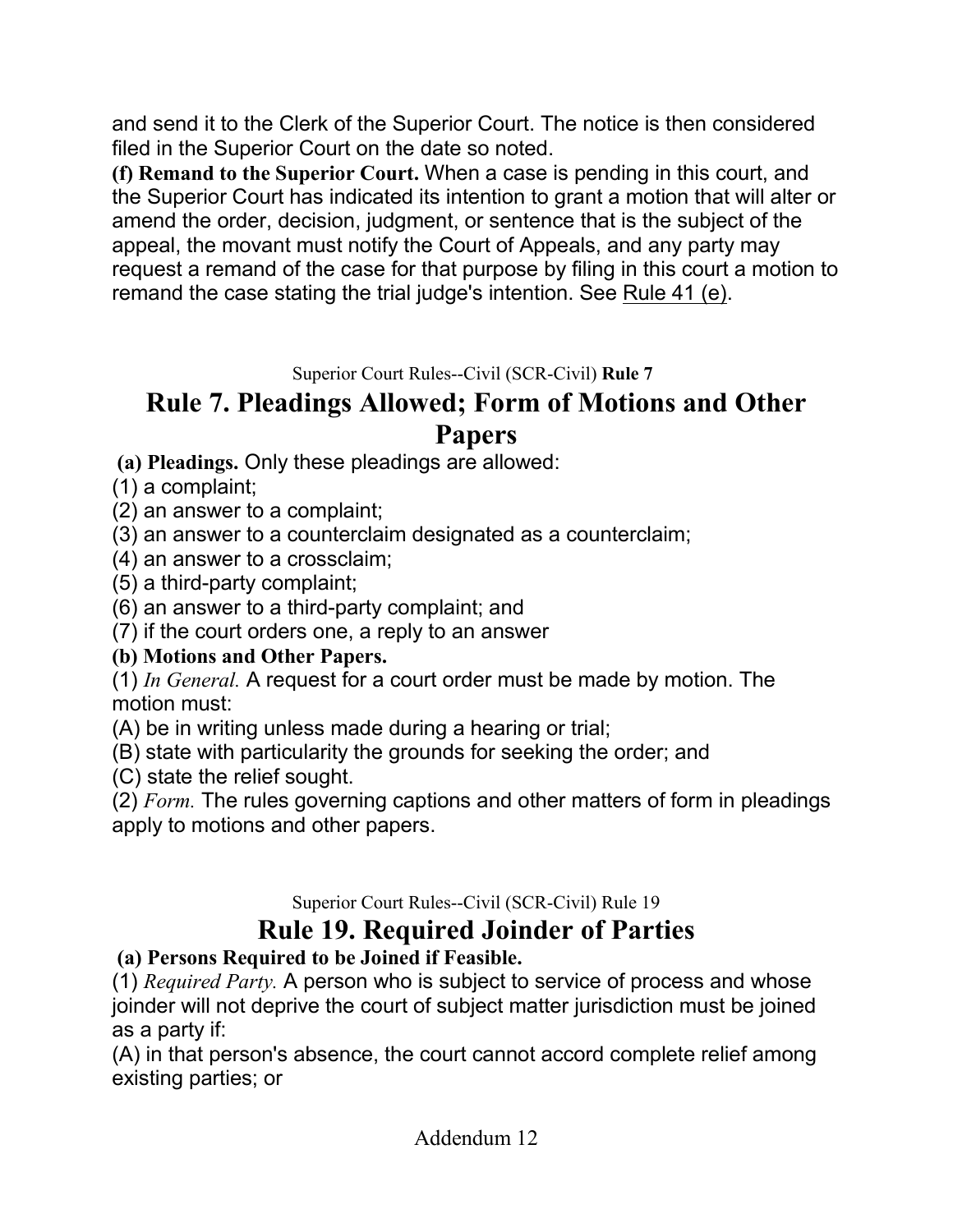(B) that person claims an interest relating to the subject of the action and is so situated that disposing of the action in the person's absence may:

(i) as a practical matter impair or impede the person's ability to protect the interest; or

(ii) leave an existing party subject to a substantial risk of incurring double, multiple, or otherwise inconsistent obligations because of the interest.

(2) *Joinder by Court Order.* If a person has not been joined as required, the court must order that the person be made a party. A person who refuses to join as a plaintiff may be made either a defendant or, in a proper case, an involuntary plaintiff.

(3) *Service of Process.* Service of process under this rule must be accomplished in the manner and within the time limits prescribed by Rule 4.

**(b) When Joinder is Not Feasible.** If a person who is required to be joined if feasible cannot be joined, the court must determine whether, in equity and good conscience, the action should proceed among the existing parties or should be dismissed. The factors for the court to consider include:

(1) the extent to which a judgment rendered in the person's absence might prejudice that person or the existing parties;

(2) the extent to which any prejudice could be lessened or avoided by:

(A) protective provisions in the judgment;

(B) shaping the relief; or

(C) other measures;

(3) whether a judgment rendered in the person's absence would be adequate; and

(4) whether the plaintiff would have an adequate remedy if the action were dismissed for nonjoinder.

**(c) Pleading the Reasons for Nonjoinder.** When asserting a claim for relief, a party must state:

(1) the name, if known, of any person who is required to be joined if feasible but is not joined; and

(2) the reasons for not joining that person.

**(d) Exception for Class Actions.** This rule is subject to Rule 23.

Superior Court Rules--Civil (SCR-Civil) Rule 22

# **Rule 22. Interpleader**

### **(a) Grounds.**

(1) *By a Plaintiff.* Persons with claims that may expose a plaintiff to double or multiple liability may be joined as defendants and required to interplead. Service of process within this rule must be accomplished in the manner and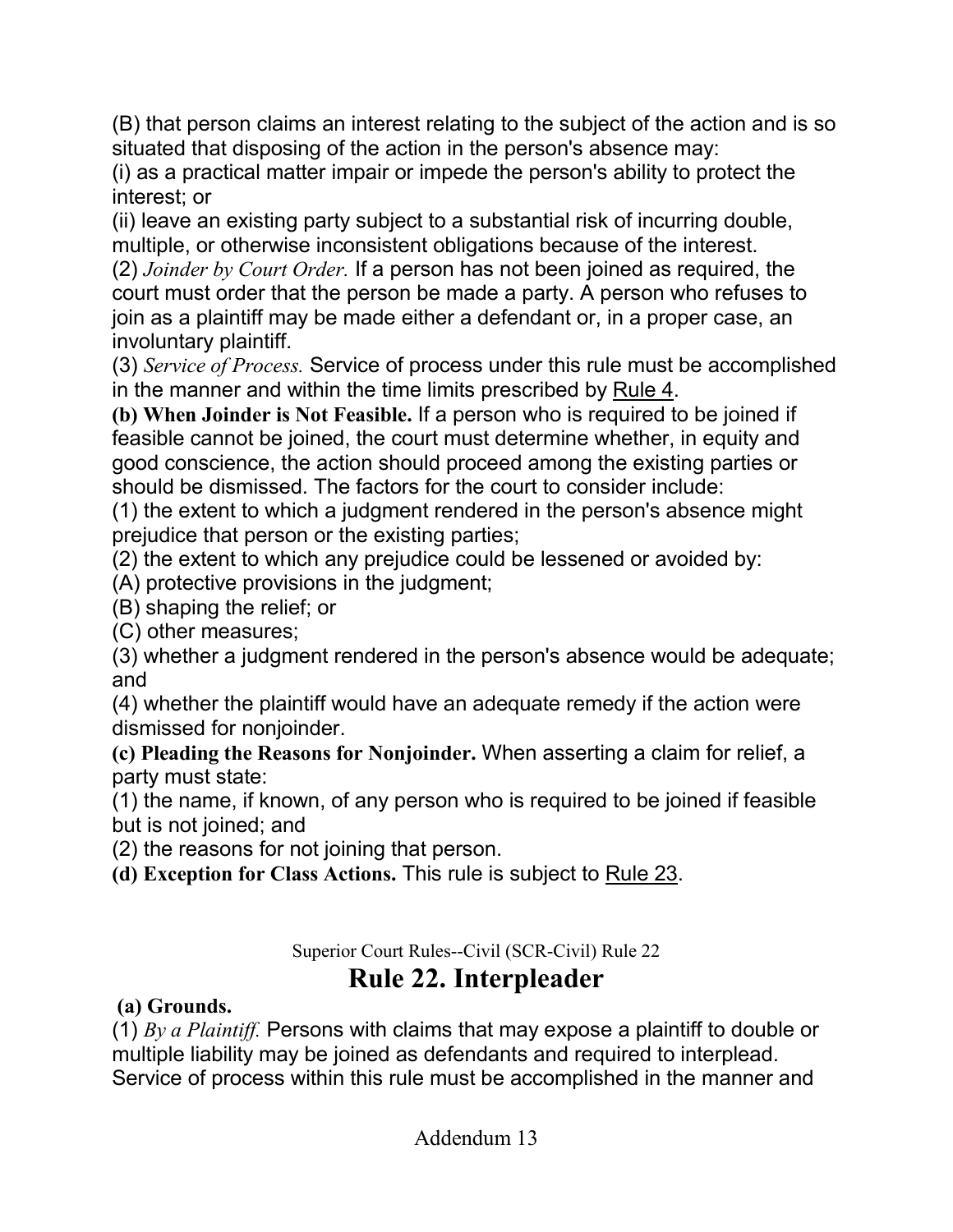within the time limits provided by Rule 4. Joinder for interpleader is proper even though:

(A) the claims of the several claimants, or the titles on which their claims depend, lack a common origin or are adverse and independent rather than identical; or

(B) the plaintiff denies liability in whole or in part to any or all of the claimants.

(2) *By a Defendant.* A defendant exposed to similar liability may seek interpleader through a crossclaim or counterclaim.

**(b) Relation to Other Rules and Statutes.** This rule supplements and does not limit the joinder of parties allowed by Rule 20.

Superior Court Rules--Civil (SCR-Civil) Rule 59

# **Rule 59. New Trial; Altering or Amending a Judgment**

### **(a) In General.**

(1) *Grounds for New Trial.* The court may, on motion, grant a new trial on all or some of the issues--and to any party--as follows:

(A) after a jury trial, for any reason for which a new trial has heretofore been granted in an action at law in federal court or District of Columbia courts; or (B) after a nonjury trial, for any reason for which a rehearing has heretofore been granted in a suit in equity in federal court or District of Columbia courts. (2) *Further Action After a Nonjury Trial.* After a nonjury trial, the court may, on motion for a new trial:

(A) open the judgment if one has been entered;

(B) take additional testimony;

(C) amend findings of fact and conclusions of law or make new ones; and

(D) direct the entry of a new judgment.

**(b) Time to File a Motion for a New Trial.** A motion for a new trial must be filed no later than 28 days after the entry of judgment.

**(c) Time to Serve Affidavits.** When a motion for a new trial is based on affidavits, they must be filed with the motion. The opposing party has 14 days after being served to file opposing affidavits. The court may permit reply affidavits.

**(d) New Trial on the Court's Initiative or for Reasons Not in the Motion.** No later than 28 days after the entry of judgment, the court, on its own, may order a new trial for any reason that would justify granting one on a party's motion. After giving the parties notice and an opportunity to be heard, the court may grant a timely motion for a new trial for a reason not stated in the motion. In either event, the court must specify the reasons in its order.

**(e) Motion to Alter or Amend a Judgment.** A motion to alter or amend a judgment must be filed no later than 28 days after the entry of the judgment.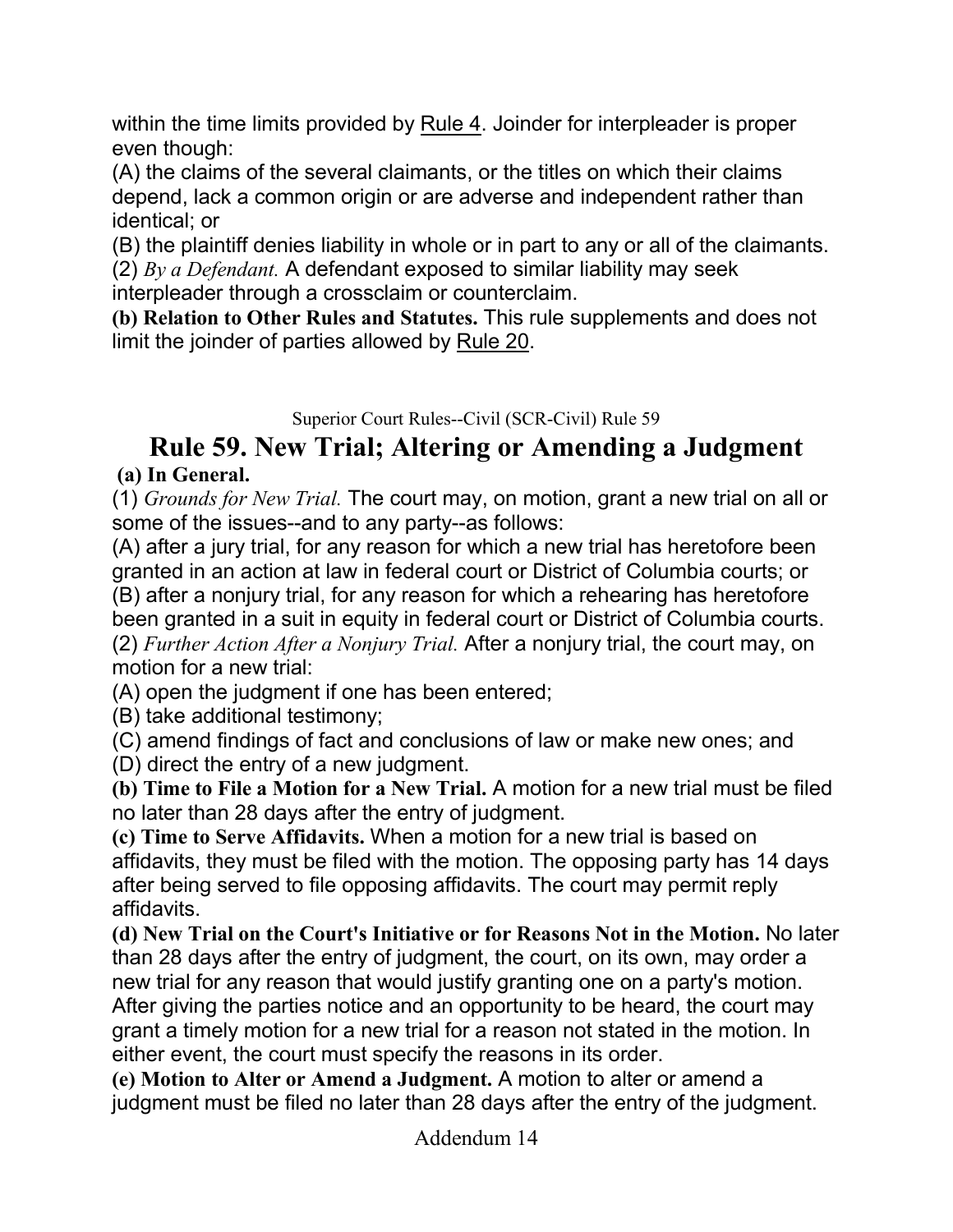### Superior Court Rules--Civil (SCR-Civil) Rule 69 **Rule 69. Execution**

### **(a) In General.**

(1) *Money Judgment; Applicant Procedure.* A money judgment is enforced by a writ of execution, unless the court directs otherwise. The procedure on execution--and in proceedings supplementary to and in aid of a judgment or execution--must accord with the procedure of the District of Columbia, but a federal statute governs to the extent that it applies.

(2) *Obtaining Discovery.* In aid of the judgment or execution, the judgment creditor or a successor in interest whose interest appears of record may obtain discovery from any person--including the judgment debtor--as provided in Rule 69-I.

Superior Court Rules--Civil (SCR-Civil) Rule 308

# **Rule 308. Court Sales of Real and Personal Property**

**(a) Sale of Real Property.** Unless otherwise herein provided, a sale of real estate or any interest in land under an order of this court shall be governed by the provisions of Title 28, Section 2001, U.S.Code in the same manner as if such provisions were, by the terms thereof, applicable to proceedings in this court.

**(b) Public Sale: Procedure.** Except when the order of Court otherwise provides, the officer making a public sale shall proceed in the manner following:

(1) *Publication.* The officer shall give previous notice of the sale by publication once a week for 4 weeks in a daily newspaper of general circulation in the District of Columbia. The notice shall describe the property substantially as in the order and shall state the time, place, manner and terms of sale and the deposit required.

(2) *Terms of Sale.* The terms shall be one-third of the purchase money in cash and the balance in 2 equal installments, payable on or before one and 2 years from date of settlement of sale, represented by the promissory notes of the purchaser with interest at 6 per cent per annum, payable semi-annually, secured by deed of trust on the property, or all cash at the option of the purchaser.

(3) *Place; Presence of Officer.* The sale shall be held upon the premises, and the officer making the sale shall be present and personally receive the deposit. If there be more than one officer the presence of 1 will be sufficient. (4) *Report; Ratification.* A verified report of the sale shall be promptly made to the Court. Thereupon on motion and notice the Court may, in its discretion,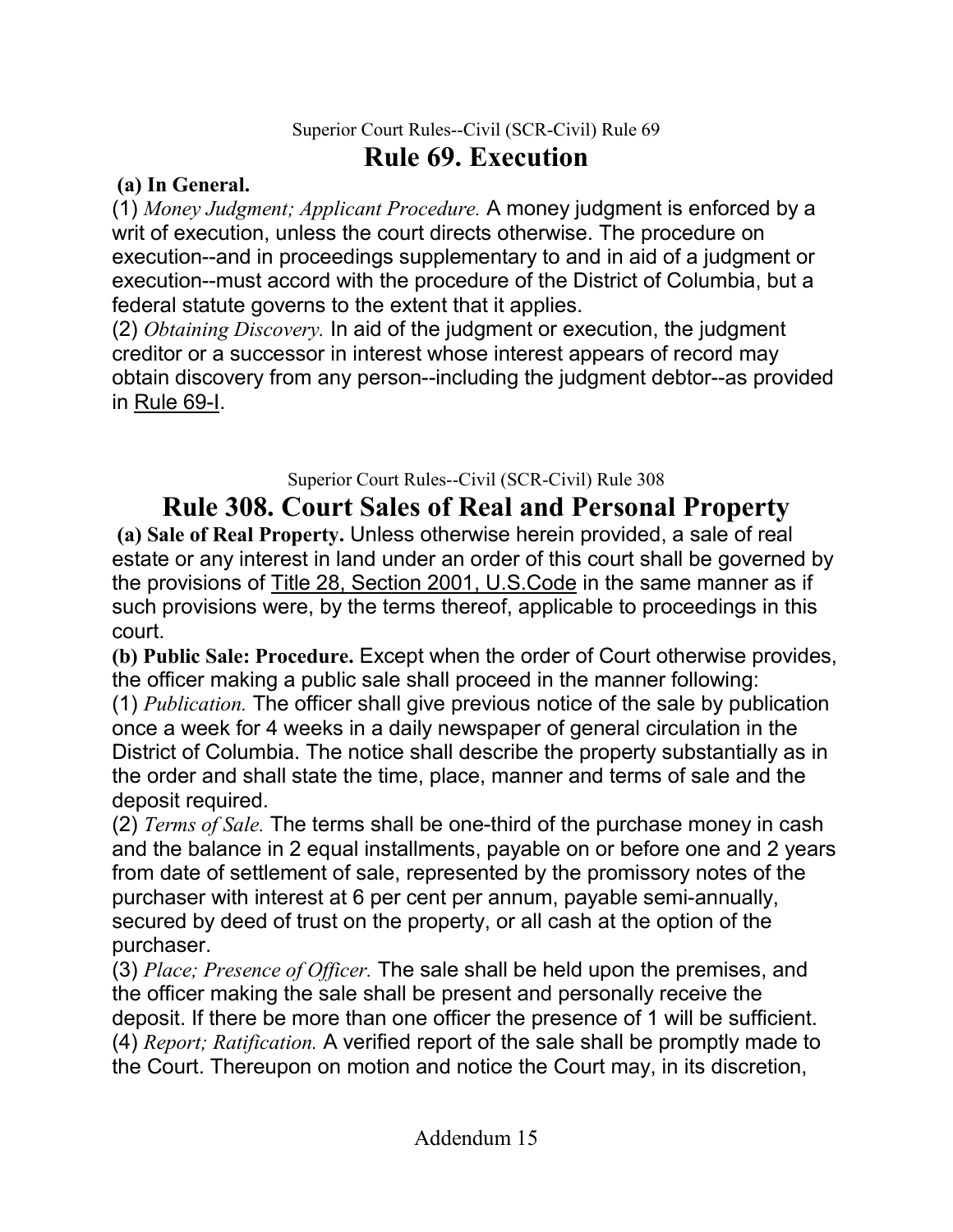ratify the same with or without further notice. If the sale be ratified settlement shall be made and the real estate conveyed by proper deed.

(5) *Form of Order of Sale.* The order of sale shall not contain detailed directions as to the manner of proceeding, but shall do so only by reference to this rule. (6) *Compensation of Auctioneer.* The compensation of the auctioneer shall be one and one-half percent of the 1st \$10,000 plus three-eighths of 1 per cent of any amount over \$10,000, of the value of the equity in the property being sold. In the event that the property is unencumbered by indebtedness, the auctioneer's compensation shall be computed and paid at the same rate upon the entire sales price. In no case shall the auctioneer's compensation be less than \$35 unless the property is withdrawn after being offered for sale, in which event the auctioneer's compensation shall be \$25.

### **(c) Private Sale: Procedure.**

(1) *Order for.* A private sale may be ordered after a hearing of which notice to all interested parties is given by publication or otherwise as the Court may direct, if the Court finds the best interests of the estate will be conserved thereby.

(2) *Appraisers.* Before confirmation of a private sale the Court shall appoint 3 disinterested persons to appraise the property, or different groups of 3 appraisers each to appraise properties of different classes or situated in different locations. Such appraisers are to be appointed from the list maintained by the Register of Wills pursuant to SCR-P.D. 113.

(3) *Minimum Sale Price.* A private sale shall not be confirmed at less than twothirds of the appraised value.

(4) *Order Nisi, Increased Offer; Confirmation.* At least 10 days before confirmation of a private sale the terms thereof shall be published in such newspaper or newspapers of general circulation in the District of Columbia as the Court may direct, and the sale shall not then be confirmed if a bona fide offer has been made, under such conditions as the Court may prescribe, which guarantees at least a 10 per cent net increase over the price specified in such published offer.

**(d) Account; Distribution of Proceeds.** Promptly after the settlement of a private or public sale made under this rule a full and detailed account shall be filed and presented to the Court and the proceeds distributed as the Court may direct.

**(e) Compensation to Officer Making Sale.** The compensation of the trustee or officer making a sale hereunder shall be 5 per cent on the 1st \$3,000, plus two and one-half percent on the next \$10,000, plus 1 percent on any amount in excess of \$13,000 dollars of the value of the equity in the property being sold. In the event that the property is unencumbered by indebtedness, the compensation of the trustee or officer making the sale shall be computed and